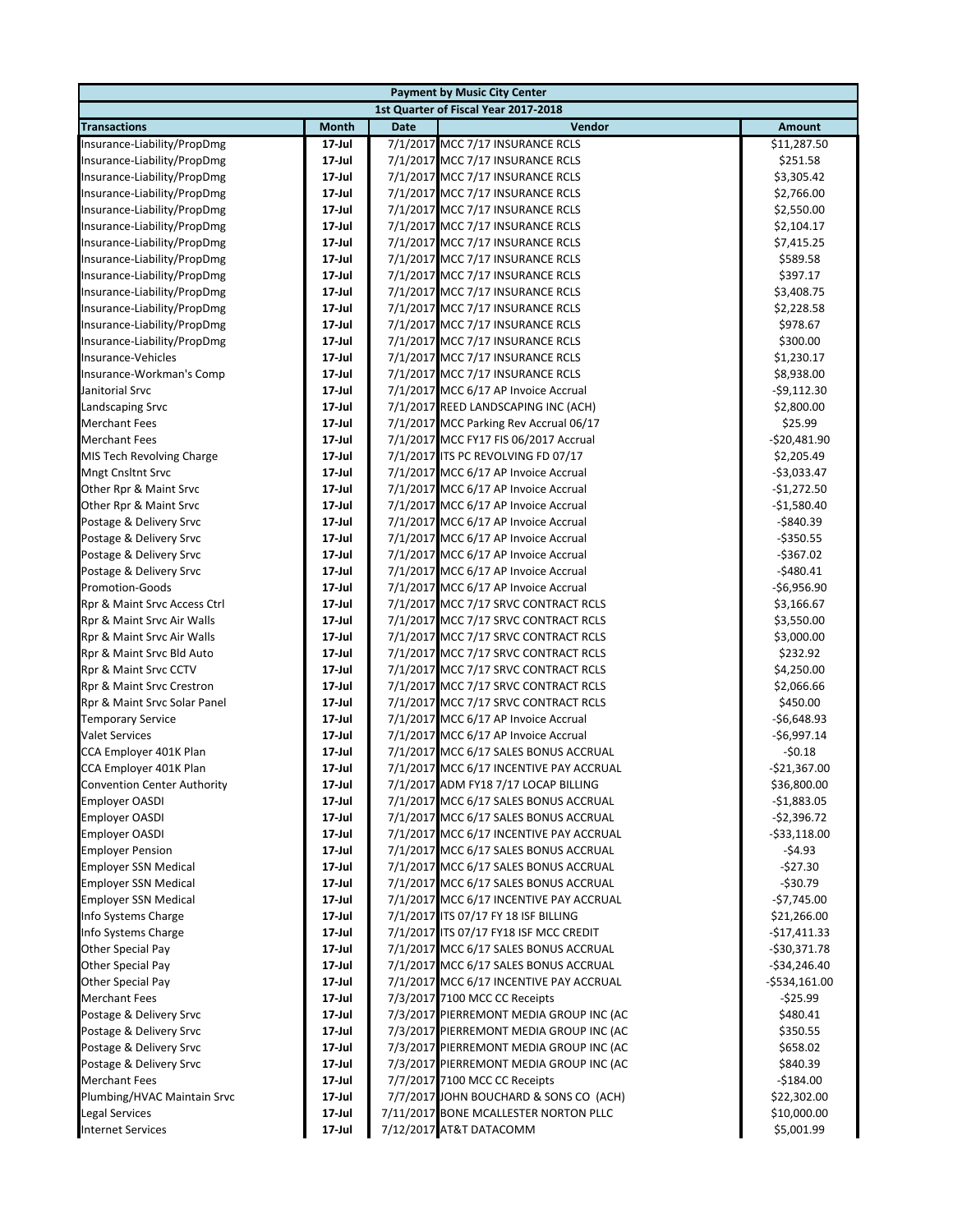|                                                        |                     |                 | <b>Payment by Music City Center</b>                                                |                    |  |  |
|--------------------------------------------------------|---------------------|-----------------|------------------------------------------------------------------------------------|--------------------|--|--|
| 1st Quarter of Fiscal Year 2017-2018                   |                     |                 |                                                                                    |                    |  |  |
| <b>Transactions</b>                                    | <b>Month</b>        | <b>Date</b>     | Vendor                                                                             | Amount             |  |  |
| <b>Laundry Services</b>                                | 17-Jul              | 7/12/2017 ALSCO |                                                                                    | \$853.01           |  |  |
| <b>Laundry Services</b>                                | $17$ -Jul           | 7/12/2017 ALSCO |                                                                                    | \$135.42           |  |  |
| <b>Laundry Services</b>                                | $17$ -Jul           | 7/12/2017 ALSCO |                                                                                    | \$156.38           |  |  |
| <b>Laundry Services</b>                                | $17$ -Jul           | 7/12/2017 ALSCO |                                                                                    | \$554.45           |  |  |
| <b>Laundry Services</b>                                | $17$ -Jul           | 7/12/2017 ALSCO |                                                                                    | \$673.32           |  |  |
| <b>Medical Services</b>                                | 17-Jul              |                 | 7/12/2017 MED STAR MEDICAL STAFFING INC                                            | \$2,596.00         |  |  |
| <b>Membership Dues</b>                                 | $17$ -Jul           |                 | 7/12/2017 ROTARY CLUB OF NASHVILLE                                                 | \$309.95           |  |  |
| Telephone & Telegraph                                  | $17$ -Jul           |                 | 7/12/2017 AT&T DATACOMM                                                            | \$2,009.74         |  |  |
| <b>Uniform Cleaning Service</b>                        | $17$ -Jul           |                 | 7/12/2017 CINTAS CORP #051 MATS & RUGS(A                                           | \$985.67           |  |  |
| Landscaping Srvc-Indoor                                | 17-Jul              |                 | 7/13/2017 PLANTS ALIVE (ACH)                                                       | \$510.00           |  |  |
| <b>Membership Dues</b>                                 | $17$ -Jul           |                 | 7/13/2017 SOCIETY FOR HUMAN RESOURCES MG                                           | \$199.00           |  |  |
| Allowance-Cell/Mobile Devices                          | 17-Jul              |                 | 7/14/2017 Payroll Labor Distribution                                               | \$322.00           |  |  |
| Allowance-Cell/Mobile Devices                          | $17$ -Jul           |                 | 7/14/2017 Payroll Labor Distribution                                               | \$92.00            |  |  |
| Allowance-Cell/Mobile Devices                          | 17-Jul              |                 | 7/14/2017 Payroll Labor Distribution                                               | \$92.00            |  |  |
| Allowance-Cell/Mobile Devices                          | $17$ -Jul           |                 | 7/14/2017 Payroll Labor Distribution                                               | \$138.00           |  |  |
| Allowance-Cell/Mobile Devices                          | 17-Jul              |                 | 7/14/2017 Payroll Labor Distribution                                               | \$46.00            |  |  |
| Allowance-Cell/Mobile Devices                          | 17-Jul              |                 | 7/14/2017 Payroll Labor Distribution                                               | \$92.00            |  |  |
| Allowance-Cell/Mobile Devices                          | $17$ -Jul           |                 | 7/14/2017 Payroll Labor Distribution                                               | \$230.00           |  |  |
| Allowance-Cell/Mobile Devices                          | 17-Jul              |                 | 7/14/2017 Payroll Labor Distribution                                               | \$46.00            |  |  |
| Allowance-Cell/Mobile Devices                          | $17$ -Jul           |                 | 7/14/2017 Payroll Labor Distribution                                               | \$92.00            |  |  |
| Allowance-Cell/Mobile Devices                          | 17-Jul              |                 | 7/14/2017 Payroll Labor Distribution                                               | \$230.00           |  |  |
| Allowance-Cell/Mobile Devices                          | 17-Jul              |                 | 7/14/2017 Payroll Labor Distribution                                               | \$138.00           |  |  |
| Allowance-Cell/Mobile Devices                          | $17$ -Jul           |                 | 7/14/2017 Payroll Labor Distribution                                               | \$92.00            |  |  |
| Allowance-Cell/Mobile Devices                          | $17$ -Jul           |                 | 7/14/2017 Payroll Labor Distribution                                               | \$92.00            |  |  |
| Allowance-Cell/Mobile Devices                          | $17$ -Jul           |                 | 7/14/2017 Payroll Labor Distribution                                               | \$92.00            |  |  |
| Allowance-Cell/Mobile Devices                          | $17$ -Jul           |                 | 7/14/2017 Payroll Labor Distribution                                               | \$92.00            |  |  |
| Allowance-Cell/Mobile Devices                          | $17$ -Jul           |                 | 7/14/2017 Payroll Labor Distribution                                               | \$92.00            |  |  |
| Cafe Plan Pre-Tax Savings                              | $17$ -Jul           |                 | 7/14/2017 Actual Burden Journal Entries                                            | \$117.16           |  |  |
| Cafe Plan Pre-Tax Savings                              | $17$ -Jul           |                 | 7/14/2017 Actual Burden Journal Entries                                            | \$43.54            |  |  |
| Cafe Plan Pre-Tax Savings                              | $17$ -Jul           |                 | 7/14/2017 Actual Burden Journal Entries                                            | \$165.42           |  |  |
| Cafe Plan Pre-Tax Savings                              | $17$ -Jul           |                 | 7/14/2017 Actual Burden Journal Entries                                            | \$309.04           |  |  |
| Cafe Plan Pre-Tax Savings                              | $17$ -Jul           |                 | 7/14/2017 Actual Burden Journal Entries                                            | \$18.12            |  |  |
| Cafe Plan Pre-Tax Savings                              | $17$ -Jul           |                 | 7/14/2017 Actual Burden Journal Entries                                            | \$46.70            |  |  |
| Cafe Plan Pre-Tax Savings                              | $17$ -Jul           |                 | 7/14/2017 Actual Burden Journal Entries                                            | \$25.86            |  |  |
| Cafe Plan Pre-Tax Savings                              | 17-Jul              |                 | 7/14/2017 Actual Burden Journal Entries                                            | \$215.39           |  |  |
| Cafe Plan Pre-Tax Savings                              | $17$ -Jul           |                 | 7/14/2017 Actual Burden Journal Entries                                            | \$43.10            |  |  |
| Cafe Plan Pre-Tax Savings                              | 17-Jul<br>$17$ -Jul |                 | 7/14/2017 Actual Burden Journal Entries                                            | \$40.81            |  |  |
| Cafe Plan Pre-Tax Savings                              | 17-Jul              |                 | 7/14/2017 Actual Burden Journal Entries                                            | \$16.80            |  |  |
| Cafe Plan Pre-Tax Savings                              | 17-Jul              |                 | 7/14/2017 Actual Burden Journal Entries                                            | \$39.72            |  |  |
| Cafe Plan Pre-Tax Savings<br>Cafe Plan Pre-Tax Savings | 17-Jul              |                 | 7/14/2017 Actual Burden Journal Entries<br>7/14/2017 Actual Burden Journal Entries | \$13.91<br>\$69.95 |  |  |
| Cafe Plan Pre-Tax Savings                              | $17$ -Jul           |                 | 7/14/2017 Actual Burden Journal Entries                                            | \$25.47            |  |  |
| Cafe Plan Pre-Tax Savings                              | $17$ -Jul           |                 | 7/14/2017 Actual Burden Journal Entries                                            | \$14.30            |  |  |
| Cafe Plan Pre-Tax Savings                              | 17-Jul              |                 | 7/14/2017 Actual Burden Journal Entries                                            | \$30.62            |  |  |
| Cafe Plan Pre-Tax Savings                              | 17-Jul              |                 | 7/14/2017 Actual Burden Journal Entries                                            | \$62.50            |  |  |
| CCA Employer 401K Plan                                 | $17$ -Jul           |                 | 7/14/2017 Actual Burden Journal Entries                                            | \$765.79           |  |  |
| CCA Employer 401K Plan                                 | $17$ -Jul           |                 | 7/14/2017 Actual Burden Journal Entries                                            | \$840.29           |  |  |
| CCA Employer 401K Plan                                 | $17$ -Jul           |                 | 7/14/2017 Actual Burden Journal Entries                                            | \$1,010.03         |  |  |
| CCA Employer 401K Plan                                 | $17$ -Jul           |                 | 7/14/2017 Actual Burden Journal Entries                                            | \$332.86           |  |  |
| CCA Employer 401K Plan                                 | $17$ -Jul           |                 | 7/14/2017 Actual Burden Journal Entries                                            | \$754.39           |  |  |
| CCA Employer 401K Plan                                 | $17$ -Jul           |                 | 7/14/2017 Actual Burden Journal Entries                                            | \$217.87           |  |  |
| CCA Employer 401K Plan                                 | $17$ -Jul           |                 | 7/14/2017 Actual Burden Journal Entries                                            | \$353.56           |  |  |
| CCA Employer 401K Plan                                 | 17-Jul              |                 | 7/14/2017 Actual Burden Journal Entries                                            | \$227.30           |  |  |
| CCA Employer 401K Plan                                 | 17-Jul              |                 | 7/14/2017 Actual Burden Journal Entries                                            | \$409.51           |  |  |
| CCA Employer 401K Plan                                 | $17$ -Jul           |                 | 7/14/2017 Actual Burden Journal Entries                                            | \$233.25           |  |  |
| CCA Employer 401K Plan                                 | $17$ -Jul           |                 | 7/14/2017 Actual Burden Journal Entries                                            | \$142.03           |  |  |
| <b>Employer Dental Group</b>                           | $17$ -Jul           |                 | 7/14/2017 Actual Burden Journal Entries                                            | \$183.82           |  |  |
| <b>Employer Dental Group</b>                           | $17$ -Jul           |                 | 7/14/2017 Actual Burden Journal Entries                                            | \$42.42            |  |  |
| <b>Employer Dental Group</b>                           | $17$ -Jul           |                 | 7/14/2017 Actual Burden Journal Entries                                            | \$245.10           |  |  |
| <b>Employer Dental Group</b>                           | 17-Jul              |                 | 7/14/2017 Actual Burden Journal Entries                                            | \$438.34           |  |  |
| <b>Employer Dental Group</b>                           | 17-Jul              |                 | 7/14/2017 Actual Burden Journal Entries                                            | \$14.14            |  |  |
|                                                        |                     |                 |                                                                                    |                    |  |  |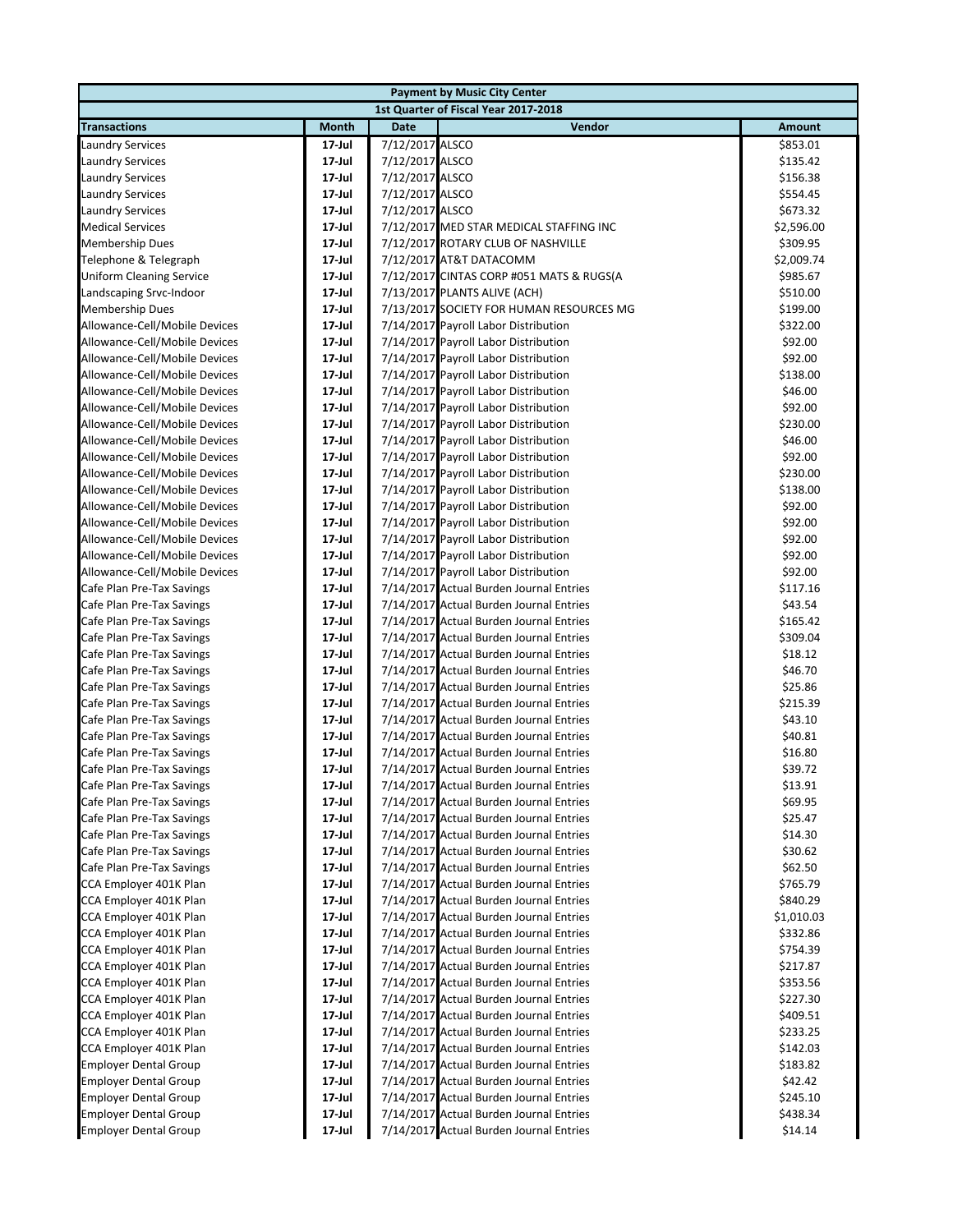| <b>Payment by Music City Center</b>  |              |                                         |               |  |  |
|--------------------------------------|--------------|-----------------------------------------|---------------|--|--|
| 1st Quarter of Fiscal Year 2017-2018 |              |                                         |               |  |  |
| <b>Transactions</b>                  | <b>Month</b> | <b>Date</b><br>Vendor                   | <b>Amount</b> |  |  |
| <b>Employer Dental Group</b>         | $17$ -Jul    | 7/14/2017 Actual Burden Journal Entries | \$84.84       |  |  |
| <b>Employer Dental Group</b>         | $17$ -Jul    | 7/14/2017 Actual Burden Journal Entries | \$28.28       |  |  |
| <b>Employer Dental Group</b>         | $17$ -Jul    | 7/14/2017 Actual Burden Journal Entries | \$273.38      |  |  |
| <b>Employer Dental Group</b>         | $17$ -Jul    | 7/14/2017 Actual Burden Journal Entries | \$42.42       |  |  |
| <b>Employer Dental Group</b>         | $17$ -Jul    | 7/14/2017 Actual Burden Journal Entries | \$61.26       |  |  |
| <b>Employer Dental Group</b>         | $17$ -Jul    | 7/14/2017 Actual Burden Journal Entries | \$42.42       |  |  |
| <b>Employer Dental Group</b>         | $17$ -Jul    | 7/14/2017 Actual Burden Journal Entries | \$70.70       |  |  |
| <b>Employer Dental Group</b>         | $17$ -Jul    | 7/14/2017 Actual Burden Journal Entries | \$28.28       |  |  |
| <b>Employer Dental Group</b>         | $17$ -Jul    | 7/14/2017 Actual Burden Journal Entries | \$98.98       |  |  |
| <b>Employer Dental Group</b>         | $17$ -Jul    | 7/14/2017 Actual Burden Journal Entries | \$28.28       |  |  |
| <b>Employer Dental Group</b>         | $17$ -Jul    | 7/14/2017 Actual Burden Journal Entries | \$42.42       |  |  |
| <b>Employer Dental Group</b>         | $17$ -Jul    | 7/14/2017 Actual Burden Journal Entries | \$42.42       |  |  |
| <b>Employer Dental Group</b>         | $17$ -Jul    | 7/14/2017 Actual Burden Journal Entries | \$56.56       |  |  |
| <b>Employer Group Health</b>         | $17$ -Jul    | 7/14/2017 Actual Burden Journal Entries | \$4,308.00    |  |  |
| <b>Employer Group Health</b>         | $17$ -Jul    | 7/14/2017 Actual Burden Journal Entries | \$1,548.00    |  |  |
| <b>Employer Group Health</b>         | $17$ -Jul    | 7/14/2017 Actual Burden Journal Entries | \$6,079.99    |  |  |
| <b>Employer Group Health</b>         | $17$ -Jul    | 7/14/2017 Actual Burden Journal Entries | \$11,481.00   |  |  |
| <b>Employer Group Health</b>         | $17$ -Jul    | 7/14/2017 Actual Burden Journal Entries | \$654.00      |  |  |
| <b>Employer Group Health</b>         | $17$ -Jul    | 7/14/2017 Actual Burden Journal Entries | \$2,367.00    |  |  |
| <b>Employer Group Health</b>         | $17$ -Jul    | 7/14/2017 Actual Burden Journal Entries | \$927.00      |  |  |
| <b>Employer Group Health</b>         | $17$ -Jul    | 7/14/2017 Actual Burden Journal Entries | \$7,768.99    |  |  |
| <b>Employer Group Health</b>         | $17$ -Jul    | 7/14/2017 Actual Burden Journal Entries | \$1,533.00    |  |  |
| <b>Employer Group Health</b>         | $17$ -Jul    | 7/14/2017 Actual Burden Journal Entries | \$1,511.02    |  |  |
| <b>Employer Group Health</b>         | $17$ -Jul    | 7/14/2017 Actual Burden Journal Entries | \$654.00      |  |  |
| <b>Employer Group Health</b>         | $17$ -Jul    | 7/14/2017 Actual Burden Journal Entries | \$1,425.00    |  |  |
| <b>Employer Group Health</b>         | $17$ -Jul    | 7/14/2017 Actual Burden Journal Entries | \$531.00      |  |  |
| <b>Employer Group Health</b>         | $17$ -Jul    | 7/14/2017 Actual Burden Journal Entries | \$2,445.00    |  |  |
| <b>Employer Group Health</b>         | $17$ -Jul    | 7/14/2017 Actual Burden Journal Entries | \$912.00      |  |  |
| <b>Employer Group Health</b>         | $17$ -Jul    | 7/14/2017 Actual Burden Journal Entries | \$546.00      |  |  |
| <b>Employer Group Health</b>         | $17$ -Jul    | 7/14/2017 Actual Burden Journal Entries | \$1,137.00    |  |  |
| <b>Employer Group Health</b>         | $17$ -Jul    | 7/14/2017 Actual Burden Journal Entries | \$1,824.00    |  |  |
| <b>Employer OASDI</b>                | $17$ -Jul    | 7/14/2017 Actual Burden Journal Entries | \$1,770.73    |  |  |
| <b>Employer OASDI</b>                | $17$ -Jul    | 7/14/2017 Actual Burden Journal Entries | \$404.38      |  |  |
| <b>Employer OASDI</b>                | $17$ -Jul    | 7/14/2017 Actual Burden Journal Entries | \$2,159.48    |  |  |
| <b>Employer OASDI</b>                | $17$ -Jul    | 7/14/2017 Actual Burden Journal Entries | \$2,798.03    |  |  |
| <b>Employer OASDI</b>                | $17$ -Jul    | 7/14/2017 Actual Burden Journal Entries | \$131.62      |  |  |
| <b>Employer OASDI</b>                | $17$ -Jul    | 7/14/2017 Actual Burden Journal Entries | \$594.57      |  |  |
| <b>Employer OASDI</b>                | $17$ -Jul    | 7/14/2017 Actual Burden Journal Entries | \$414.68      |  |  |
| <b>Employer OASDI</b>                | $17$ -Jul    | 7/14/2017 Actual Burden Journal Entries | \$1,861.30    |  |  |
| Employer OASDI                       | 17 Jul       | 7/14/2017 Actual Burden Journal Entries | \$331.37      |  |  |
| <b>Employer OASDI</b>                | 17-Jul       | 7/14/2017 Actual Burden Journal Entries | \$493.99      |  |  |
| <b>Employer OASDI</b>                | $17$ -Jul    | 7/14/2017 Actual Burden Journal Entries | \$578.74      |  |  |
| <b>Employer OASDI</b>                | $17$ -Jul    | 7/14/2017 Actual Burden Journal Entries | \$1,111.64    |  |  |
| <b>Employer OASDI</b>                | $17$ -Jul    | 7/14/2017 Actual Burden Journal Entries | \$349.58      |  |  |
| <b>Employer OASDI</b>                | 17-Jul       | 7/14/2017 Actual Burden Journal Entries | \$934.02      |  |  |
| <b>Employer OASDI</b>                | 17-Jul       | 7/14/2017 Actual Burden Journal Entries | \$501.74      |  |  |
| <b>Employer OASDI</b>                | 17-Jul       | 7/14/2017 Actual Burden Journal Entries | \$487.47      |  |  |
| <b>Employer OASDI</b>                | $17$ -Jul    | 7/14/2017 Actual Burden Journal Entries | \$552.22      |  |  |
| <b>Employer OASDI</b>                | 17-Jul       | 7/14/2017 Actual Burden Journal Entries | \$446.85      |  |  |
| <b>Employer Pension</b>              | $17$ -Jul    | 7/14/2017 Actual Burden Journal Entries | \$872.05      |  |  |
| <b>Employer Pension</b>              | 17-Jul       | 7/14/2017 Actual Burden Journal Entries | \$291.19      |  |  |
| <b>Employer Pension</b>              | 17-Jul       | 7/14/2017 Actual Burden Journal Entries | \$868.54      |  |  |
| <b>Employer Pension</b>              | 17-Jul       | 7/14/2017 Actual Burden Journal Entries | \$729.04      |  |  |
| <b>Employer Pension</b>              | 17-Jul       | 7/14/2017 Actual Burden Journal Entries | \$2,262.55    |  |  |
| <b>Employer Pension</b>              | $17$ -Jul    | 7/14/2017 Actual Burden Journal Entries | \$1,066.92    |  |  |
| <b>Employer Pension</b>              | 17-Jul       | 7/14/2017 Actual Burden Journal Entries | \$2,477.57    |  |  |
| <b>Employer SSN Medical</b>          | 17-Jul       | 7/14/2017 Actual Burden Journal Entries | \$414.11      |  |  |
| <b>Employer SSN Medical</b>          | 17-Jul       | 7/14/2017 Actual Burden Journal Entries | \$94.58       |  |  |
| <b>Employer SSN Medical</b>          | 17-Jul       | 7/14/2017 Actual Burden Journal Entries | \$505.06      |  |  |
| <b>Employer SSN Medical</b>          | 17-Jul       | 7/14/2017 Actual Burden Journal Entries | \$654.38      |  |  |
| <b>Employer SSN Medical</b>          | 17-Jul       | 7/14/2017 Actual Burden Journal Entries | \$30.79       |  |  |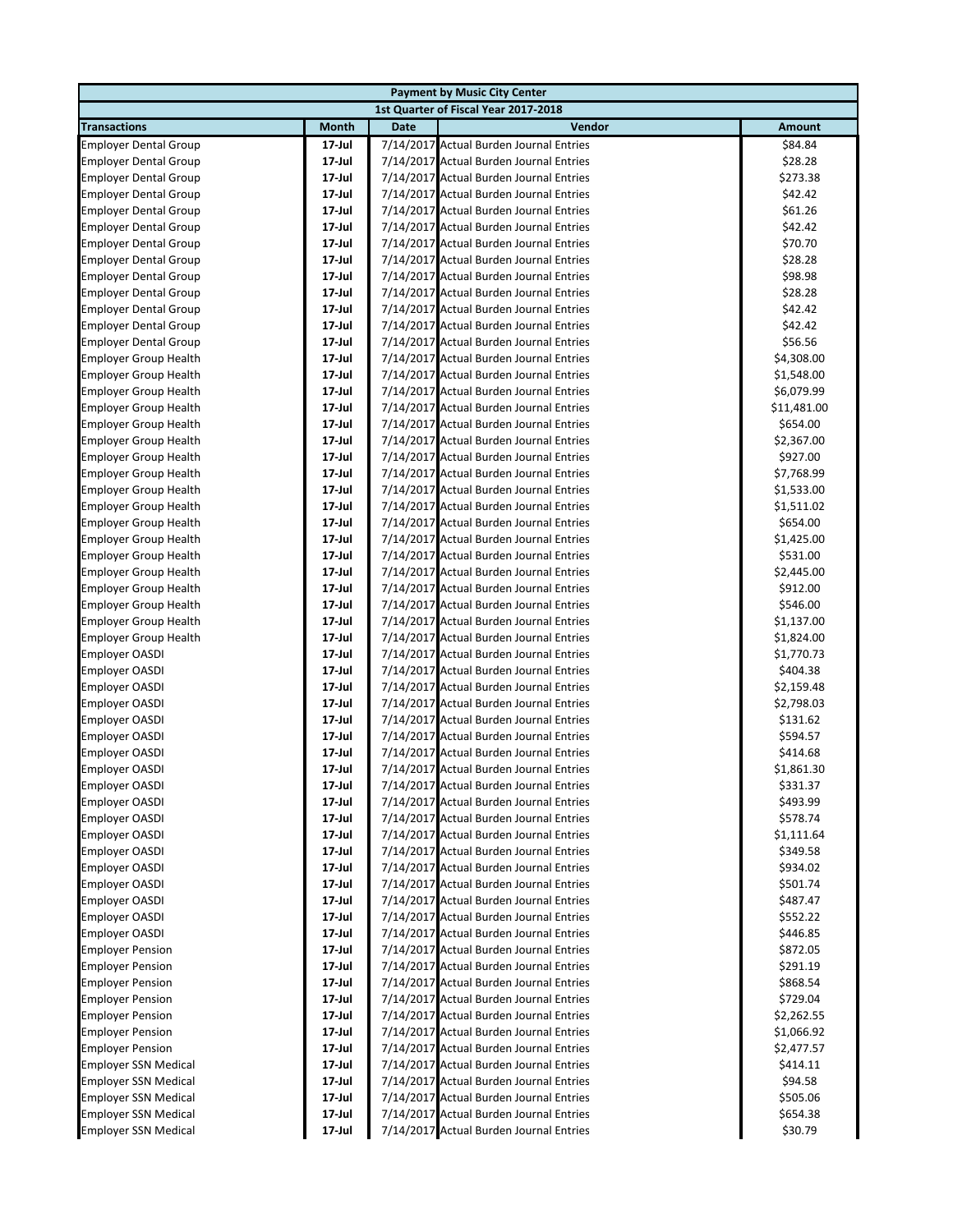| <b>Payment by Music City Center</b>  |                        |                                                                              |                        |  |  |  |
|--------------------------------------|------------------------|------------------------------------------------------------------------------|------------------------|--|--|--|
| 1st Quarter of Fiscal Year 2017-2018 |                        |                                                                              |                        |  |  |  |
| <b>Transactions</b>                  | <b>Month</b>           | <b>Date</b><br>Vendor                                                        | Amount                 |  |  |  |
| <b>Employer SSN Medical</b>          | $17$ -Jul              | 7/14/2017 Actual Burden Journal Entries                                      | \$139.05               |  |  |  |
| <b>Employer SSN Medical</b>          | $17$ -Jul              | 7/14/2017 Actual Burden Journal Entries                                      | \$96.98                |  |  |  |
| <b>Employer SSN Medical</b>          | $17$ -Jul              | 7/14/2017 Actual Burden Journal Entries                                      | \$435.28               |  |  |  |
| <b>Employer SSN Medical</b>          | $17$ -Jul              | 7/14/2017 Actual Burden Journal Entries                                      | \$77.50                |  |  |  |
| <b>Employer SSN Medical</b>          | $17$ -Jul              | 7/14/2017 Actual Burden Journal Entries                                      | \$115.54               |  |  |  |
| <b>Employer SSN Medical</b>          | $17$ -Jul              | 7/14/2017 Actual Burden Journal Entries                                      | \$135.36               |  |  |  |
| <b>Employer SSN Medical</b>          | $17$ -Jul              | 7/14/2017 Actual Burden Journal Entries                                      | \$259.98               |  |  |  |
| <b>Employer SSN Medical</b>          | $17$ -Jul              | 7/14/2017 Actual Burden Journal Entries                                      | \$81.77                |  |  |  |
| <b>Employer SSN Medical</b>          | $17$ -Jul              | 7/14/2017 Actual Burden Journal Entries                                      | \$218.43               |  |  |  |
| <b>Employer SSN Medical</b>          | $17$ -Jul              | 7/14/2017 Actual Burden Journal Entries                                      | \$117.34               |  |  |  |
| <b>Employer SSN Medical</b>          | $17$ -Jul              | 7/14/2017 Actual Burden Journal Entries                                      | \$114.01               |  |  |  |
| <b>Employer SSN Medical</b>          | $17$ -Jul              | 7/14/2017 Actual Burden Journal Entries                                      | \$285.15               |  |  |  |
| <b>Employer SSN Medical</b>          | $17$ -Jul              | 7/14/2017 Actual Burden Journal Entries                                      | \$104.51               |  |  |  |
| <b>FSA Pre-Tax Savings</b>           | $17$ -Jul              | 7/14/2017 Actual Burden Journal Entries                                      | \$5.17                 |  |  |  |
| <b>FSA Pre-Tax Savings</b>           | $17$ -Jul              | 7/14/2017 Actual Burden Journal Entries                                      | \$7.97                 |  |  |  |
| <b>FSA Pre-Tax Savings</b>           | $17$ -Jul              | 7/14/2017 Actual Burden Journal Entries                                      | \$8.93                 |  |  |  |
| <b>FSA Pre-Tax Savings</b>           | $17$ -Jul              | 7/14/2017 Actual Burden Journal Entries                                      | \$23.91                |  |  |  |
| <b>FSA Pre-Tax Savings</b>           | $17$ -Jul              | 7/14/2017 Actual Burden Journal Entries                                      | \$7.97                 |  |  |  |
| <b>Holiday Pay</b>                   | $17$ -Jul              | 7/14/2017 Payroll Labor Distribution                                         | \$1,979.52             |  |  |  |
| <b>Holiday Pay</b>                   | $17$ -Jul              | 7/14/2017 Payroll Labor Distribution                                         | \$702.96               |  |  |  |
| <b>Holiday Pay</b>                   | $17$ -Jul              | 7/14/2017 Payroll Labor Distribution                                         | \$3,013.08             |  |  |  |
| <b>Holiday Pay</b>                   | $17$ -Jul              | 7/14/2017 Payroll Labor Distribution                                         | \$606.00               |  |  |  |
| <b>Holiday Pay</b>                   | $17$ -Jul              | 7/14/2017 Payroll Labor Distribution                                         | \$1,112.32             |  |  |  |
| <b>Holiday Pay</b>                   | $17$ -Jul              | 7/14/2017 Payroll Labor Distribution                                         | \$537.92               |  |  |  |
| <b>Holiday Pay</b>                   | $17$ -Jul              | 7/14/2017 Payroll Labor Distribution                                         | \$1,900.28             |  |  |  |
| <b>Holiday Pay</b>                   | $17$ -Jul              | 7/14/2017 Payroll Labor Distribution                                         | \$99.76                |  |  |  |
| <b>Holiday Pay</b>                   | $17$ -Jul              | 7/14/2017 Payroll Labor Distribution                                         | \$952.40               |  |  |  |
| <b>Holiday Pay</b>                   | $17$ -Jul              | 7/14/2017 Payroll Labor Distribution                                         | \$1,833.52             |  |  |  |
| <b>Holiday Pay</b>                   | $17$ -Jul              | 7/14/2017 Payroll Labor Distribution                                         | \$568.24               |  |  |  |
| Holiday Pay                          | $17$ -Jul              | 7/14/2017 Payroll Labor Distribution                                         | \$1,575.76             |  |  |  |
| <b>Holiday Pay</b>                   | $17$ -Jul              | 7/14/2017 Payroll Labor Distribution                                         | \$696.24               |  |  |  |
| <b>Holiday Pay</b>                   | $17$ -Jul              | 7/14/2017 Payroll Labor Distribution                                         | \$794.80               |  |  |  |
| <b>Holiday Pay</b>                   | $17$ -Jul<br>$17$ -Jul | 7/14/2017 Payroll Labor Distribution                                         | \$1,964.11             |  |  |  |
| Holiday Pay<br>Leave Pay             | $17$ -Jul              | 7/14/2017 Payroll Labor Distribution<br>7/14/2017 Payroll Labor Distribution | \$792.00<br>\$2,259.76 |  |  |  |
| Leave Pay                            | $17$ -Jul              | 7/14/2017 Payroll Labor Distribution                                         | \$702.96               |  |  |  |
| Leave Pay                            | $17$ -Jul              | 7/14/2017 Payroll Labor Distribution                                         | \$2,420.88             |  |  |  |
| Leave Pay                            | $17$ -Jul              | 7/14/2017 Payroll Labor Distribution                                         | \$3,781.80             |  |  |  |
| Leave Pay                            | $17$ -Jul              | 7/14/2017 Payroll Labor Distribution                                         | \$886.16               |  |  |  |
| Leave Pay                            | 17 Jul                 | 7/14/2017 Payroll Labor Distribution                                         | \$3,451.63             |  |  |  |
| Leave Pay                            | 17 Jul                 | 7/14/2017 Payroll Labor Distribution                                         | \$2,053.60             |  |  |  |
| Leave Pay                            | $17$ -Jul              | 7/14/2017 Payroll Labor Distribution                                         | \$3,795.12             |  |  |  |
| Leave Pay                            | $17$ -Jul              | 7/14/2017 Payroll Labor Distribution                                         | \$142.88               |  |  |  |
| Leave Pay                            | 17-Jul                 | 7/14/2017 Payroll Labor Distribution                                         | \$2,265.06             |  |  |  |
| Leave Pay                            | $17$ -Jul              | 7/14/2017 Payroll Labor Distribution                                         | \$1,844.32             |  |  |  |
| Leave Pay                            | $17$ -Jul              | 7/14/2017 Payroll Labor Distribution                                         | \$1,917.12             |  |  |  |
| Leave Pay                            | $17$ -Jul              | 7/14/2017 Payroll Labor Distribution                                         | \$203.04               |  |  |  |
| Leave Pay                            | 17-Jul                 | 7/14/2017 Payroll Labor Distribution                                         | \$2,469.44             |  |  |  |
| <b>Membership Dues</b>               | 17-Jul                 | 7/14/2017 MCC 7/17 PREPAID RCLS                                              | \$375.00               |  |  |  |
| Overtime Pay                         | $17$ -Jul              | 7/14/2017 Payroll Labor Distribution                                         | \$593.76               |  |  |  |
| Overtime Pay                         | $17$ -Jul              | 7/14/2017 Payroll Labor Distribution                                         | \$21.06                |  |  |  |
| Overtime Pay                         | 17-Jul                 | 7/14/2017 Payroll Labor Distribution                                         | \$2,377.57             |  |  |  |
| Overtime Pay                         | 17-Jul                 | 7/14/2017 Payroll Labor Distribution                                         | \$2,019.93             |  |  |  |
| Overtime Pay                         | 17-Jul                 | 7/14/2017 Payroll Labor Distribution                                         | \$412.56               |  |  |  |
| Overtime Pay                         | 17-Jul                 | 7/14/2017 Payroll Labor Distribution                                         | \$19.00                |  |  |  |
| Overtime Pay                         | 17-Jul                 | 7/14/2017 Payroll Labor Distribution                                         | \$495.30               |  |  |  |
| Overtime Pay                         | 17 Jul                 | 7/14/2017 Payroll Labor Distribution                                         | \$1,083.15             |  |  |  |
| Overtime Pay                         | 17-Jul                 | 7/14/2017 Payroll Labor Distribution                                         | \$282.41               |  |  |  |
| Overtime Pay                         | 17-Jul                 | 7/14/2017 Payroll Labor Distribution                                         | \$136.82               |  |  |  |
| <b>Overtime Pay</b>                  | 17-Jul                 | 7/14/2017 Payroll Labor Distribution                                         | \$153.26               |  |  |  |
| Overtime Pay                         | 17-Jul                 | 7/14/2017 Payroll Labor Distribution                                         | \$2.87                 |  |  |  |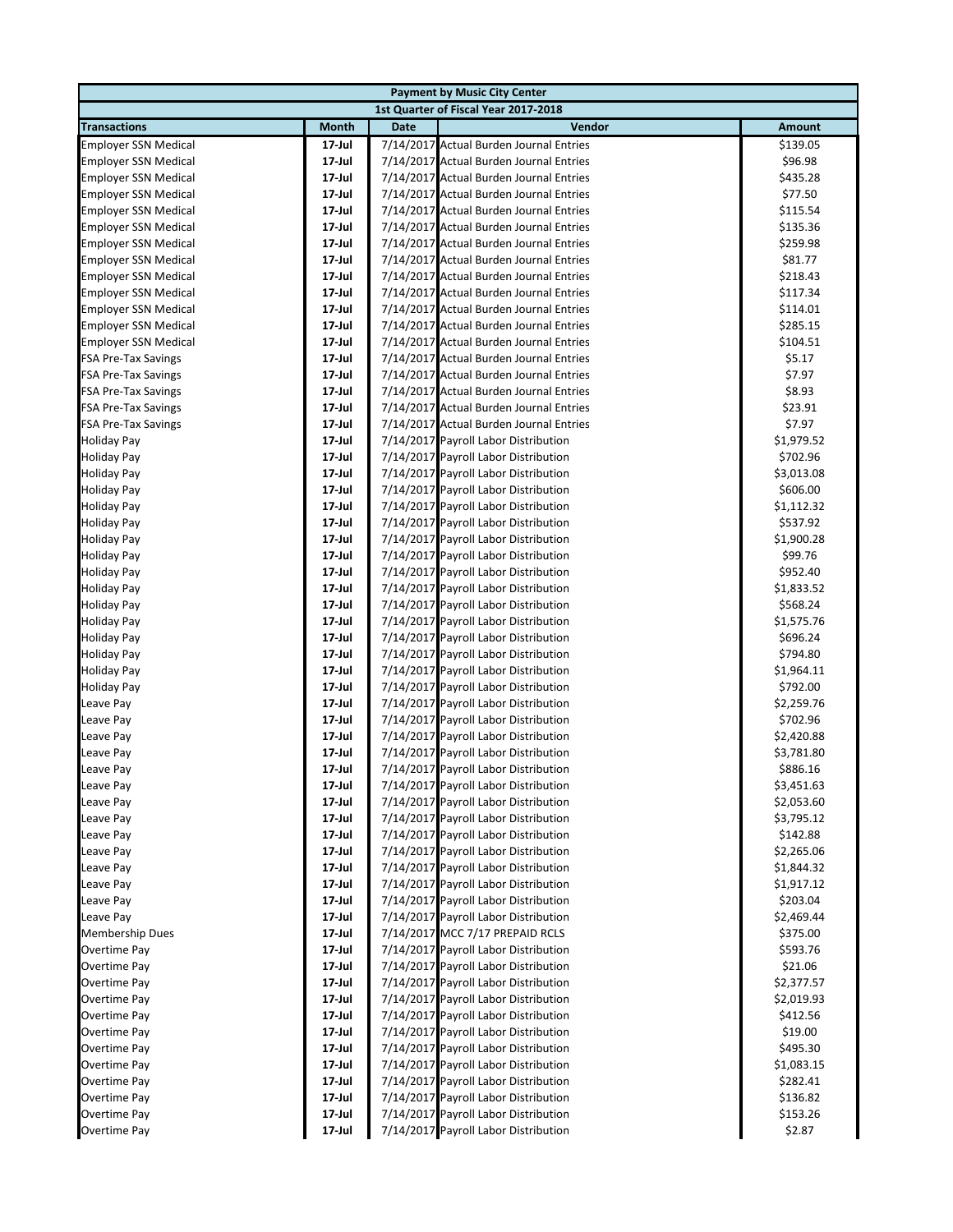| <b>Payment by Music City Center</b>             |                  |                 |                                                                  |                        |  |  |
|-------------------------------------------------|------------------|-----------------|------------------------------------------------------------------|------------------------|--|--|
| 1st Quarter of Fiscal Year 2017-2018            |                  |                 |                                                                  |                        |  |  |
| <b>Transactions</b>                             | <b>Month</b>     | <b>Date</b>     | Vendor                                                           | Amount                 |  |  |
| Overtime Pay                                    | 17-Jul           |                 | 7/14/2017 Payroll Labor Distribution                             | \$55.96                |  |  |
| Regular Pay                                     | 17-Jul           |                 | 7/14/2017 Payroll Labor Distribution                             | \$24,936.31            |  |  |
| <b>Regular Pay</b>                              | 17-Jul           |                 | 7/14/2017 Payroll Labor Distribution                             | \$5,639.88             |  |  |
| <b>Regular Pay</b>                              | 17-Jul           |                 | 7/14/2017 Payroll Labor Distribution                             | \$29,088.84            |  |  |
| <b>Regular Pay</b>                              | 17-Jul           |                 | 7/14/2017 Payroll Labor Distribution                             | \$42,622.49            |  |  |
| <b>Regular Pay</b>                              | $17$ -Jul        |                 | 7/14/2017 Payroll Labor Distribution                             | \$1,947.20             |  |  |
| <b>Regular Pay</b>                              | 17-Jul           |                 | 7/14/2017 Payroll Labor Distribution                             | \$8,136.30             |  |  |
| <b>Regular Pay</b>                              | $17$ -Jul        |                 | 7/14/2017 Payroll Labor Distribution                             | \$6,500.48             |  |  |
| <b>Regular Pay</b>                              | 17-Jul           |                 | 7/14/2017 Payroll Labor Distribution                             | \$26,758.48            |  |  |
| <b>Regular Pay</b>                              | $17$ -Jul        |                 | 7/14/2017 Payroll Labor Distribution                             | \$4,824.80             |  |  |
| Regular Pay                                     | $17$ -Jul        |                 | 7/14/2017 Payroll Labor Distribution                             | \$8,072.53             |  |  |
| <b>Regular Pay</b>                              | 17-Jul           |                 | 7/14/2017 Payroll Labor Distribution                             | \$6,455.89             |  |  |
| <b>Regular Pay</b>                              | 17-Jul           |                 | 7/14/2017 Payroll Labor Distribution                             | \$12,706.56            |  |  |
| <b>Regular Pay</b>                              | $17$ -Jul        |                 | 7/14/2017 Payroll Labor Distribution                             | \$4,971.28             |  |  |
| <b>Regular Pay</b>                              | $17$ -Jul        |                 | 7/14/2017 Payroll Labor Distribution                             | \$11,909.42            |  |  |
| <b>Regular Pay</b>                              | 17-Jul           |                 | 7/14/2017 Payroll Labor Distribution                             | \$5,952.18             |  |  |
| <b>Regular Pay</b>                              | 17-Jul           |                 | 7/14/2017 Payroll Labor Distribution                             | \$5,242.40             |  |  |
| <b>Regular Pay</b>                              | 17-Jul           |                 | 7/14/2017 Payroll Labor Distribution                             | \$17,854.42            |  |  |
| <b>Regular Pay</b>                              | 17-Jul           |                 | 7/14/2017 Payroll Labor Distribution                             | \$4,670.90             |  |  |
| Insurance-Unemployment Comp                     | 17-Jul           |                 | 7/15/2017 TN DEPT OF LABOR/WORKFORCE DEV                         | \$1,943.89             |  |  |
| Auto Fuel<br>Janitorial Srvc                    | 17-Jul<br>17-Jul |                 | 7/17/2017 WEX (WRIGHT EXPRESS FINANCIAL)                         | \$175.45               |  |  |
|                                                 |                  | 7/17/2017 ALSCO | 7/17/2017 INDUSTRIAL STAFFING OF TN (ACH                         | \$10,387.30            |  |  |
| <b>Laundry Services</b><br><b>Merchant Fees</b> | 17-Jul<br>17-Jul |                 |                                                                  | \$568.67               |  |  |
| <b>Merchant Fees</b>                            | 17-Jul           |                 | 7/17/2017 7100 MCC CC Receipts<br>7/17/2017 7100 MCC CC Receipts | $-51.61$<br>$-5241.50$ |  |  |
| <b>Mngt Cnsltnt Srvc</b>                        | 17-Jul           |                 | 7/17/2017 RESOURCE INFORMATION & CONTROL                         | \$2,322.76             |  |  |
| <b>Security Services</b>                        | 17-Jul           |                 | 7/17/2017 ELITE SHOW SERVICES INC (ACH)                          | \$21,965.72            |  |  |
| <b>Temporary Service</b>                        | 17-Jul           |                 | 7/17/2017 INDUSTRIAL STAFFING OF TN (ACH                         | \$9,019.67             |  |  |
| <b>Temporary Service</b>                        | 17-Jul           |                 | 7/17/2017 ELITE SHOW SERVICES INC (ACH)                          | \$5,621.23             |  |  |
| <b>Temporary Service</b>                        | 17-Jul           |                 | 7/17/2017 ELITE SHOW SERVICES INC (ACH)                          | \$4,384.63             |  |  |
| <b>Temporary Service</b>                        | $17$ -Jul        |                 | 7/17/2017 LOOMIS FARGO & CO                                      | \$1,173.48             |  |  |
| Employee Award/Gift                             | 17-Jul           |                 | 7/19/2017 AWARD CENTER INC, THE (ACH)                            | \$101.90               |  |  |
| <b>Laundry Services</b>                         | $17$ -Jul        | 7/20/2017 ALSCO |                                                                  | \$134.10               |  |  |
| <b>Laundry Services</b>                         | 17-Jul           | 7/20/2017 ALSCO |                                                                  | \$542.02               |  |  |
| <b>Promotion-Goods</b>                          | $17$ -Jul        |                 | 7/20/2017 NASHVILLE CONVENTION & VISITOR                         | \$87.50                |  |  |
| Refuse Disposal-Reimb                           | 17-Jul           |                 | 7/20/2017 COMPOST CO (ACH)                                       | \$2,575.00             |  |  |
| Rpr & Maint Srvc Janus                          | 17-Jul           |                 | 7/20/2017 MORROW TECHNOLOGIES CORP (ACH)                         | \$2,130.00             |  |  |
| <b>Security Services</b>                        | 17-Jul           |                 | 7/20/2017 ELITE SHOW SERVICES INC (ACH)                          | \$20,876.80            |  |  |
| <b>Temporary Service</b>                        | 17-Jul           |                 | 7/20/2017 ELITE SHOW SERVICES INC (ACH)                          | \$1,876.89             |  |  |
| Plumbing/HVAC Maintain Srvc                     | 17-Jul           |                 | 7/21/2017 SM LAWRENCE / DILLINGHAM & SMI                         | \$1,642.57             |  |  |
| Repair & Maint Supply                           | 17-Jul           |                 | 7/21/2017 LOWES OF MADISON #413 (ACH)                            | \$61.32                |  |  |
| Repair & Maint Supply                           | 17-Jul           |                 | 7/21/2017 LOWES OF MADISON #413 (ACH)                            | \$13.76                |  |  |
| Repair & Maint Supply                           | 17-Jul           |                 | 7/21/2017 LOWES OF MADISON #413 (ACH)                            | \$13.76                |  |  |
| Repair & Maint Supply                           | 17-Jul           |                 | 7/21/2017 LOWES OF MADISON #413 (ACH)                            | \$13.76                |  |  |
| Repair & Maint Supply                           | 17-Jul           |                 | 7/21/2017 LOWES OF MADISON #413 (ACH)                            | \$30.90                |  |  |
| Repair & Maint Supply                           | 17-Jul           |                 | 7/21/2017 LOWES OF MADISON #413 (ACH)                            | \$11.38                |  |  |
| Repair & Maint Supply                           | 17-Jul           |                 | 7/21/2017 LOWES OF MADISON #413 (ACH)                            | \$7.56                 |  |  |
| Repair & Maint Supply                           | $17$ -Jul        |                 | 7/21/2017 LOWES OF MADISON #413 (ACH)                            | \$36.48                |  |  |
| Repair & Maint Supply                           | $17$ -Jul        |                 | 7/21/2017 LOWES OF MADISON #413 (ACH)                            | \$32.26                |  |  |
| <b>Electrical Supply</b>                        | 17-Jul           |                 | 7/24/2017 SENERGY LLC (ACH)                                      | \$41,975.00            |  |  |
| Food & Bev-Inhouse                              | 17-Jul           |                 | 7/24/2017 CENTERPLATE MCC (ACH)                                  | \$62.95                |  |  |
| Food & Ice                                      | $17$ -Jul        |                 | 7/24/2017 CENTERPLATE MCC (ACH)                                  | \$44.03                |  |  |
| Food & Ice                                      | 17-Jul           |                 | 7/24/2017 CENTERPLATE MCC (ACH)                                  | \$41.17                |  |  |
| Food & Ice                                      | 17-Jul           |                 | 7/24/2017 CENTERPLATE MCC (ACH)                                  | \$46.23                |  |  |
| Food & Ice                                      | $17$ -Jul        |                 | 7/24/2017 CENTERPLATE MCC (ACH)                                  | \$49.86                |  |  |
| Food & Ice                                      | $17$ -Jul        |                 | 7/24/2017 CENTERPLATE MCC (ACH)                                  | \$89.55                |  |  |
| Food & Ice                                      | $17$ -Jul        |                 | 7/24/2017 CENTERPLATE MCC (ACH)                                  | \$124.41               |  |  |
| <b>Medical Services</b>                         | 17-Jul           |                 | 7/24/2017 MED STAR MEDICAL STAFFING INC                          | \$88.00                |  |  |
| <b>Medical Services</b>                         | $17$ -Jul        |                 | 7/24/2017 MED STAR MEDICAL STAFFING INC                          | \$687.50               |  |  |
| <b>Medical Services</b>                         | 17-Jul           |                 | 7/24/2017 MED STAR MEDICAL STAFFING INC                          | \$2,431.00             |  |  |
| <b>Temporary Service</b>                        | $17$ -Jul        |                 | 7/24/2017 7100 MCC Cash Receipts                                 | $-$180.00$             |  |  |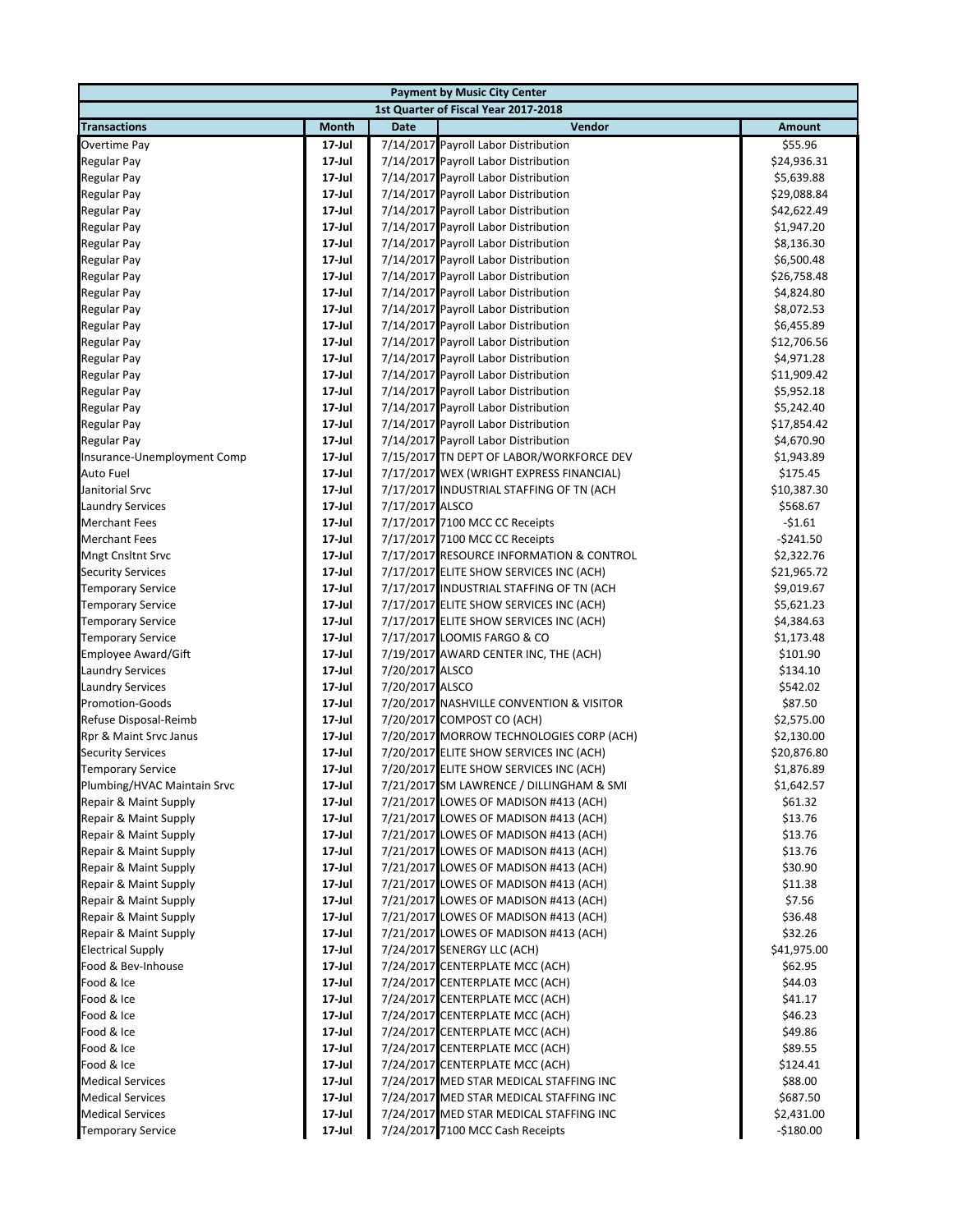| <b>Payment by Music City Center</b>  |           |                                          |             |  |  |
|--------------------------------------|-----------|------------------------------------------|-------------|--|--|
| 1st Quarter of Fiscal Year 2017-2018 |           |                                          |             |  |  |
| <b>Transactions</b>                  | Month     | <b>Date</b><br>Vendor                    | Amount      |  |  |
| Cable Television                     | $17$ -Jul | 7/26/2017 COMCAST (ACH)                  | \$411.84    |  |  |
| <b>Internet Services</b>             | $17$ -Jul | 7/26/2017 COMCAST (ACH)                  | \$254.85    |  |  |
| Janitorial Srvc                      | $17$ -Jul | 7/26/2017 INDUSTRIAL STAFFING OF TN (ACH | \$13,603.66 |  |  |
| Janitorial Srvc                      | $17$ -Jul | 7/26/2017 INDUSTRIAL STAFFING OF TN (ACH | \$9,452.99  |  |  |
| <b>Laundry Services</b>              | $17$ -Jul | 7/26/2017 ALSCO                          | \$568.67    |  |  |
| <b>Medical Services</b>              | $17$ -Jul | 7/26/2017 MED STAR MEDICAL STAFFING INC  | \$385.00    |  |  |
| <b>Medical Services</b>              | $17$ -Jul | 7/26/2017 MED STAR MEDICAL STAFFING INC  | \$1,584.00  |  |  |
| <b>Merchant Fees</b>                 | 17-Jul    | 7/26/2017 FIS                            | \$20,481.90 |  |  |
| <b>Mngt Cnsltnt Srvc</b>             | $17$ -Jul | 7/26/2017 CUSHION EMPLOYER SER (ACH)     | \$1,267.00  |  |  |
| Repair & Maint Supply                | $17$ -Jul | 7/26/2017 LOWES OF MADISON #413 (ACH)    | \$12.35     |  |  |
| Repair & Maint Supply                | $17$ -Jul | 7/26/2017 LOWES OF MADISON #413 (ACH)    | \$13.32     |  |  |
| Repair & Maint Supply                | $17$ -Jul | 7/26/2017 LOWES OF MADISON #413 (ACH)    | \$429.24    |  |  |
| Repair & Maint Supply                | $17$ -Jul | 7/26/2017 LOWES OF MADISON #413 (ACH)    | \$30.66     |  |  |
| Repair & Maint Supply                | $17$ -Jul | 7/26/2017 LOWES OF MADISON #413 (ACH)    | \$9.51      |  |  |
| Rpr & Maint Srvc Elev/Escel          | $17$ -Jul | 7/26/2017 NASHVILLE MACHINE ELEVATOR CO  | \$13,865.25 |  |  |
| Telephone & Telegraph                | $17$ -Jul | 7/26/2017 AT&T CIRCUITS                  | \$377.28    |  |  |
| <b>Temporary Service</b>             | $17$ -Jul | 7/26/2017 INDUSTRIAL STAFFING OF TN (ACH | \$12,184.67 |  |  |
| <b>Uniform Cleaning Service</b>      | $17$ -Jul | 7/26/2017 CINTAS CORP #051 MATS & RUGS(A | \$1,010.80  |  |  |
| <b>Uniform Cleaning Service</b>      | $17$ -Jul | 7/26/2017 CINTAS CORP #051 MATS & RUGS(A | \$916.56    |  |  |
| Cafe Plan Pre-Tax Savings            | $17$ -Jul | 7/28/2017 Actual Burden Journal Entries  | \$117.16    |  |  |
| Cafe Plan Pre-Tax Savings            | $17$ -Jul | 7/28/2017 Actual Burden Journal Entries  | \$43.54     |  |  |
| Cafe Plan Pre-Tax Savings            | $17$ -Jul | 7/28/2017 Actual Burden Journal Entries  | \$165.42    |  |  |
| Cafe Plan Pre-Tax Savings            | $17$ -Jul | 7/28/2017 Actual Burden Journal Entries  | \$332.16    |  |  |
| Cafe Plan Pre-Tax Savings            | $17$ -Jul | 7/28/2017 Actual Burden Journal Entries  | \$18.12     |  |  |
| Cafe Plan Pre-Tax Savings            | $17$ -Jul | 7/28/2017 Actual Burden Journal Entries  | \$46.70     |  |  |
| Cafe Plan Pre-Tax Savings            | $17$ -Jul | 7/28/2017 Actual Burden Journal Entries  | \$25.86     |  |  |
| Cafe Plan Pre-Tax Savings            | $17$ -Jul | 7/28/2017 Actual Burden Journal Entries  | \$215.39    |  |  |
| Cafe Plan Pre-Tax Savings            | $17$ -Jul | 7/28/2017 Actual Burden Journal Entries  | \$43.10     |  |  |
| Cafe Plan Pre-Tax Savings            | $17$ -Jul | 7/28/2017 Actual Burden Journal Entries  | \$74.16     |  |  |
| Cafe Plan Pre-Tax Savings            | $17$ -Jul | 7/28/2017 Actual Burden Journal Entries  | \$16.80     |  |  |
| Cafe Plan Pre-Tax Savings            | $17$ -Jul | 7/28/2017 Actual Burden Journal Entries  | \$39.72     |  |  |
| Cafe Plan Pre-Tax Savings            | 17-Jul    | 7/28/2017 Actual Burden Journal Entries  | \$13.91     |  |  |
| Cafe Plan Pre-Tax Savings            | $17$ -Jul | 7/28/2017 Actual Burden Journal Entries  | \$69.95     |  |  |
| Cafe Plan Pre-Tax Savings            | $17$ -Jul | 7/28/2017 Actual Burden Journal Entries  | \$25.47     |  |  |
| Cafe Plan Pre-Tax Savings            | $17$ -Jul | 7/28/2017 Actual Burden Journal Entries  | \$14.30     |  |  |
| Cafe Plan Pre-Tax Savings            | $17$ -Jul | 7/28/2017 Actual Burden Journal Entries  | \$30.62     |  |  |
| Cafe Plan Pre-Tax Savings            | $17$ -Jul | 7/28/2017 Actual Burden Journal Entries  | \$50.94     |  |  |
| CCA Employer 401K Plan               | 17-Jul    | 7/28/2017 Actual Burden Journal Entries  | \$766.19    |  |  |
| CCA Employer 401K Plan               | $17$ -Jul | 7/28/2017 Actual Burden Journal Entries  | \$795.38    |  |  |
| CCA Employer 401K Plan               | 17-Jul    | 7/28/2017 Actual Burden Journal Entries  | \$968.30    |  |  |
| CCA Employer 401K Plan               | 17-Jul    | 7/28/2017 Actual Burden Journal Entries  | \$334.72    |  |  |
| CCA Employer 401K Plan               | 17-Jul    | 7/28/2017 Actual Burden Journal Entries  | \$814.07    |  |  |
| CCA Employer 401K Plan               | 17-Jul    | 7/28/2017 Actual Burden Journal Entries  | \$218.80    |  |  |
| CCA Employer 401K Plan               | 17-Jul    | 7/28/2017 Actual Burden Journal Entries  | \$354.69    |  |  |
| CCA Employer 401K Plan               | 17-Jul    | 7/28/2017 Actual Burden Journal Entries  | \$227.30    |  |  |
| CCA Employer 401K Plan               | 17-Jul    | 7/28/2017 Actual Burden Journal Entries  | \$413.60    |  |  |
| CCA Employer 401K Plan               | 17-Jul    | 7/28/2017 Actual Burden Journal Entries  | \$232.82    |  |  |
| CCA Employer 401K Plan               | $17$ -Jul | 7/28/2017 Actual Burden Journal Entries  | \$144.19    |  |  |
| <b>Employer Dental Group</b>         | 17-Jul    | 7/28/2017 Actual Burden Journal Entries  | \$183.82    |  |  |
| <b>Employer Dental Group</b>         | 17-Jul    | 7/28/2017 Actual Burden Journal Entries  | \$42.42     |  |  |
| <b>Employer Dental Group</b>         | 17-Jul    | 7/28/2017 Actual Burden Journal Entries  | \$245.09    |  |  |
| <b>Employer Dental Group</b>         | 17-Jul    | 7/28/2017 Actual Burden Journal Entries  | \$438.34    |  |  |
| <b>Employer Dental Group</b>         | 17-Jul    | 7/28/2017 Actual Burden Journal Entries  | \$14.14     |  |  |
| <b>Employer Dental Group</b>         | 17-Jul    | 7/28/2017 Actual Burden Journal Entries  | \$84.84     |  |  |
| <b>Employer Dental Group</b>         | 17-Jul    | 7/28/2017 Actual Burden Journal Entries  | \$28.28     |  |  |
| <b>Employer Dental Group</b>         | 17-Jul    | 7/28/2017 Actual Burden Journal Entries  | \$273.37    |  |  |
| <b>Employer Dental Group</b>         | 17-Jul    | 7/28/2017 Actual Burden Journal Entries  | \$42.42     |  |  |
| <b>Employer Dental Group</b>         | 17-Jul    | 7/28/2017 Actual Burden Journal Entries  | \$131.98    |  |  |
| <b>Employer Dental Group</b>         | 17-Jul    | 7/28/2017 Actual Burden Journal Entries  | \$42.42     |  |  |
| <b>Employer Dental Group</b>         | 17-Jul    | 7/28/2017 Actual Burden Journal Entries  | \$70.70     |  |  |
| <b>Employer Dental Group</b>         | 17-Jul    | 7/28/2017 Actual Burden Journal Entries  | \$28.28     |  |  |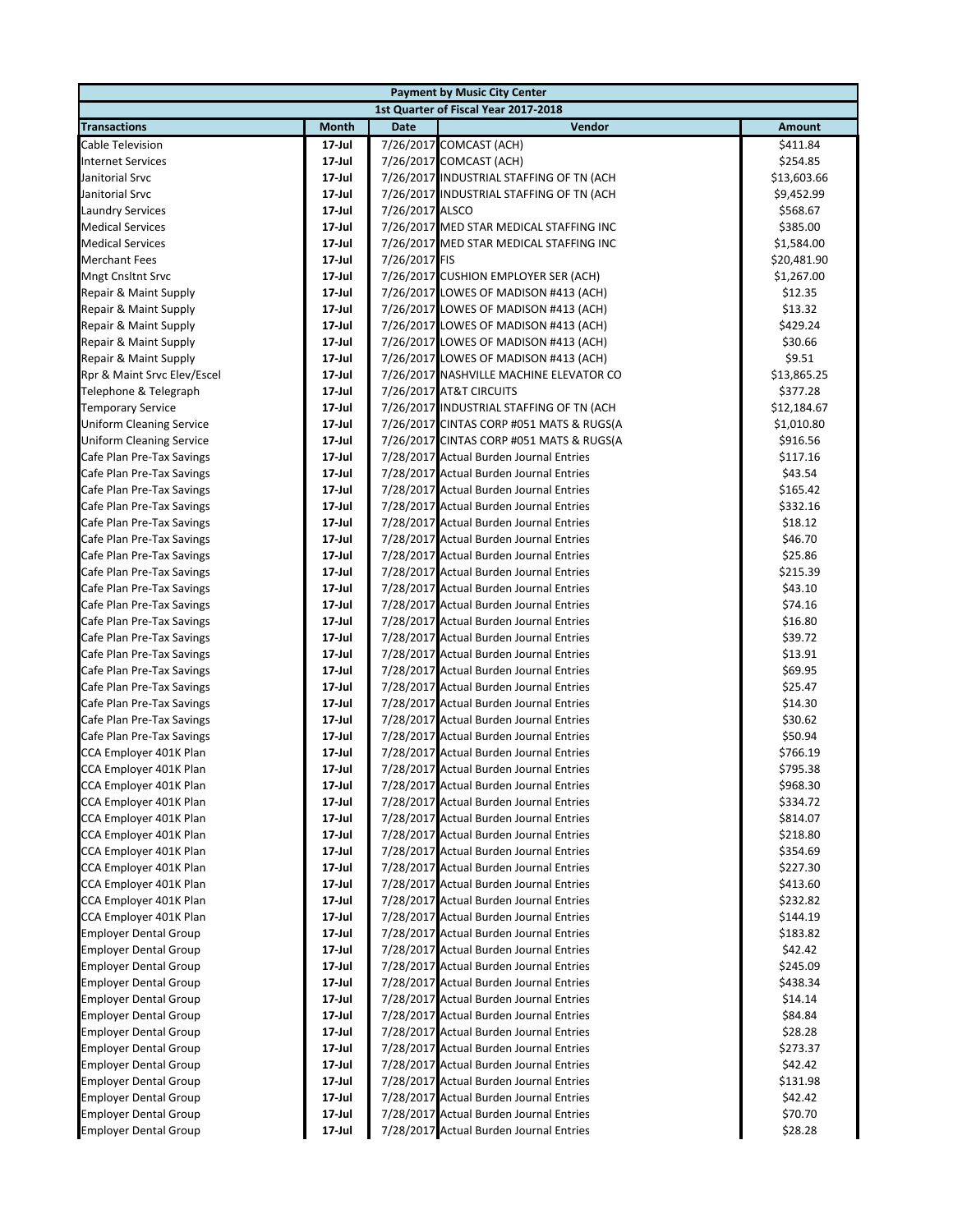| <b>Payment by Music City Center</b>                      |                        |                                                                                    |                     |  |  |
|----------------------------------------------------------|------------------------|------------------------------------------------------------------------------------|---------------------|--|--|
| 1st Quarter of Fiscal Year 2017-2018                     |                        |                                                                                    |                     |  |  |
| <b>Transactions</b>                                      | Month                  | <b>Date</b><br>Vendor                                                              | <b>Amount</b>       |  |  |
| <b>Employer Dental Group</b>                             | 17-Jul                 | 7/28/2017 Actual Burden Journal Entries                                            | \$98.98             |  |  |
| <b>Employer Dental Group</b>                             | $17$ -Jul              | 7/28/2017 Actual Burden Journal Entries                                            | \$28.28             |  |  |
| <b>Employer Dental Group</b>                             | $17$ -Jul              | 7/28/2017 Actual Burden Journal Entries                                            | \$42.42             |  |  |
| <b>Employer Dental Group</b>                             | $17$ -Jul              | 7/28/2017 Actual Burden Journal Entries                                            | \$42.42             |  |  |
| <b>Employer Dental Group</b>                             | $17$ -Jul              | 7/28/2017 Actual Burden Journal Entries                                            | \$56.56             |  |  |
| <b>Employer Group Health</b>                             | $17$ -Jul              | 7/28/2017 Actual Burden Journal Entries                                            | \$4,308.00          |  |  |
| <b>Employer Group Health</b>                             | $17$ -Jul              | 7/28/2017 Actual Burden Journal Entries                                            | \$1,548.00          |  |  |
| <b>Employer Group Health</b>                             | $17$ -Jul              | 7/28/2017 Actual Burden Journal Entries                                            | \$6,079.97          |  |  |
| <b>Employer Group Health</b>                             | $17$ -Jul              | 7/28/2017 Actual Burden Journal Entries                                            | \$12,243.00         |  |  |
| <b>Employer Group Health</b>                             | $17$ -Jul              | 7/28/2017 Actual Burden Journal Entries                                            | \$654.00            |  |  |
| <b>Employer Group Health</b>                             | $17$ -Jul              | 7/28/2017 Actual Burden Journal Entries                                            | \$2,367.00          |  |  |
| <b>Employer Group Health</b>                             | $17$ -Jul              | 7/28/2017 Actual Burden Journal Entries                                            | \$927.00            |  |  |
| <b>Employer Group Health</b>                             | $17$ -Jul              | 7/28/2017 Actual Burden Journal Entries                                            | \$7,768.97          |  |  |
| <b>Employer Group Health</b>                             | $17$ -Jul              | 7/28/2017 Actual Burden Journal Entries                                            | \$1,533.00          |  |  |
| <b>Employer Group Health</b>                             | $17$ -Jul              | 7/28/2017 Actual Burden Journal Entries                                            | \$4,781.06          |  |  |
| <b>Employer Group Health</b>                             | $17$ -Jul              | 7/28/2017 Actual Burden Journal Entries                                            | \$654.00            |  |  |
| <b>Employer Group Health</b>                             | $17$ -Jul              | 7/28/2017 Actual Burden Journal Entries                                            | \$1,425.00          |  |  |
| <b>Employer Group Health</b>                             | $17$ -Jul              | 7/28/2017 Actual Burden Journal Entries                                            | \$531.00            |  |  |
| <b>Employer Group Health</b>                             | $17$ -Jul              | 7/28/2017 Actual Burden Journal Entries                                            | \$2,445.00          |  |  |
| <b>Employer Group Health</b>                             | $17$ -Jul              | 7/28/2017 Actual Burden Journal Entries                                            | \$912.00            |  |  |
| <b>Employer Group Health</b>                             | $17$ -Jul              | 7/28/2017 Actual Burden Journal Entries                                            | \$546.00            |  |  |
| <b>Employer Group Health</b>                             | $17$ -Jul              | 7/28/2017 Actual Burden Journal Entries                                            | \$1,137.00          |  |  |
| <b>Employer Group Health</b>                             | $17$ -Jul              | 7/28/2017 Actual Burden Journal Entries                                            | \$1,824.00          |  |  |
| <b>Employer Group Life</b>                               | $17$ -Jul              | 7/28/2017 Actual Burden Journal Entries                                            | \$213.00            |  |  |
| <b>Employer Group Life</b>                               | $17$ -Jul              | 7/28/2017 Actual Burden Journal Entries                                            | \$42.60             |  |  |
| <b>Employer Group Life</b>                               | $17$ -Jul              | 7/28/2017 Actual Burden Journal Entries                                            | \$260.33            |  |  |
| <b>Employer Group Life</b>                               | $17$ -Jul              | 7/28/2017 Actual Burden Journal Entries                                            | \$468.60            |  |  |
| <b>Employer Group Life</b>                               | $17$ -Jul              | 7/28/2017 Actual Burden Journal Entries                                            | \$14.20             |  |  |
| <b>Employer Group Life</b>                               | $17$ -Jul              | 7/28/2017 Actual Burden Journal Entries                                            | \$85.20             |  |  |
| <b>Employer Group Life</b>                               | $17$ -Jul              | 7/28/2017 Actual Burden Journal Entries                                            | \$28.40             |  |  |
| <b>Employer Group Life</b>                               | $17$ -Jul              | 7/28/2017 Actual Burden Journal Entries                                            | \$292.99            |  |  |
| <b>Employer Group Life</b>                               | $17$ -Jul              | 7/28/2017 Actual Burden Journal Entries                                            | \$42.60             |  |  |
| <b>Employer Group Life</b><br><b>Employer Group Life</b> | $17$ -Jul<br>$17$ -Jul | 7/28/2017 Actual Burden Journal Entries<br>7/28/2017 Actual Burden Journal Entries | \$104.14<br>\$56.80 |  |  |
| <b>Employer Group Life</b>                               | $17$ -Jul              | 7/28/2017 Actual Burden Journal Entries                                            | \$71.00             |  |  |
| <b>Employer Group Life</b>                               | $17$ -Jul              | 7/28/2017 Actual Burden Journal Entries                                            | \$42.60             |  |  |
| <b>Employer Group Life</b>                               | $17$ -Jul              | 7/28/2017 Actual Burden Journal Entries                                            | \$127.80            |  |  |
| <b>Employer Group Life</b>                               | 17-Jul                 | 7/28/2017 Actual Burden Journal Entries                                            | \$42.60             |  |  |
| <b>Employer Group Life</b>                               | $17$ -Jul              | 7/28/2017 Actual Burden Journal Entries                                            | \$42.60             |  |  |
| Employer Group Life                                      | 17-Jul                 | 7/28/2017 Actual Burden Journal Entries                                            | \$42.60             |  |  |
| <b>Employer Group Life</b>                               | 17-Jul                 | 7/28/2017 Actual Burden Journal Entries                                            | \$56.80             |  |  |
| <b>Employer OASDI</b>                                    | 17-Jul                 | 7/28/2017 Actual Burden Journal Entries                                            | \$1,690.88          |  |  |
| <b>Employer OASDI</b>                                    | 17-Jul                 | 7/28/2017 Actual Burden Journal Entries                                            | \$397.24            |  |  |
| <b>Employer OASDI</b>                                    | 17-Jul                 | 7/28/2017 Actual Burden Journal Entries                                            | \$2,064.97          |  |  |
| <b>Employer OASDI</b>                                    | 17-Jul                 | 7/28/2017 Actual Burden Journal Entries                                            | \$2,713.94          |  |  |
| <b>Employer OASDI</b>                                    | 17-Jul                 | 7/28/2017 Actual Burden Journal Entries                                            | \$123.08            |  |  |
| <b>Employer OASDI</b>                                    | 17-Jul                 | 7/28/2017 Actual Burden Journal Entries                                            | \$684.01            |  |  |
| <b>Employer OASDI</b>                                    | 17-Jul                 | 7/28/2017 Actual Burden Journal Entries                                            | \$408.97            |  |  |
| <b>Employer OASDI</b>                                    | 17-Jul                 | 7/28/2017 Actual Burden Journal Entries                                            | \$1,914.44          |  |  |
| <b>Employer OASDI</b>                                    | 17-Jul                 | 7/28/2017 Actual Burden Journal Entries                                            | \$307.00            |  |  |
| <b>Employer OASDI</b>                                    | 17-Jul                 | 7/28/2017 Actual Burden Journal Entries                                            | \$629.78            |  |  |
| <b>Employer OASDI</b>                                    | 17-Jul                 | 7/28/2017 Actual Burden Journal Entries                                            | \$2,585.11          |  |  |
| <b>Employer OASDI</b>                                    | 17-Jul                 | 7/28/2017 Actual Burden Journal Entries                                            | \$3,363.50          |  |  |
| <b>Employer OASDI</b>                                    | 17-Jul                 | 7/28/2017 Actual Burden Journal Entries                                            | \$341.04            |  |  |
| <b>Employer OASDI</b>                                    | $17$ -Jul              | 7/28/2017 Actual Burden Journal Entries                                            | \$930.16            |  |  |
| <b>Employer OASDI</b>                                    | 17-Jul                 | 7/28/2017 Actual Burden Journal Entries                                            | \$489.01            |  |  |
| <b>Employer OASDI</b>                                    | 17-Jul                 | 7/28/2017 Actual Burden Journal Entries                                            | \$481.10            |  |  |
| <b>Employer OASDI</b>                                    | 17-Jul                 | 7/28/2017 Actual Burden Journal Entries                                            | \$544.05            |  |  |
| <b>Employer OASDI</b>                                    | $17$ -Jul              | 7/28/2017 Actual Burden Journal Entries                                            | \$454.21            |  |  |
| <b>Employer Pension</b>                                  | 17-Jul                 | 7/28/2017 Actual Burden Journal Entries                                            | \$869.19            |  |  |
| <b>Employer Pension</b>                                  | $17$ -Jul              | 7/28/2017 Actual Burden Journal Entries                                            | \$274.21            |  |  |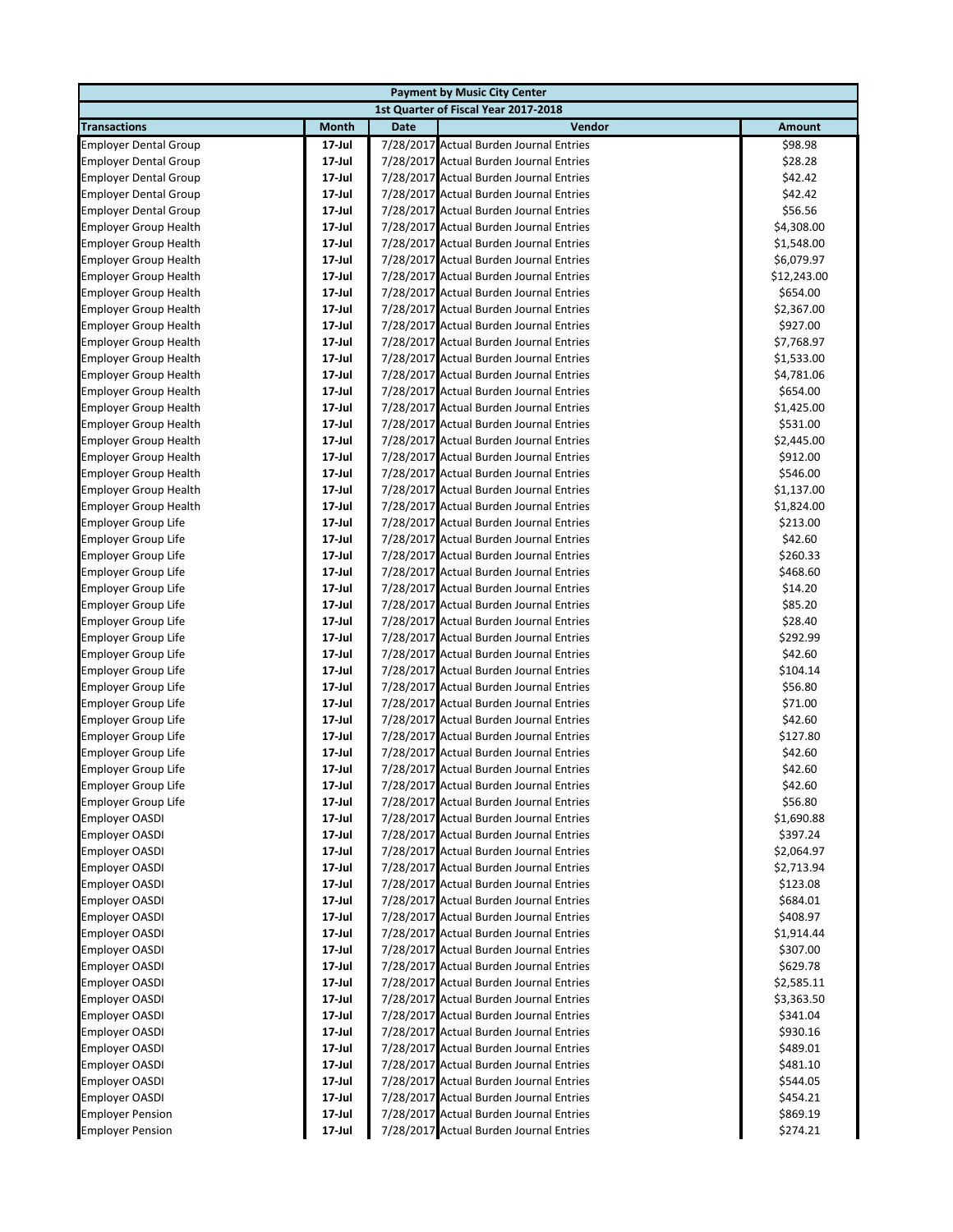| <b>Payment by Music City Center</b>  |                        |                                                                              |                      |  |  |
|--------------------------------------|------------------------|------------------------------------------------------------------------------|----------------------|--|--|
| 1st Quarter of Fiscal Year 2017-2018 |                        |                                                                              |                      |  |  |
| <b>Transactions</b>                  | <b>Month</b>           | <b>Date</b><br>Vendor                                                        | Amount               |  |  |
| <b>Employer Pension</b>              | $17$ -Jul              | 7/28/2017 Actual Burden Journal Entries                                      | \$868.54             |  |  |
| <b>Employer Pension</b>              | $17$ -Jul              | 7/28/2017 Actual Burden Journal Entries                                      | \$680.58             |  |  |
| <b>Employer Pension</b>              | 17-Jul                 | 7/28/2017 Actual Burden Journal Entries                                      | \$2,262.55           |  |  |
| <b>Employer Pension</b>              | 17-Jul                 | 7/28/2017 Actual Burden Journal Entries                                      | \$1,052.93           |  |  |
| <b>Employer Pension</b>              | $17$ -Jul              | 7/28/2017 Actual Burden Journal Entries                                      | \$2,423.77           |  |  |
| <b>Employer SSN Medical</b>          | $17$ -Jul              | 7/28/2017 Actual Burden Journal Entries                                      | \$395.42             |  |  |
| <b>Employer SSN Medical</b>          | 17-Jul                 | 7/28/2017 Actual Burden Journal Entries                                      | \$92.90              |  |  |
| <b>Employer SSN Medical</b>          | 17-Jul                 | 7/28/2017 Actual Burden Journal Entries                                      | \$482.92             |  |  |
| <b>Employer SSN Medical</b>          | $17$ -Jul              | 7/28/2017 Actual Burden Journal Entries                                      | \$634.72             |  |  |
| <b>Employer SSN Medical</b>          | $17$ -Jul              | 7/28/2017 Actual Burden Journal Entries                                      | \$28.78              |  |  |
| <b>Employer SSN Medical</b>          | 17-Jul                 | 7/28/2017 Actual Burden Journal Entries                                      | \$159.97             |  |  |
| <b>Employer SSN Medical</b>          | 17-Jul                 | 7/28/2017 Actual Burden Journal Entries                                      | \$95.66              |  |  |
| <b>Employer SSN Medical</b>          | 17-Jul                 | 7/28/2017 Actual Burden Journal Entries                                      | \$447.76             |  |  |
| <b>Employer SSN Medical</b>          | 17-Jul                 | 7/28/2017 Actual Burden Journal Entries                                      | \$71.80              |  |  |
| <b>Employer SSN Medical</b>          | 17-Jul                 | 7/28/2017 Actual Burden Journal Entries                                      | \$147.29             |  |  |
| <b>Employer SSN Medical</b>          | 17-Jul                 | 7/28/2017 Actual Burden Journal Entries                                      | \$604.58             |  |  |
| <b>Employer SSN Medical</b>          | $17$ -Jul              | 7/28/2017 Actual Burden Journal Entries                                      | \$786.63             |  |  |
| <b>Employer SSN Medical</b>          | 17-Jul                 | 7/28/2017 Actual Burden Journal Entries                                      | \$79.75              |  |  |
| <b>Employer SSN Medical</b>          | 17-Jul                 | 7/28/2017 Actual Burden Journal Entries                                      | \$217.54             |  |  |
| <b>Employer SSN Medical</b>          | 17-Jul                 | 7/28/2017 Actual Burden Journal Entries                                      | \$114.36             |  |  |
| <b>Employer SSN Medical</b>          | 17-Jul                 | 7/28/2017 Actual Burden Journal Entries                                      | \$112.50             |  |  |
| <b>Employer SSN Medical</b>          | 17-Jul                 | 7/28/2017 Actual Burden Journal Entries                                      | \$277.49             |  |  |
| <b>Employer SSN Medical</b>          | 17-Jul                 | 7/28/2017 Actual Burden Journal Entries                                      | \$106.23             |  |  |
| <b>FSA Pre-Tax Savings</b>           | $17$ -Jul              | 7/28/2017 Actual Burden Journal Entries                                      | \$5.17               |  |  |
| <b>FSA Pre-Tax Savings</b>           | 17-Jul                 | 7/28/2017 Actual Burden Journal Entries                                      | \$7.97               |  |  |
| <b>FSA Pre-Tax Savings</b>           | $17$ -Jul              | 7/28/2017 Actual Burden Journal Entries                                      | \$8.93               |  |  |
| <b>FSA Pre-Tax Savings</b>           | 17-Jul                 | 7/28/2017 Actual Burden Journal Entries                                      | \$23.91              |  |  |
| <b>FSA Pre-Tax Savings</b>           | 17-Jul                 | 7/28/2017 Actual Burden Journal Entries                                      | \$7.97               |  |  |
| <b>Holiday Pay</b>                   | 17-Jul                 | 7/28/2017 Payroll Labor Distribution                                         | \$413.52             |  |  |
| <b>Holiday Pay</b>                   | $17$ -Jul              | 7/28/2017 Payroll Labor Distribution                                         | \$451.52             |  |  |
| <b>Holiday Pay</b>                   | $17$ -Jul              | 7/28/2017 Payroll Labor Distribution                                         | \$1,510.80           |  |  |
| <b>Holiday Pay</b>                   | 17-Jul                 | 7/28/2017 Payroll Labor Distribution                                         | \$144.24             |  |  |
| <b>Holiday Pay</b>                   | 17-Jul                 | 7/28/2017 Payroll Labor Distribution                                         | \$434.88             |  |  |
| <b>Holiday Pay</b>                   | $17$ -Jul              | 7/28/2017 Payroll Labor Distribution                                         | \$1,173.36           |  |  |
| <b>Holiday Pay</b>                   | $17$ -Jul              | 7/28/2017 Payroll Labor Distribution                                         | \$482.48             |  |  |
| <b>Holiday Pay</b>                   | 17-Jul                 | 7/28/2017 Payroll Labor Distribution                                         | \$545.68             |  |  |
| <b>Holiday Pay</b>                   | 17-Jul                 | 7/28/2017 Payroll Labor Distribution                                         | \$153.36             |  |  |
| Leave Pay                            | 17-Jul                 | 7/28/2017 Payroll Labor Distribution                                         | \$2,012.74           |  |  |
| Leave Pay                            | 17-Jul                 | 7/28/2017 Payroll Labor Distribution                                         | \$1,445.76           |  |  |
| Leave Pay                            | 17 Jul                 | 7/28/2017 Payroll Labor Distribution                                         | \$2,534.64           |  |  |
| Leave Pay                            | 17-Jul                 | 7/28/2017 Payroll Labor Distribution                                         | \$1,204.21           |  |  |
| Leave Pay                            | $17$ -Jul              | 7/28/2017 Payroll Labor Distribution                                         | \$1,292.00           |  |  |
| Leave Pay                            | $17$ -Jul              | 7/28/2017 Payroll Labor Distribution                                         | \$2,048.64           |  |  |
| Leave Pay                            | $17$ -Jul              | 7/28/2017 Payroll Labor Distribution                                         | \$1,262.40           |  |  |
| Leave Pay                            | $17$ -Jul              | 7/28/2017 Payroll Labor Distribution                                         | \$1,943.20           |  |  |
| Leave Pay                            | $17$ -Jul<br>$17$ -Jul | 7/28/2017 Payroll Labor Distribution<br>7/28/2017 Payroll Labor Distribution | \$803.40<br>\$656.56 |  |  |
| Leave Pay                            |                        |                                                                              |                      |  |  |
| Leave Pay                            | $17$ -Jul              | 7/28/2017 Payroll Labor Distribution                                         | \$71.44              |  |  |
| Leave Pay<br>Leave Pay               | 17-Jul<br>$17$ -Jul    | 7/28/2017 Payroll Labor Distribution<br>7/28/2017 Payroll Labor Distribution | \$839.72<br>\$61.10  |  |  |
|                                      | $17$ -Jul              | 7/28/2017 Payroll Labor Distribution                                         | \$95.80              |  |  |
| Leave Pay                            | 17-Jul                 | 7/28/2017 Payroll Labor Distribution                                         | \$50.76              |  |  |
| Leave Pay<br>Leave Pay               | $17$ -Jul              | 7/28/2017 Payroll Labor Distribution                                         | \$488.40             |  |  |
| Other Rpr & Maint Srvc               | 17-Jul                 | 7/28/2017 SIMPLEX GRINNELL LP (ACH)                                          | \$53.00              |  |  |
| Other Rpr & Maint Srvc               | 17-Jul                 | 7/28/2017 SIMPLEX GRINNELL LP (ACH)                                          | \$540.00             |  |  |
| Other Special Pay                    | 17-Jul                 | 7/28/2017 Payroll Labor Distribution                                         | \$32,410.56          |  |  |
| Other Special Pay                    | 17-Jul                 | 7/28/2017 Payroll Labor Distribution                                         | \$36,550.59          |  |  |
| Overtime Pay                         | 17-Jul                 | 7/28/2017 Payroll Labor Distribution                                         | \$378.62             |  |  |
| Overtime Pay                         | 17-Jul                 | 7/28/2017 Payroll Labor Distribution                                         | \$990.31             |  |  |
| Overtime Pay                         | 17-Jul                 | 7/28/2017 Payroll Labor Distribution                                         | \$1,402.84           |  |  |
| Overtime Pay                         | 17-Jul                 | 7/28/2017 Payroll Labor Distribution                                         | \$274.92             |  |  |
|                                      |                        |                                                                              |                      |  |  |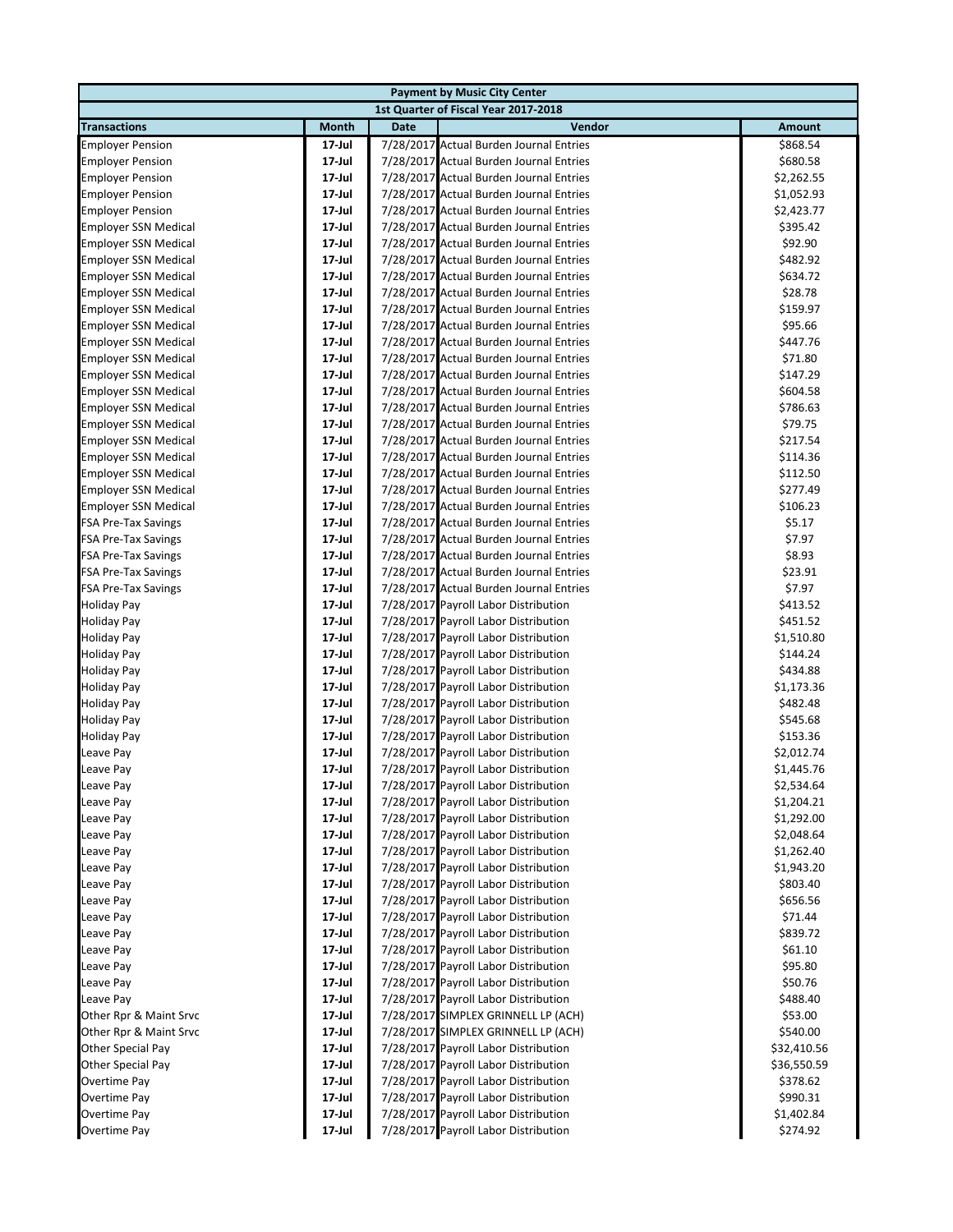| <b>Payment by Music City Center</b>  |                        |                 |                                                                              |                       |  |  |
|--------------------------------------|------------------------|-----------------|------------------------------------------------------------------------------|-----------------------|--|--|
| 1st Quarter of Fiscal Year 2017-2018 |                        |                 |                                                                              |                       |  |  |
| <b>Transactions</b>                  | Month                  | <b>Date</b>     | Vendor                                                                       | <b>Amount</b>         |  |  |
| Overtime Pay                         | 17-Jul                 |                 | 7/28/2017 Payroll Labor Distribution                                         | \$38.27               |  |  |
| Overtime Pay                         | 17-Jul                 |                 | 7/28/2017 Payroll Labor Distribution                                         | \$1,141.07            |  |  |
| Overtime Pay                         | 17-Jul                 |                 | 7/28/2017 Payroll Labor Distribution                                         | \$369.57              |  |  |
| Overtime Pay                         | $17$ -Jul              |                 | 7/28/2017 Payroll Labor Distribution                                         | \$341.24              |  |  |
| Overtime Pay                         | $17$ -Jul              |                 | 7/28/2017 Payroll Labor Distribution                                         | \$140.42              |  |  |
| Overtime Pay                         | $17$ -Jul              |                 | 7/28/2017 Payroll Labor Distribution                                         | \$6.33                |  |  |
| Overtime Pay                         | 17-Jul                 |                 | 7/28/2017 Payroll Labor Distribution                                         | \$12.58               |  |  |
| <b>Regular Pay</b>                   | $17$ -Jul              |                 | 7/28/2017 Payroll Labor Distribution                                         | \$25,999.20           |  |  |
| Regular Pay                          | $17$ -Jul              |                 | 7/28/2017 Payroll Labor Distribution                                         | \$5,597.88            |  |  |
| <b>Regular Pay</b>                   | $17$ -Jul              |                 | 7/28/2017 Payroll Labor Distribution                                         | \$31,491.67           |  |  |
| <b>Regular Pay</b>                   | $17$ -Jul              |                 | 7/28/2017 Payroll Labor Distribution                                         | \$43,996.91           |  |  |
| <b>Regular Pay</b>                   | $17$ -Jul              |                 | 7/28/2017 Payroll Labor Distribution                                         | \$1,947.20            |  |  |
| <b>Regular Pay</b>                   | $17$ -Jul              |                 | 7/28/2017 Payroll Labor Distribution                                         | \$10,168.28           |  |  |
| <b>Regular Pay</b>                   | $17$ -Jul              |                 | 7/28/2017 Payroll Labor Distribution                                         | \$4,554.88            |  |  |
| <b>Regular Pay</b>                   | $17$ -Jul              |                 | 7/28/2017 Payroll Labor Distribution                                         | \$30,116.44           |  |  |
| <b>Regular Pay</b>                   | $17$ -Jul              |                 | 7/28/2017 Payroll Labor Distribution                                         | \$4,663.18            |  |  |
| Regular Pay                          | $17$ -Jul              |                 | 7/28/2017 Payroll Labor Distribution                                         | \$6,391.91            |  |  |
| Regular Pay                          | $17$ -Jul              |                 | 7/28/2017 Payroll Labor Distribution                                         | \$8,700.89            |  |  |
| <b>Regular Pay</b>                   | $17$ -Jul              |                 | 7/28/2017 Payroll Labor Distribution                                         | \$17,678.64           |  |  |
| Regular Pay                          | 17-Jul                 |                 | 7/28/2017 Payroll Labor Distribution                                         | \$5,610.96            |  |  |
| <b>Regular Pay</b>                   | 17-Jul                 |                 | 7/28/2017 Payroll Labor Distribution                                         | \$14,936.87           |  |  |
| <b>Regular Pay</b>                   | $17$ -Jul              |                 | 7/28/2017 Payroll Labor Distribution                                         | \$8,311.83            |  |  |
| <b>Regular Pay</b>                   | $17$ -Jul              |                 | 7/28/2017 Payroll Labor Distribution                                         | \$7,850.67            |  |  |
| <b>Regular Pay</b>                   | $17$ -Jul<br>$17$ -Jul |                 | 7/28/2017 Payroll Labor Distribution<br>7/28/2017 Payroll Labor Distribution | \$19,590.86           |  |  |
| <b>Regular Pay</b><br>Food & Ice     | $17$ -Jul              |                 | 7/30/2017 CENTERPLATE MCC (ACH)                                              | \$7,490.95<br>\$34.06 |  |  |
| Food & Ice                           | $17$ -Jul              |                 | 7/30/2017 CENTERPLATE MCC (ACH)                                              | \$130.23              |  |  |
| Food & Ice                           | 17-Jul                 |                 | 7/30/2017 CENTERPLATE MCC (ACH)                                              | \$458.92              |  |  |
| <b>Mngt Cnsltnt Srvc</b>             | 17-Jul                 |                 | 7/30/2017 COMMONWEALTH DEVELOPMENT GRP I                                     | \$7,252.50            |  |  |
| Advertising & Promot'n               | $17$ -Jul              |                 | 7/31/2017 PINNACLE NATIONAL BANK (MCC CC                                     | \$250.00              |  |  |
| <b>Building Maintenance Srvc</b>     | $17$ -Jul              |                 | 7/31/2017 ISENHOUR DOOR PRODUCTS INC (AC                                     | \$300.00              |  |  |
| <b>Building Maintenance Srvc</b>     | $17$ -Jul              |                 | 7/31/2017 ISENHOUR DOOR PRODUCTS INC (AC                                     | \$448.32              |  |  |
| <b>Building Maintenance Srvc</b>     | $17$ -Jul              |                 | 7/31/2017 ISENHOUR DOOR PRODUCTS INC (AC                                     | \$3,304.98            |  |  |
| Cable Television                     | 17-Jul                 |                 | 7/31/2017 AT&T CIRCUITS                                                      | \$112.42              |  |  |
| <b>Computer Software</b>             | $17$ -Jul              |                 | 7/31/2017 NET TANGO INC (ACH)                                                | \$400.00              |  |  |
| <b>District Energy System</b>        | $17$ -Jul              |                 | 7/31/2017 DES REVENUE / US BANK (ACH)                                        | \$287,965.54          |  |  |
| Electric                             | $17$ -Jul              |                 | 7/31/2017 NASHVILLE ELECTRIC SERVICE CO                                      | \$143,705.29          |  |  |
| <b>Electrical Supply</b>             | 17-Jul                 |                 | 7/31/2017 MCC 7/17 OV 640383 Corr                                            | $-$41,975.00$         |  |  |
| <b>Elevator Permit</b>               | $17$ -Jul              |                 | 7/31/2017 TN DEPT OF LABOR DIV BOIL & EL                                     | \$600.00              |  |  |
| <b>Elevator Permit</b>               | 17-Jul                 |                 | 7/31/2017 TN DEPT OF LABOR DIV BOIL & EL                                     | \$600.00              |  |  |
| <b>Elevator Permit</b>               | 17-Jul                 |                 | 7/31/2017 TN DEPT OF LABOR DIV BOIL & EL                                     | \$600.00              |  |  |
| <b>Employee Air Travel</b>           | 17-Jul                 |                 | 7/31/2017 PINNACLE NATIONAL BANK (MCC CC                                     | \$562.77              |  |  |
| <b>Employee Air Travel</b>           | 17-Jul                 |                 | 7/31/2017 PINNACLE NATIONAL BANK (MCC CC                                     | \$640.80              |  |  |
| Employee Out-of-town Travel          | 17-Jul                 |                 | 7/31/2017 PINNACLE NATIONAL BANK (MCC CC                                     | \$409.30              |  |  |
| Food & Bev-Inhouse                   | 17-Jul                 |                 | 7/31/2017 CENTERPLATE MCC (ACH)                                              | \$482.84              |  |  |
| Food & Bev-Inhouse                   | 17-Jul                 |                 | 7/31/2017 CENTERPLATE MCC (ACH)                                              | \$412.49              |  |  |
| Food & Ice                           | 17-Jul                 |                 | 7/31/2017 CENTERPLATE MCC (ACH)                                              | \$50.91               |  |  |
| Food & Ice                           | $17$ -Jul              |                 | 7/31/2017 CENTERPLATE MCC (ACH)                                              | \$89.55               |  |  |
| Food & Ice                           | 17-Jul                 |                 | 7/31/2017 CENTERPLATE MCC (ACH)                                              | \$1,667.58            |  |  |
| Food & Ice                           | 17-Jul                 |                 | 7/31/2017 CENTERPLATE MCC (ACH)                                              | \$128.73              |  |  |
| Food & Ice                           | 17-Jul                 |                 | 7/31/2017 CENTERPLATE MCC (ACH)                                              | \$192.02              |  |  |
| Gas                                  | 17-Jul                 |                 | 7/31/2017 PIEDMONT NATURAL GAS CO (METRO                                     | \$2,657.31            |  |  |
| Host & Hostess                       | 17-Jul                 |                 | 7/31/2017 PINNACLE NATIONAL BANK (MCC CC                                     | \$28.76               |  |  |
| Host & Hostess                       | 17-Jul                 |                 | 7/31/2017 OMNI NASHVILLE LLC (ACH)                                           | \$230.53              |  |  |
| Host & Hostess                       | $17$ -Jul              |                 | 7/31/2017 PINNACLE NATIONAL BANK (MCC CC                                     | \$431.93              |  |  |
| Host & Hostess                       | $17$ -Jul              |                 | 7/31/2017 OMNI NASHVILLE LLC (ACH)                                           | \$274.41              |  |  |
| <b>Internet Services</b>             | $17$ -Jul              |                 | 7/31/2017 PINNACLE NATIONAL BANK (MCC CC                                     | \$32.95               |  |  |
| <b>Internet Services</b>             | 17-Jul                 |                 | 7/31/2017 PINNACLE NATIONAL BANK (MCC CC                                     | \$30.00               |  |  |
| Janitorial Srvc                      | 17-Jul                 |                 | 7/31/2017 INDUSTRIAL STAFFING OF TN (ACH                                     | \$9,722.30            |  |  |
| Janitorial Srvc                      | $17$ -Jul              |                 | 7/31/2017 INDUSTRIAL STAFFING OF TN (ACH                                     | \$6,337.46            |  |  |
| <b>Laundry Services</b>              | 17-Jul                 | 7/31/2017 ALSCO |                                                                              | \$134.10              |  |  |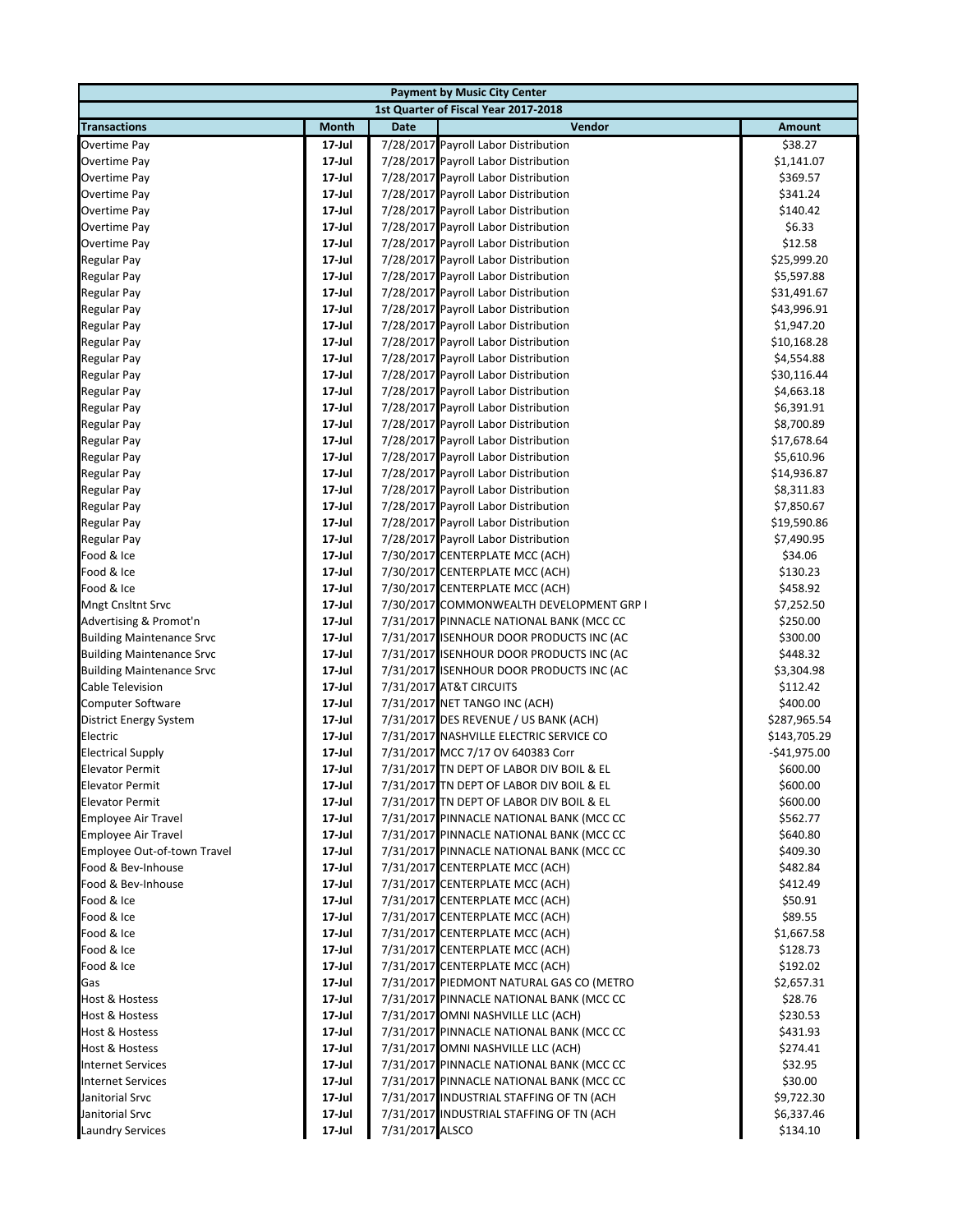| <b>Payment by Music City Center</b>  |              |                                          |               |  |  |
|--------------------------------------|--------------|------------------------------------------|---------------|--|--|
| 1st Quarter of Fiscal Year 2017-2018 |              |                                          |               |  |  |
| <b>Transactions</b>                  | <b>Month</b> | <b>Date</b><br>Vendor                    | Amount        |  |  |
| <b>Laundry Services</b>              | $17 -$ Jul   | 7/31/2017 ALSCO                          | \$542.02      |  |  |
| <b>Laundry Services</b>              | 17-Jul       | 7/31/2017 ALSCO                          | \$134.10      |  |  |
| <b>Laundry Services</b>              | $17$ -Jul    | 7/31/2017 ALSCO                          | \$542.02      |  |  |
| <b>Medical Services</b>              | $17$ -Jul    | 7/31/2017 MED STAR MEDICAL STAFFING INC  | \$341.00      |  |  |
| <b>Medical Services</b>              | $17$ -Jul    | 7/31/2017 MED STAR MEDICAL STAFFING INC  | \$682.00      |  |  |
| <b>Medical Services</b>              | 17-Jul       | 7/31/2017 MED STAR MEDICAL STAFFING INC  | \$88.00       |  |  |
| <b>Membership Dues</b>               | $17$ -Jul    | 7/31/2017 PINNACLE NATIONAL BANK (MCC CC | \$585.00      |  |  |
| <b>Membership Dues</b>               | $17$ -Jul    | 7/31/2017 NASHVILLE DWNTWN PRTNRSHP(BIKE | \$2,500.00    |  |  |
| <b>Membership Dues</b>               | $17$ -Jul    | 7/31/2017 PINNACLE NATIONAL BANK (MCC CC | \$507.00      |  |  |
| <b>Merchant Fees</b>                 | 17-Jul       | 7/31/2017 MCC 07/17 Misc Fee reclass     | $-5235.78$    |  |  |
| <b>Mngt Cnsltnt Srvc</b>             | 17-Jul       | 7/31/2017 PINNACLE NATIONAL BANK (MCC CC | \$45.00       |  |  |
| <b>Mngt Cnsltnt Srvc</b>             | 17-Jul       | 7/31/2017 MCC 7/17 MISC AR JE            | $-57,252.50$  |  |  |
| <b>Mngt Cnsltnt Srvc</b>             | $17$ -Jul    | 7/31/2017 CUSHION EMPLOYER SER (ACH)     | \$13,440.00   |  |  |
| <b>Mngt Cnsltnt Srvc</b>             | 17-Jul       | 7/31/2017 COMMONWEALTH DEVELOPMENT GRP I | \$7,680.00    |  |  |
| <b>Mngt Cnsltnt Srvc</b>             | 17-Jul       | 7/31/2017 BARGE WAGGONER SUMNER & CANNON | \$3,033.47    |  |  |
| Mngt Cnsltnt Srvc                    | 17-Jul       | 7/31/2017 TN REGIONAL SAFETY COUNCIL INC | \$450.00      |  |  |
| <b>Mngt Cnsltnt Srvc</b>             | $17$ -Jul    | 7/31/2017 EMPL & ASSESSMENT SOL INC (E&A | \$125.60      |  |  |
| <b>Mngt Cnsltnt Srvc</b>             | $17$ -Jul    | 7/31/2017 INQUIRIES INC (ACH)            | \$380.00      |  |  |
| Other Rpr & Maint Srvc               | 17-Jul       | 7/31/2017 FORKLIFT SYSTEMS INC (ACH)     | \$1,768.91    |  |  |
| Other Rpr & Maint Srvc               | 17-Jul       | 7/31/2017 REED LANDSCAPING INC (ACH)     | \$1,580.40    |  |  |
| Other Rpr & Maint Srvc               | $17$ -Jul    | 7/31/2017 HAMILTON MACHINE CO INC (ACH)  | \$1,272.50    |  |  |
| Other Rpr & Maint Srvc               | 17-Jul       | 7/31/2017 FORKLIFT SYSTEMS INC (ACH)     | \$365.75      |  |  |
| Other Rpr & Maint Srvc               | $17$ -Jul    | 7/31/2017 WIRELESS PLUS INC (ACH)        | \$190.00      |  |  |
| Other Rpr & Maint Srvc               | $17$ -Jul    | 7/31/2017 FOOD EQUIPMENT SERVICES CO LLC | \$484.00      |  |  |
| Other Rpr & Maint Srvc               | $17$ -Jul    | 7/31/2017 FOOD EQUIPMENT SERVICES CO LLC | \$108.00      |  |  |
| Other Rpr & Maint Srvc               | $17$ -Jul    | 7/31/2017 FOOD EQUIPMENT SERVICES CO LLC | \$1,725.00    |  |  |
| <b>Pest Control Srvc</b>             | 17-Jul       | 7/31/2017 MIDDLE TN EXTERMINATING (ACH)  | \$1,407.00    |  |  |
| Plumbing/HVAC Maintain Srvc          | $17$ -Jul    | 7/31/2017 MCC 7/17 OV 639648 Corr        | $-$22,302.00$ |  |  |
| Plumbing/HVAC Maintain Srvc          | $17$ -Jul    | 7/31/2017 SM LAWRENCE / DILLINGHAM & SMI | \$2,128.00    |  |  |
| Plumbing/HVAC Maintain Srvc          | $17$ -Jul    | 7/31/2017 SM LAWRENCE / DILLINGHAM & SMI | \$315.00      |  |  |
| Plumbing/HVAC Maintain Srvc          | 17-Jul       | 7/31/2017 SM LAWRENCE / DILLINGHAM & SMI | \$1,497.75    |  |  |
| Promotion                            | $17$ -Jul    | 7/31/2017 AMERICAN SOCIETY OF ASSOC EXEC | \$1,395.00    |  |  |
| <b>Promotion-Goods</b>               | 17-Jul       | 7/31/2017 NASHVILLE CONVENTION & VISITOR | \$6,956.90    |  |  |
| Refuse Disposal-Reimb                | $17$ -Jul    | 7/31/2017 REPUBLIC SVCS NASH /ALLIED WAS | \$6,771.63    |  |  |
| Registration                         | 17-Jul       | 7/31/2017 PINNACLE NATIONAL BANK (MCC CC | \$815.94      |  |  |
| Rent Tradeshow Booth Expenses        | 17-Jul       | 7/31/2017 PINNACLE NATIONAL BANK (MCC CC | \$2,311.98    |  |  |
| <b>Rent Tradeshow Booth Expenses</b> | 17-Jul       | 7/31/2017 7100 MCC Cash Receipts         | $-$2,500.00$  |  |  |
| Rpr & Maint Srvc Green Roof          | $17$ -Jul    | 7/31/2017 GREENRISE TECHNOLOGIES (ACH)   | \$5,775.51    |  |  |
| Rpr & Maint Srvc HVAC                | 17-Jul       | 7/31/2017 JOHNSON CONTROLS INC/CARDKEY ( | \$3,445.87    |  |  |
| <b>Security Services</b>             | 17 Jul       | 7/31/2017 ELITE SHOW SERVICES INC (ACH)  | \$1,946.92    |  |  |
| <b>Security Services</b>             | 17-Jul       | 7/31/2017 ELITE SHOW SERVICES INC (ACH)  | \$1,075.20    |  |  |
| <b>Security Services</b>             | $17$ -Jul    | 7/31/2017 ELITE SHOW SERVICES INC (ACH)  | \$683.63      |  |  |
| <b>Security Services</b>             | $17$ -Jul    | 7/31/2017 ELITE SHOW SERVICES INC (ACH)  | \$1,097.60    |  |  |
| <b>Security Services</b>             | $17$ -Jul    | 7/31/2017 ELITE SHOW SERVICES INC (ACH)  | \$1,207.04    |  |  |
| <b>Security Services</b>             | $17$ -Jul    | 7/31/2017 ELITE SHOW SERVICES INC (ACH)  | \$1,062.52    |  |  |
| <b>Security Services</b>             | $17$ -Jul    | 7/31/2017 ELITE SHOW SERVICES INC (ACH)  | \$870.13      |  |  |
| <b>Security Services</b>             | $17$ -Jul    | 7/31/2017 ELITE SHOW SERVICES INC (ACH)  | \$1,259.28    |  |  |
| <b>Security Services</b>             | $17$ -Jul    | 7/31/2017 ELITE SHOW SERVICES INC (ACH)  | \$2,133.78    |  |  |
| <b>Security Services</b>             | 17-Jul       | 7/31/2017 ELITE SHOW SERVICES INC (ACH)  | \$540.96      |  |  |
| <b>Security Services</b>             | $17$ -Jul    | 7/31/2017 ELITE SHOW SERVICES INC (ACH)  | \$179.20      |  |  |
| <b>Security Services</b>             | $17$ -Jul    | 7/31/2017 ELITE SHOW SERVICES INC (ACH)  | \$4,582.21    |  |  |
| <b>Security Services</b>             | $17$ -Jul    | 7/31/2017 ELITE SHOW SERVICES INC (ACH)  | \$11,727.99   |  |  |
| <b>Small Equipment Supply</b>        | $17$ -Jul    | 7/31/2017 CRAWFORD DOOR SALES (ACH)      | \$297.00      |  |  |
| Stormwater                           | $17$ -Jul    | 7/31/2017 W&S/JULY 2017/ STORM IDB       | \$630.00      |  |  |
| Subscriptions                        | 17-Jul       | 7/31/2017 PINNACLE NATIONAL BANK (MCC CC | \$21.00       |  |  |
| Telephone & Telegraph                | 17-Jul       | 7/31/2017 AT&T (PO BOX 105320)(105262)(7 | \$300.00      |  |  |
| <b>Temporary Service</b>             | 17-Jul       | 7/31/2017 CONVENTION PROD RIGGING INC (A | \$510.00      |  |  |
| <b>Temporary Service</b>             | 17-Jul       | 7/31/2017 MCC July Temp Labor Rcls 07/17 | $-$4,813.30$  |  |  |
| <b>Temporary Service</b>             | 17-Jul       | 7/31/2017 INDUSTRIAL STAFFING OF TN (ACH | \$10,172.25   |  |  |
| <b>Temporary Service</b>             | 17-Jul       | 7/31/2017 INDUSTRIAL STAFFING OF TN (ACH | \$9,214.65    |  |  |
| <b>Temporary Service</b>             | 17-Jul       | 7/31/2017 INDUSTRIAL STAFFING OF TN (ACH | \$4,847.85    |  |  |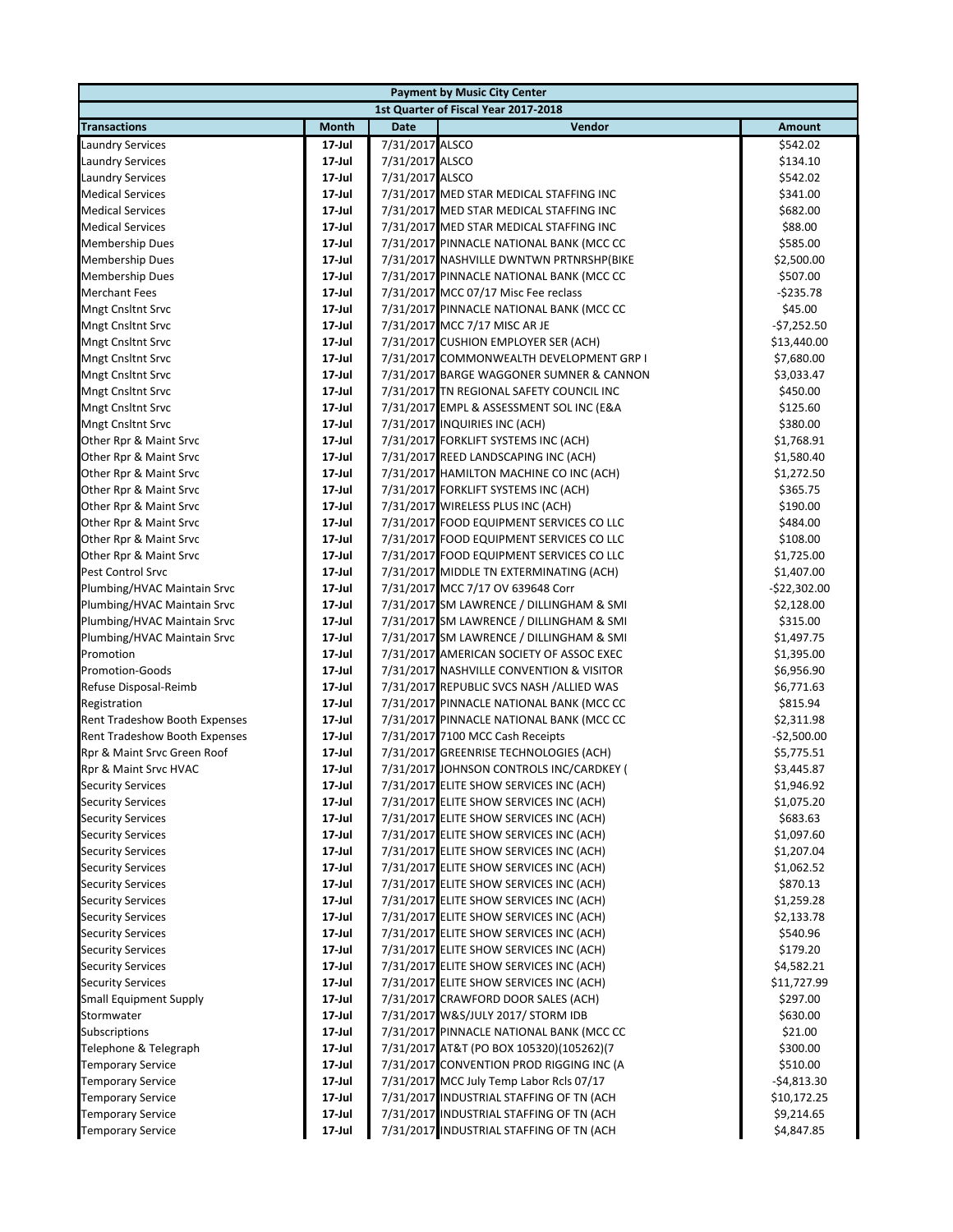| <b>Payment by Music City Center</b>  |              |                |                                          |                |  |
|--------------------------------------|--------------|----------------|------------------------------------------|----------------|--|
| 1st Quarter of Fiscal Year 2017-2018 |              |                |                                          |                |  |
| <b>Transactions</b>                  | <b>Month</b> | <b>Date</b>    | Vendor                                   | <b>Amount</b>  |  |
| <b>Temporary Service</b>             | $17$ -Jul    |                | 7/31/2017 ELITE SHOW SERVICES INC (ACH)  | \$380.80       |  |
| <b>Temporary Service</b>             | $17$ -Jul    |                | 7/31/2017 ELITE SHOW SERVICES INC (ACH)  | \$4,651.18     |  |
| <b>Temporary Service</b>             | 17-Jul       |                | 7/31/2017 ELITE SHOW SERVICES INC (ACH)  | \$5,766.75     |  |
| <b>Temporary Service</b>             | $17$ -Jul    |                | 7/31/2017 ELITE SHOW SERVICES INC (ACH)  | \$2,688.68     |  |
| <b>Temporary Service</b>             | $17$ -Jul    |                | 7/31/2017 ELITE SHOW SERVICES INC (ACH)  | \$1,751.38     |  |
| Temporary Service-Reimb              | $17$ -Jul    |                | 7/31/2017 MCC July Temp Labor Rcls 07/17 | \$4,813.30     |  |
| Tuition                              | $17$ -Jul    |                | 7/31/2017 RUTGERS THE STATE UNIVERSITY ( | \$6,365.75     |  |
| <b>Uniform Cleaning Service</b>      | $17$ -Jul    |                | 7/31/2017 CINTAS CORP #051 MATS & RUGS(A | \$1,597.54     |  |
| Water                                | $17$ -Jul    |                | 7/31/2017 W&S/JULY 17/WATER IDB          | \$2,585.28     |  |
| Water                                | $17$ -Jul    |                | 7/31/2017 W&S/JULY 2017/ SEWER IDB       | \$5,624.93     |  |
| <b>Total</b>                         | $17$ -Jul    |                |                                          | \$1,016,154.70 |  |
| Computer Hardware <\$10K             | 17-Aug       |                | 8/1/2017 DELL MARKETING LP(ROUNDROCK TX  | \$8.24         |  |
| Computer Hardware <\$10K             | 17-Aug       |                | 8/1/2017 DELL MARKETING LP(ROUNDROCK TX  | \$127.49       |  |
| Computer Hardware <\$10K             | 17-Aug       |                | 8/1/2017 QUADBRIDGE INC (ACH)            | \$626.92       |  |
| <b>Convention Center Authority</b>   | 17-Aug       |                | 8/1/2017 ADM FY18 8/17 LOCAP BILLING     | \$36,800.00    |  |
| Info Systems Charge                  | 17-Aug       |                | 8/1/2017 ITS 08/17 FY 18 ISF BILLING     | \$21,266.00    |  |
| Insurance-Liability/PropDmg          | 17-Aug       |                | 8/1/2017 MCC 8/17 INSURANCE RCLS         | \$11,287.50    |  |
| Insurance-Liability/PropDmg          | 17-Aug       |                | 8/1/2017 MCC 8/17 INSURANCE RCLS         | \$251.58       |  |
| Insurance-Liability/PropDmg          | 17-Aug       |                | 8/1/2017 MCC 8/17 INSURANCE RCLS         | \$3,305.42     |  |
| Insurance-Liability/PropDmg          | 17-Aug       |                | 8/1/2017 MCC 8/17 INSURANCE RCLS         | \$2,766.00     |  |
| Insurance-Liability/PropDmg          | 17-Aug       |                | 8/1/2017 MCC 8/17 INSURANCE RCLS         | \$2,550.00     |  |
| Insurance-Liability/PropDmg          | 17-Aug       |                | 8/1/2017 MCC 8/17 INSURANCE RCLS         | \$2,104.17     |  |
| Insurance-Liability/PropDmg          | 17-Aug       |                | 8/1/2017 MCC 8/17 INSURANCE RCLS         | \$7,415.25     |  |
| Insurance-Liability/PropDmg          | 17-Aug       |                | 8/1/2017 MCC 8/17 INSURANCE RCLS         | \$589.58       |  |
| Insurance-Liability/PropDmg          | 17-Aug       |                | 8/1/2017 MCC 8/17 INSURANCE RCLS         | \$397.17       |  |
| Insurance-Liability/PropDmg          | 17-Aug       |                | 8/1/2017 MCC 8/17 INSURANCE RCLS         | \$3,408.75     |  |
| Insurance-Liability/PropDmg          | 17-Aug       |                | 8/1/2017 MCC 8/17 INSURANCE RCLS         | \$2,228.58     |  |
| Insurance-Liability/PropDmg          | 17-Aug       |                | 8/1/2017 MCC 8/17 INSURANCE RCLS         | \$978.67       |  |
| Insurance-Liability/PropDmg          | 17-Aug       |                | 8/1/2017 MCC 8/17 INSURANCE RCLS         | \$300.00       |  |
| Insurance-Vehicles                   | 17-Aug       |                | 8/1/2017 MCC 8/17 INSURANCE RCLS         | \$1,230.17     |  |
| Insurance-Workman's Comp             | 17-Aug       |                | 8/1/2017 MCC 8/17 INSURANCE RCLS         | \$8,938.00     |  |
| <b>MIS Tech Revolving Charge</b>     | 17-Aug       |                | 8/1/2017 ITS PC REVOLVING FD 08/17       | \$2,205.49     |  |
| Rpr & Maint Srvc Access Ctrl         | 17-Aug       |                | 8/1/2017 MCC 8/17 SRVC CONTRACT RCLS     | \$3,166.67     |  |
| Rpr & Maint Srvc Air Walls           | 17-Aug       |                | 8/1/2017 MCC 8/17 SRVC CONTRACT RCLS     | \$3,550.00     |  |
| Rpr & Maint Srvc Air Walls           | 17-Aug       |                | 8/1/2017 MCC 8/17 SRVC CONTRACT RCLS     | \$3,000.00     |  |
| Rpr & Maint Srvc CCTV                | 17-Aug       |                | 8/1/2017 MCC 8/17 SRVC CONTRACT RCLS     | \$4,250.00     |  |
| Rpr & Maint Srvc Crestron            | 17-Aug       |                | 8/1/2017 MCC 8/17 SRVC CONTRACT RCLS     | \$2,066.66     |  |
| Rpr & Maint Srvc Solar Panel         | 17-Aug       |                | 8/1/2017 MCC 8/17 SRVC CONTRACT RCLS     | \$450.00       |  |
| <b>Merchant Fees</b>                 | 17-Aug       |                | 8/2/2017 7100 MCC CC Receipts            | $-517.25$      |  |
| Printing/Binding                     | 17-Aug       |                | 8/2/2017 RICOH USA INC (ACH)             | \$46.00        |  |
| Printing/Binding                     | 17-Aug       |                | 8/2/2017 RICOH USA INC (ACH)             | \$46.00        |  |
| Rent Equipment                       | 17-Aug       |                | 8/2/2017 WIRELESS PLUS INC (ACH)         | \$712.50       |  |
| <b>Rent Equipment</b>                | 17-Aug       |                | 8/2/2017 WIRELESS PLUS INC (ACH)         | \$200.00       |  |
| Computer Hardware <\$10K             | 17-Aug       |                | 8/3/2017 QUADBRIDGE INC (ACH)            | \$86.43        |  |
| Computer Hardware <\$10K             | 17-Aug       |                | 8/3/2017 QUADBRIDGE INC (ACH)            | \$307.62       |  |
| <b>Merchant Fees</b>                 | 17-Aug       |                | 8/3/2017 7100 MCC CC Receipts            | $-57.25$       |  |
| <b>Merchant Fees</b>                 | 17-Aug       |                | 8/3/2017 7100 MCC CC Receipts            | $-561.41$      |  |
| Landscaping Srvc                     | 17-Aug       |                | 8/4/2017 MCC PV 5158488 Corr             | \$2,800.00     |  |
| Landscaping Srvc-Indoor              | 17-Aug       |                | 8/4/2017 MCC PV 5158488 Corr             | $-$2,800.00$   |  |
| Landscaping Srvc-Indoor              | 17-Aug       |                | 8/4/2017 REED LANDSCAPING INC (ACH)      | \$2,800.00     |  |
| <b>Medical Services</b>              | 17-Aug       |                | 8/4/2017 MED STAR MEDICAL STAFFING INC   | \$1,116.50     |  |
| <b>Merchant Fees</b>                 | 17-Aug       |                | 8/4/2017 7100 MCC CC Receipts            | -\$21.85       |  |
| Rpr & Maint Srvc Janus               | 17-Aug       |                | 8/4/2017 MORROW TECHNOLOGIES CORP (ACH)  | \$2,130.00     |  |
| <b>Merchant Fees</b>                 | 17-Aug       |                | 8/7/2017 7100 MCC CC Receipts            | $-$10.35$      |  |
| <b>Internet Services</b>             | 17-Aug       |                | 8/8/2017 AT&T DATACOMM                   | \$5,001.97     |  |
| <b>Laundry Services</b>              | 17-Aug       | 8/8/2017 ALSCO |                                          | \$406.52       |  |
| <b>Laundry Services</b>              | 17-Aug       | 8/8/2017 ALSCO |                                          | \$842.14       |  |
| <b>Legal Services</b>                | 17-Aug       |                | 8/8/2017 BONE MCALLESTER NORTON PLLC     | \$10,000.00    |  |
| <b>Medical Services</b>              | 17-Aug       |                | 8/8/2017 MED STAR MEDICAL STAFFING INC   | \$170.50       |  |
| <b>Medical Services</b>              | 17-Aug       |                | 8/8/2017 MED STAR MEDICAL STAFFING INC   | \$781.00       |  |
| Refuse Disposal-Reimb                | 17-Aug       |                | 8/8/2017 COMPOST CO (ACH)                | \$2,140.00     |  |
|                                      |              |                |                                          |                |  |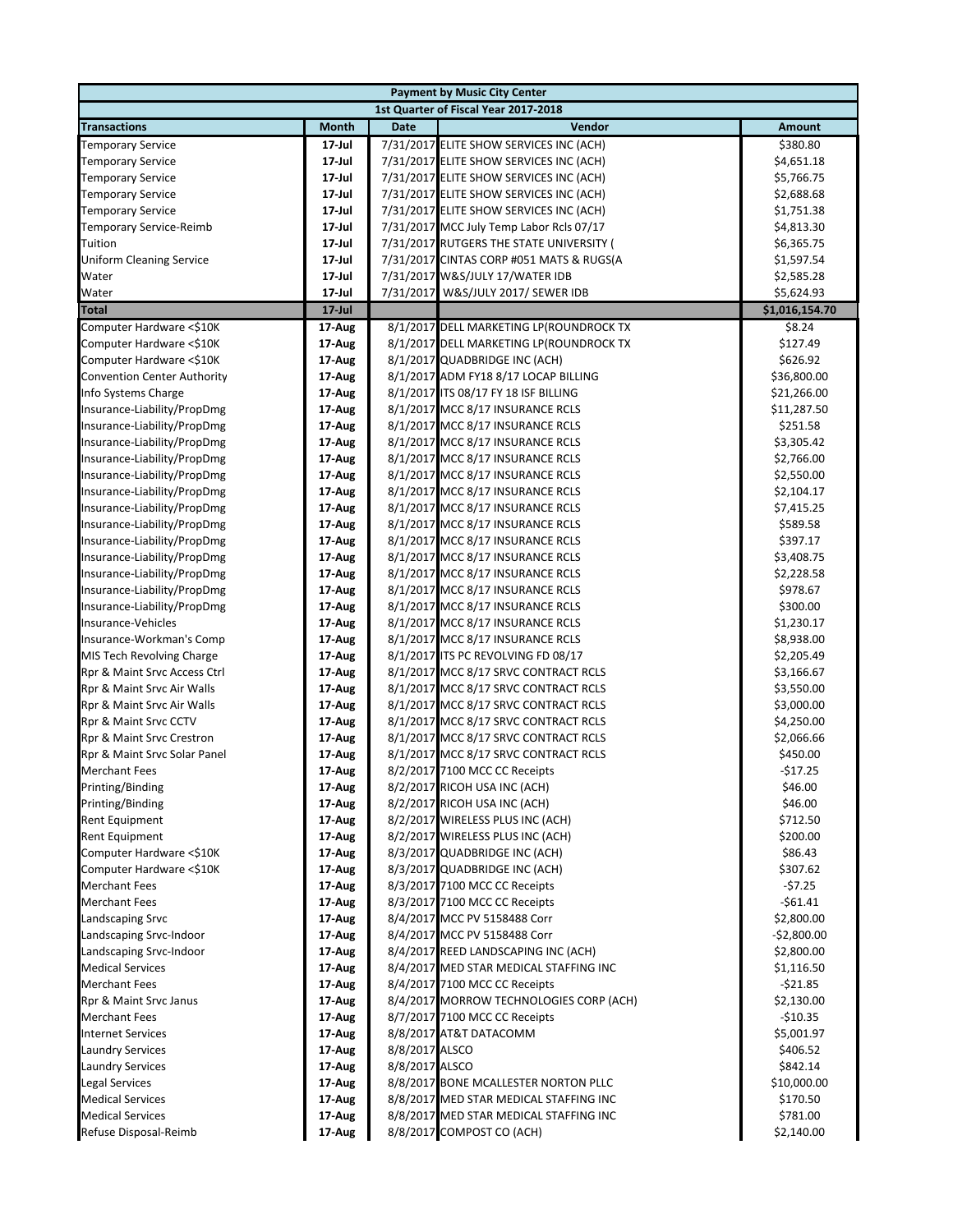| <b>Payment by Music City Center</b>                        |                  |      |                                                                                    |                      |  |
|------------------------------------------------------------|------------------|------|------------------------------------------------------------------------------------|----------------------|--|
|                                                            |                  |      | 1st Quarter of Fiscal Year 2017-2018                                               |                      |  |
| <b>Transactions</b>                                        | <b>Month</b>     | Date | Vendor                                                                             | Amount               |  |
| Telephone & Telegraph                                      | 17-Aug           |      | 8/8/2017 AT&T DATACOMM                                                             | \$2,010.40           |  |
| <b>Uniform Cleaning Service</b>                            | 17-Aug           |      | 8/8/2017 CINTAS CORP #051 MATS & RUGS(A                                            | \$493.58             |  |
| Allowance-Cell/Mobile Devices                              | 17-Aug           |      | 8/11/2017 Payroll Labor Distribution                                               | \$322.00             |  |
| Allowance-Cell/Mobile Devices                              | 17-Aug           |      | 8/11/2017 Payroll Labor Distribution                                               | \$92.00              |  |
| Allowance-Cell/Mobile Devices                              | 17-Aug           |      | 8/11/2017 Payroll Labor Distribution                                               | \$92.00              |  |
| Allowance-Cell/Mobile Devices                              | 17-Aug           |      | 8/11/2017 Payroll Labor Distribution                                               | \$138.00             |  |
| Allowance-Cell/Mobile Devices                              | 17-Aug           |      | 8/11/2017 Payroll Labor Distribution                                               | \$46.00              |  |
| Allowance-Cell/Mobile Devices                              | 17-Aug           |      | 8/11/2017 Payroll Labor Distribution                                               | \$92.00              |  |
| Allowance-Cell/Mobile Devices                              | 17-Aug           |      | 8/11/2017 Payroll Labor Distribution                                               | \$184.00             |  |
| Allowance-Cell/Mobile Devices                              | 17-Aug           |      | 8/11/2017 Payroll Labor Distribution                                               | \$46.00              |  |
| Allowance-Cell/Mobile Devices                              | 17-Aug           |      | 8/11/2017 Payroll Labor Distribution                                               | \$92.00              |  |
| Allowance-Cell/Mobile Devices                              | 17-Aug           |      | 8/11/2017 Payroll Labor Distribution                                               | \$230.00             |  |
| Allowance-Cell/Mobile Devices                              | 17-Aug           |      | 8/11/2017 Payroll Labor Distribution                                               | \$138.00             |  |
| Allowance-Cell/Mobile Devices                              | 17-Aug           |      | 8/11/2017 Payroll Labor Distribution                                               | \$92.00              |  |
| Allowance-Cell/Mobile Devices                              | 17 Aug           |      | 8/11/2017 Payroll Labor Distribution                                               | \$92.00              |  |
| Allowance-Cell/Mobile Devices                              | 17-Aug           |      | 8/11/2017 Payroll Labor Distribution                                               | \$92.00              |  |
| Allowance-Cell/Mobile Devices                              | 17-Aug           |      | 8/11/2017 Payroll Labor Distribution                                               | \$92.00              |  |
| Allowance-Cell/Mobile Devices<br>Cafe Plan Pre-Tax Savings | 17-Aug           |      | 8/11/2017 Payroll Labor Distribution<br>8/11/2017 Actual Burden Journal Entries    | \$92.00<br>\$109.63  |  |
| Cafe Plan Pre-Tax Savings                                  | 17-Aug<br>17-Aug |      | 8/11/2017 Actual Burden Journal Entries                                            | \$43.54              |  |
| Cafe Plan Pre-Tax Savings                                  | 17-Aug           |      | 8/11/2017 Actual Burden Journal Entries                                            | \$165.42             |  |
| Cafe Plan Pre-Tax Savings                                  | 17-Aug           |      | 8/11/2017 Actual Burden Journal Entries                                            | \$320.15             |  |
| Cafe Plan Pre-Tax Savings                                  | 17-Aug           |      | 8/11/2017 Actual Burden Journal Entries                                            | \$18.12              |  |
| Cafe Plan Pre-Tax Savings                                  | 17-Aug           |      | 8/11/2017 Actual Burden Journal Entries                                            | \$64.57              |  |
| Cafe Plan Pre-Tax Savings                                  | 17-Aug           |      | 8/11/2017 Actual Burden Journal Entries                                            | \$25.86              |  |
| Cafe Plan Pre-Tax Savings                                  | 17-Aug           |      | 8/11/2017 Actual Burden Journal Entries                                            | \$196.91             |  |
| Cafe Plan Pre-Tax Savings                                  | 17-Aug           |      | 8/11/2017 Actual Burden Journal Entries                                            | \$43.10              |  |
| Cafe Plan Pre-Tax Savings                                  | 17-Aug           |      | 8/11/2017 Actual Burden Journal Entries                                            | \$49.92              |  |
| Cafe Plan Pre-Tax Savings                                  | 17-Aug           |      | 8/11/2017 Actual Burden Journal Entries                                            | \$16.80              |  |
| Cafe Plan Pre-Tax Savings                                  | 17-Aug           |      | 8/11/2017 Actual Burden Journal Entries                                            | \$39.72              |  |
| Cafe Plan Pre-Tax Savings                                  | 17-Aug           |      | 8/11/2017 Actual Burden Journal Entries                                            | \$13.91              |  |
| Cafe Plan Pre-Tax Savings                                  | 17-Aug           |      | 8/11/2017 Actual Burden Journal Entries                                            | \$67.92              |  |
| Cafe Plan Pre-Tax Savings                                  | 17-Aug           |      | 8/11/2017 Actual Burden Journal Entries                                            | \$25.47              |  |
| Cafe Plan Pre-Tax Savings                                  | 17-Aug           |      | 8/11/2017 Actual Burden Journal Entries                                            | \$14.30              |  |
| Cafe Plan Pre-Tax Savings                                  | 17-Aug           |      | 8/11/2017 Actual Burden Journal Entries                                            | \$30.62              |  |
| Cafe Plan Pre-Tax Savings                                  | 17 Aug           |      | 8/11/2017 Actual Burden Journal Entries                                            | \$50.94              |  |
| CCA Employer 401K Plan                                     | 17-Aug           |      | 8/11/2017 Actual Burden Journal Entries                                            | \$769.45             |  |
| CCA Employer 401K Plan                                     | 17-Aug           |      | 8/11/2017 Actual Burden Journal Entries                                            | \$855.77             |  |
| CCA Employer 401K Plan                                     | 17-Aug           |      | 8/11/2017 Actual Burden Journal Entries                                            | \$993.02             |  |
| CCA Employer 401K Plan                                     | 17-Aug           |      | 8/11/2017 Actual Burden Journal Entries                                            | \$333.73             |  |
| CCA Employer 401K Plan                                     | 17 Aug           |      | 8/11/2017 Actual Burden Journal Entries                                            | \$706.83             |  |
| CCA Employer 401K Plan                                     | 17-Aug           |      | 8/11/2017 Actual Burden Journal Entries                                            | \$229.24             |  |
| CCA Employer 401K Plan                                     | 17 Aug           |      | 8/11/2017 Actual Burden Journal Entries                                            | \$355.02             |  |
| CCA Employer 401K Plan                                     | 17-Aug           |      | 8/11/2017 Actual Burden Journal Entries                                            | \$227.30             |  |
| CCA Employer 401K Plan<br>CCA Employer 401K Plan           | 17-Aug<br>17-Aug |      | 8/11/2017 Actual Burden Journal Entries<br>8/11/2017 Actual Burden Journal Entries | \$367.47<br>\$232.87 |  |
| CCA Employer 401K Plan                                     | 17 Aug           |      | 8/11/2017 Actual Burden Journal Entries                                            | \$143.42             |  |
| <b>Employer Dental Group</b>                               | 17 Aug           |      | 8/11/2017 Actual Burden Journal Entries                                            | \$169.68             |  |
| <b>Employer Dental Group</b>                               | 17-Aug           |      | 8/11/2017 Actual Burden Journal Entries                                            | \$42.42              |  |
| <b>Employer Dental Group</b>                               | 17-Aug           |      | 8/11/2017 Actual Burden Journal Entries                                            | \$245.09             |  |
| <b>Employer Dental Group</b>                               | 17 Aug           |      | 8/11/2017 Actual Burden Journal Entries                                            | \$438.34             |  |
| <b>Employer Dental Group</b>                               | 17 Aug           |      | 8/11/2017 Actual Burden Journal Entries                                            | \$14.14              |  |
| <b>Employer Dental Group</b>                               | 17-Aug           |      | 8/11/2017 Actual Burden Journal Entries                                            | \$98.98              |  |
| <b>Employer Dental Group</b>                               | 17 Aug           |      | 8/11/2017 Actual Burden Journal Entries                                            | \$28.28              |  |
| <b>Employer Dental Group</b>                               | 17 Aug           |      | 8/11/2017 Actual Burden Journal Entries                                            | \$259.23             |  |
| <b>Employer Dental Group</b>                               | 17 Aug           |      | 8/11/2017 Actual Burden Journal Entries                                            | \$42.42              |  |
| <b>Employer Dental Group</b>                               | 17-Aug           |      | 8/11/2017 Actual Burden Journal Entries                                            | \$75.42              |  |
| <b>Employer Dental Group</b>                               | 17-Aug           |      | 8/11/2017 Actual Burden Journal Entries                                            | \$42.42              |  |
| <b>Employer Dental Group</b>                               | 17 Aug           |      | 8/11/2017 Actual Burden Journal Entries                                            | \$70.52              |  |
| <b>Employer Dental Group</b>                               | 17 Aug           |      | 8/11/2017 Actual Burden Journal Entries                                            | \$0.18               |  |
| <b>Employer Dental Group</b>                               | 17-Aug           |      | 8/11/2017 Actual Burden Journal Entries                                            | \$28.28              |  |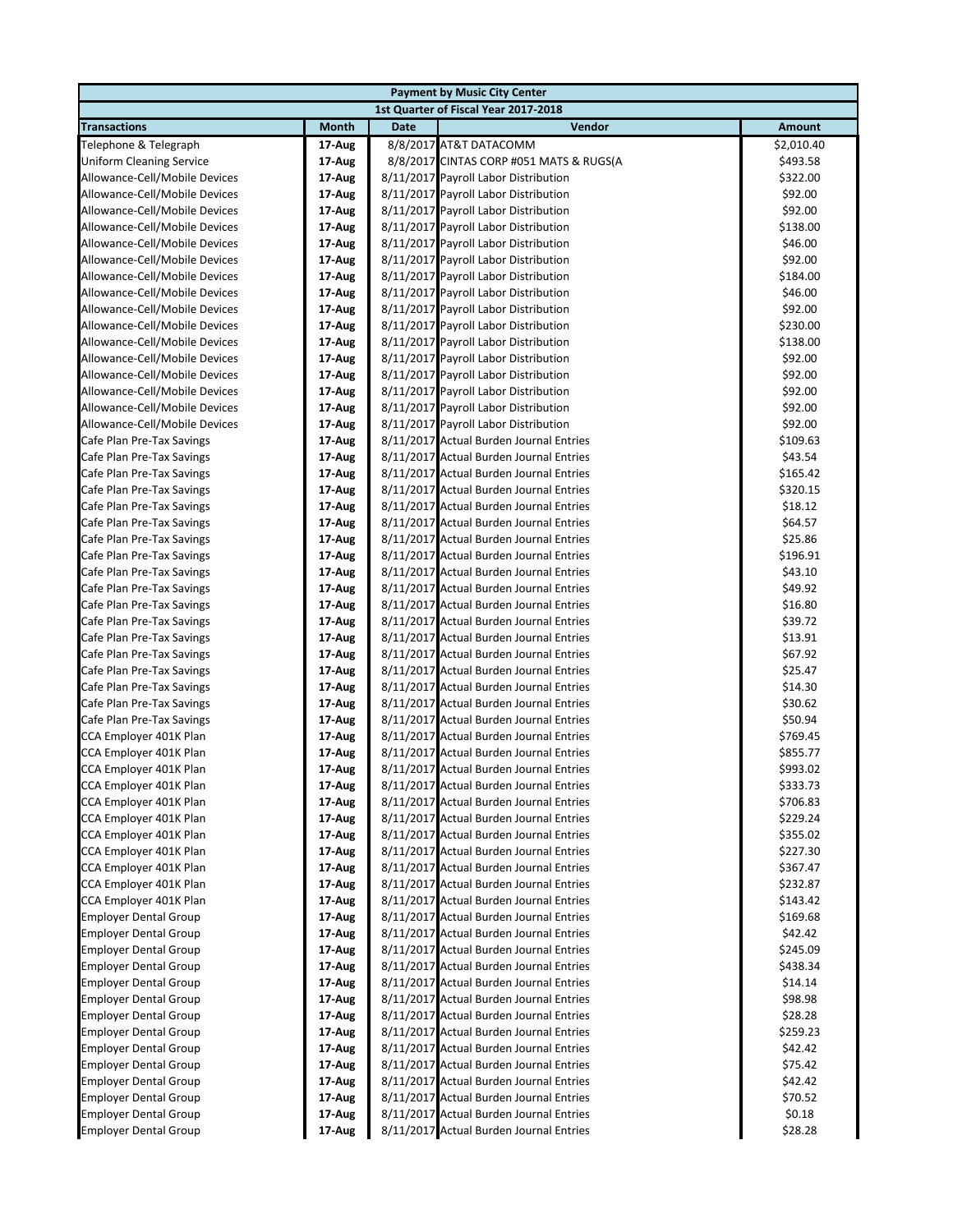| <b>Payment by Music City Center</b>            |                  |             |                                                                                    |                        |
|------------------------------------------------|------------------|-------------|------------------------------------------------------------------------------------|------------------------|
| 1st Quarter of Fiscal Year 2017-2018           |                  |             |                                                                                    |                        |
| <b>Transactions</b>                            | Month            | <b>Date</b> | Vendor                                                                             | Amount                 |
| <b>Employer Dental Group</b>                   | 17-Aug           |             | 8/11/2017 Actual Burden Journal Entries                                            | \$84.84                |
| <b>Employer Dental Group</b>                   | 17-Aug           |             | 8/11/2017 Actual Burden Journal Entries                                            | \$28.28                |
| <b>Employer Dental Group</b>                   | 17-Aug           |             | 8/11/2017 Actual Burden Journal Entries                                            | \$42.42                |
| <b>Employer Dental Group</b>                   | 17-Aug           |             | 8/11/2017 Actual Burden Journal Entries                                            | \$42.42                |
| <b>Employer Dental Group</b>                   | 17-Aug           |             | 8/11/2017 Actual Burden Journal Entries                                            | \$56.56                |
| <b>Employer Group Health</b>                   | 17-Aug           |             | 8/11/2017 Actual Burden Journal Entries                                            | \$4,020.00             |
| <b>Employer Group Health</b>                   | 17-Aug           |             | 8/11/2017 Actual Burden Journal Entries                                            | \$1,548.00             |
| <b>Employer Group Health</b>                   | 17-Aug           |             | 8/11/2017 Actual Burden Journal Entries                                            | \$6,080.00             |
| <b>Employer Group Health</b>                   | 17-Aug           |             | 8/11/2017 Actual Burden Journal Entries                                            | \$11,847.00            |
| <b>Employer Group Health</b>                   | 17-Aug           |             | 8/11/2017 Actual Burden Journal Entries                                            | \$654.00               |
| <b>Employer Group Health</b>                   | 17-Aug           |             | 8/11/2017 Actual Burden Journal Entries                                            | \$2,988.00             |
| <b>Employer Group Health</b>                   | 17-Aug           |             | 8/11/2017 Actual Burden Journal Entries                                            | \$927.00               |
| <b>Employer Group Health</b>                   | 17-Aug           |             | 8/11/2017 Actual Burden Journal Entries                                            | \$7,115.00             |
| <b>Employer Group Health</b>                   | 17-Aug           |             | 8/11/2017 Actual Burden Journal Entries                                            | \$1,533.00             |
| <b>Employer Group Health</b>                   | 17-Aug           |             | 8/11/2017 Actual Burden Journal Entries                                            | \$2,165.00             |
| <b>Employer Group Health</b>                   | 17-Aug           |             | 8/11/2017 Actual Burden Journal Entries                                            | \$654.00               |
| <b>Employer Group Health</b>                   | 17-Aug           |             | 8/11/2017 Actual Burden Journal Entries                                            | \$1,425.00             |
| <b>Employer Group Health</b>                   | 17-Aug           |             | 8/11/2017 Actual Burden Journal Entries                                            | \$531.00               |
| <b>Employer Group Health</b>                   | 17-Aug           |             | 8/11/2017 Actual Burden Journal Entries                                            | \$2,445.00             |
| <b>Employer Group Health</b>                   | 17-Aug           |             | 8/11/2017 Actual Burden Journal Entries                                            | \$912.00               |
| <b>Employer Group Health</b>                   | 17-Aug           |             | 8/11/2017 Actual Burden Journal Entries                                            | \$546.00               |
| <b>Employer Group Health</b>                   | 17-Aug           |             | 8/11/2017 Actual Burden Journal Entries                                            | \$1,137.00             |
| <b>Employer Group Health</b>                   | 17-Aug           |             | 8/11/2017 Actual Burden Journal Entries                                            | \$1,824.00             |
| <b>Employer OASDI</b>                          | 17-Aug           |             | 8/11/2017 Actual Burden Journal Entries                                            | \$1,687.53             |
| <b>Employer OASDI</b>                          | 17-Aug           |             | 8/11/2017 Actual Burden Journal Entries                                            | \$405.09               |
| <b>Employer OASDI</b>                          | 17-Aug           |             | 8/11/2017 Actual Burden Journal Entries                                            | \$2,271.23             |
| <b>Employer OASDI</b>                          | 17-Aug           |             | 8/11/2017 Actual Burden Journal Entries                                            | \$2,989.45             |
| <b>Employer OASDI</b>                          | 17-Aug           |             | 8/11/2017 Actual Burden Journal Entries                                            | \$147.30               |
| <b>Employer OASDI</b>                          | 17-Aug           |             | 8/11/2017 Actual Burden Journal Entries<br>8/11/2017 Actual Burden Journal Entries | \$671.21               |
| <b>Employer OASDI</b>                          | 17-Aug           |             | 8/11/2017 Actual Burden Journal Entries                                            | \$414.67               |
| <b>Employer OASDI</b><br><b>Employer OASDI</b> | 17-Aug<br>17-Aug |             | 8/11/2017 Actual Burden Journal Entries                                            | \$1,734.90<br>\$321.38 |
| <b>Employer OASDI</b>                          | 17-Aug           |             | 8/11/2017 Actual Burden Journal Entries                                            | \$588.67               |
| <b>Employer OASDI</b>                          | 17-Aug           |             | 8/11/2017 Actual Burden Journal Entries                                            | \$582.19               |
| <b>Employer OASDI</b>                          | 17-Aug           |             | 8/11/2017 Actual Burden Journal Entries                                            | \$1,109.20             |
| <b>Employer OASDI</b>                          | 17-Aug           |             | 8/11/2017 Actual Burden Journal Entries                                            | \$2.41                 |
| <b>Employer OASDI</b>                          | 17-Aug           |             | 8/11/2017 Actual Burden Journal Entries                                            | \$349.59               |
| <b>Employer OASDI</b>                          | 17-Aug           |             | 8/11/2017 Actual Burden Journal Entries                                            | \$847.42               |
| <b>Employer OASDI</b>                          | 17-Aug           |             | 8/11/2017 Actual Burden Journal Entries                                            | \$493.46               |
| Employer OASDI                                 | 17-Aug           |             | 8/11/2017 Actual Burden Journal Entries                                            | \$486.87               |
| <b>Employer OASDI</b>                          | 17-Aug           |             | 8/11/2017 Actual Burden Journal Entries                                            | \$549.66               |
| <b>Employer OASDI</b>                          | 17-Aug           |             | 8/11/2017 Actual Burden Journal Entries                                            | \$458.79               |
| <b>Employer Pension</b>                        | 17-Aug           |             | 8/11/2017 Actual Burden Journal Entries                                            | \$873.45               |
| <b>Employer Pension</b>                        | 17-Aug           |             | 8/11/2017 Actual Burden Journal Entries                                            | \$322.40               |
| <b>Employer Pension</b>                        | 17-Aug           |             | 8/11/2017 Actual Burden Journal Entries                                            | \$868.54               |
| <b>Employer Pension</b>                        | 17-Aug           |             | 8/11/2017 Actual Burden Journal Entries                                            | \$709.18               |
| <b>Employer Pension</b>                        | 17-Aug           |             | 8/11/2017 Actual Burden Journal Entries                                            | \$2,257.75             |
| <b>Employer Pension</b>                        | 17-Aug           |             | 8/11/2017 Actual Burden Journal Entries                                            | \$4.80                 |
| <b>Employer Pension</b>                        | 17-Aug           |             | 8/11/2017 Actual Burden Journal Entries                                            | \$1,050.46             |
| <b>Employer Pension</b>                        | 17-Aug           |             | 8/11/2017 Actual Burden Journal Entries                                            | \$2,472.46             |
| <b>Employer SSN Medical</b>                    | 17-Aug           |             | 8/11/2017 Actual Burden Journal Entries                                            | \$394.66               |
| <b>Employer SSN Medical</b>                    | 17-Aug           |             | 8/11/2017 Actual Burden Journal Entries                                            | \$94.73                |
| <b>Employer SSN Medical</b>                    | 17-Aug           |             | 8/11/2017 Actual Burden Journal Entries                                            | \$531.15               |
| <b>Employer SSN Medical</b>                    | 17-Aug           |             | 8/11/2017 Actual Burden Journal Entries                                            | \$699.17               |
| <b>Employer SSN Medical</b>                    | 17-Aug           |             | 8/11/2017 Actual Burden Journal Entries                                            | \$34.45                |
| <b>Employer SSN Medical</b>                    | 17-Aug           |             | 8/11/2017 Actual Burden Journal Entries                                            | \$156.98               |
| <b>Employer SSN Medical</b>                    | 17-Aug           |             | 8/11/2017 Actual Burden Journal Entries                                            | \$96.97                |
| <b>Employer SSN Medical</b>                    | 17-Aug           |             | 8/11/2017 Actual Burden Journal Entries                                            | \$405.71               |
| <b>Employer SSN Medical</b>                    | 17-Aug           |             | 8/11/2017 Actual Burden Journal Entries                                            | \$75.16                |
| <b>Employer SSN Medical</b>                    | 17-Aug           |             | 8/11/2017 Actual Burden Journal Entries                                            | \$137.67               |
| <b>Employer SSN Medical</b>                    | 17-Aug           |             | 8/11/2017 Actual Burden Journal Entries                                            | \$136.15               |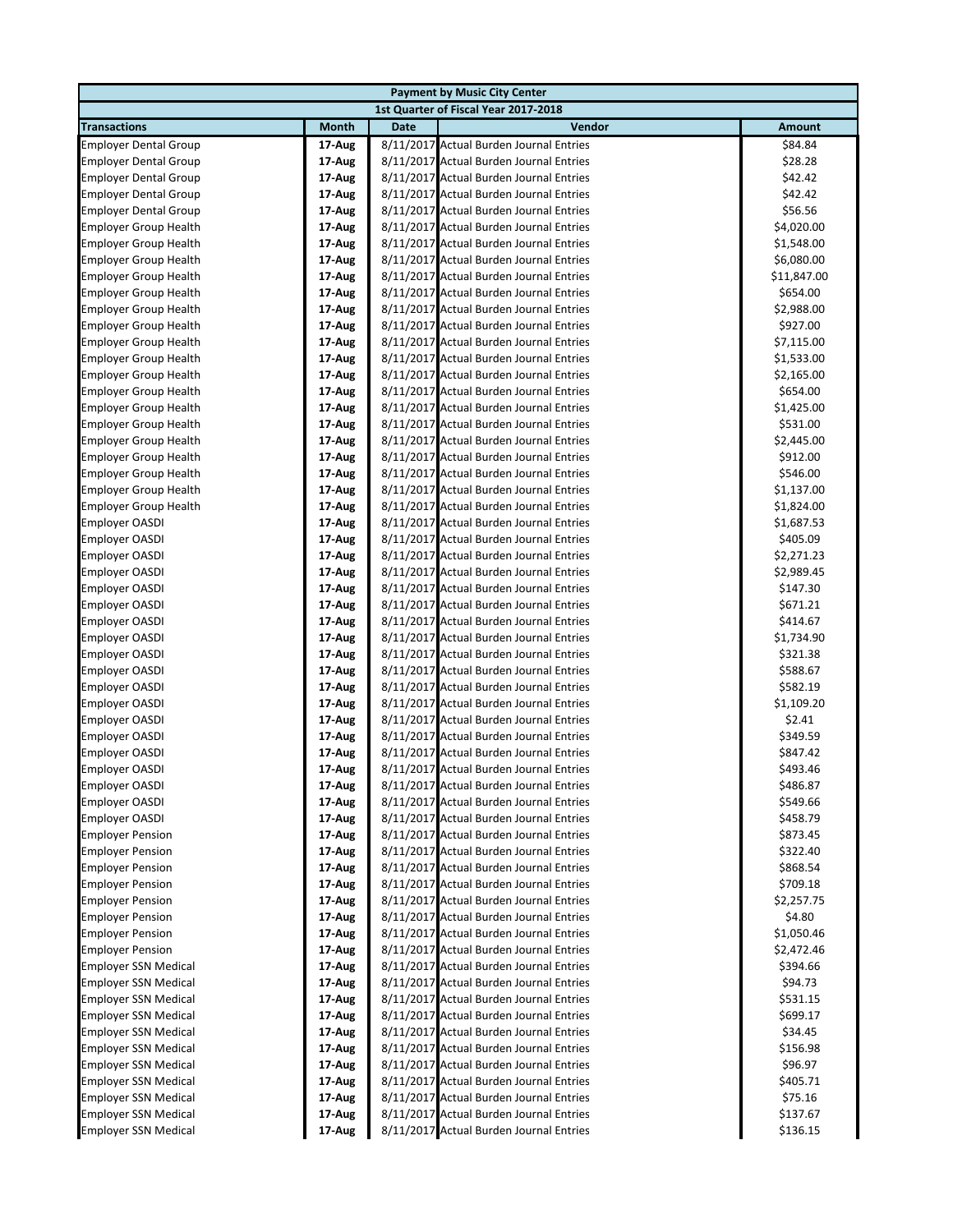| <b>Payment by Music City Center</b>  |                  |                                                                              |                        |  |
|--------------------------------------|------------------|------------------------------------------------------------------------------|------------------------|--|
| 1st Quarter of Fiscal Year 2017-2018 |                  |                                                                              |                        |  |
| <b>Transactions</b>                  | Month            | <b>Date</b><br>Vendor                                                        | <b>Amount</b>          |  |
| <b>Employer SSN Medical</b>          | 17-Aug           | 8/11/2017 Actual Burden Journal Entries                                      | \$259.42               |  |
| <b>Employer SSN Medical</b>          | 17-Aug           | 8/11/2017 Actual Burden Journal Entries                                      | \$0.56                 |  |
| <b>Employer SSN Medical</b>          | 17-Aug           | 8/11/2017 Actual Burden Journal Entries                                      | \$81.76                |  |
| <b>Employer SSN Medical</b>          | 17-Aug           | 8/11/2017 Actual Burden Journal Entries                                      | \$198.19               |  |
| <b>Employer SSN Medical</b>          | 17-Aug           | 8/11/2017 Actual Burden Journal Entries                                      | \$115.42               |  |
| <b>Employer SSN Medical</b>          | 17-Aug           | 8/11/2017 Actual Burden Journal Entries                                      | \$113.87               |  |
| <b>Employer SSN Medical</b>          | 17-Aug           | 8/11/2017 Actual Burden Journal Entries                                      | \$284.53               |  |
| <b>Employer SSN Medical</b>          | 17-Aug           | 8/11/2017 Actual Burden Journal Entries                                      | \$107.29               |  |
| <b>FSA Pre-Tax Savings</b>           | 17-Aug           | 8/11/2017 Actual Burden Journal Entries                                      | \$5.17                 |  |
| <b>FSA Pre-Tax Savings</b>           | 17-Aug           | 8/11/2017 Actual Burden Journal Entries                                      | \$7.97                 |  |
| <b>FSA Pre-Tax Savings</b>           | 17-Aug           | 8/11/2017 Actual Burden Journal Entries                                      | \$8.93                 |  |
| <b>FSA Pre-Tax Savings</b>           | 17-Aug           | 8/11/2017 Actual Burden Journal Entries                                      | \$23.91                |  |
| <b>FSA Pre-Tax Savings</b>           | 17-Aug           | 8/11/2017 Actual Burden Journal Entries                                      | \$7.97                 |  |
| Holiday Pay                          | 17-Aug           | 8/11/2017 Payroll Labor Distribution                                         | \$206.32               |  |
| Holiday Pay                          | 17-Aug           | 8/11/2017 Payroll Labor Distribution                                         | \$180.00               |  |
| Holiday Pay                          | 17-Aug           | 8/11/2017 Payroll Labor Distribution                                         | \$896.48               |  |
| <b>Holiday Pay</b>                   | 17-Aug           | 8/11/2017 Payroll Labor Distribution                                         | \$194.72               |  |
| <b>Holiday Pay</b>                   | 17-Aug           | 8/11/2017 Payroll Labor Distribution                                         | \$568.16               |  |
| Holiday Pay                          | 17-Aug           | 8/11/2017 Payroll Labor Distribution                                         | \$112.00               |  |
| Injured on Duty Pay                  | 17-Aug           | 8/11/2017 Payroll Labor Distribution                                         | \$38.88                |  |
| Leave Pay                            | 17-Aug           | 8/11/2017 Payroll Labor Distribution                                         | \$1,366.38             |  |
| Leave Pay                            | 17-Aug           | 8/11/2017 Payroll Labor Distribution                                         | \$43.20                |  |
| Leave Pay                            | 17-Aug           | 8/11/2017 Payroll Labor Distribution                                         | \$1,197.51             |  |
| Leave Pay                            | 17-Aug           | 8/11/2017 Payroll Labor Distribution                                         | \$876.90               |  |
| Leave Pay                            | 17-Aug           | 8/11/2017 Payroll Labor Distribution<br>8/11/2017 Payroll Labor Distribution | \$353.76               |  |
| Leave Pay                            | 17-Aug           | 8/11/2017 Payroll Labor Distribution                                         | \$987.99               |  |
| Leave Pay<br>Leave Pay               | 17-Aug<br>17-Aug | 8/11/2017 Payroll Labor Distribution                                         | \$414.00<br>\$2,485.44 |  |
| Leave Pay                            | 17-Aug           | 8/11/2017 Payroll Labor Distribution                                         | \$811.92               |  |
| Leave Pay                            | 17-Aug           | 8/11/2017 Payroll Labor Distribution                                         | \$736.95               |  |
| Leave Pay                            | 17-Aug           | 8/11/2017 Payroll Labor Distribution                                         | \$2,259.20             |  |
| Leave Pay                            | 17-Aug           | 8/11/2017 Payroll Labor Distribution                                         | \$1,739.12             |  |
| Leave Pay                            | 17-Aug           | 8/11/2017 Payroll Labor Distribution                                         | \$2,307.72             |  |
| Overtime Pay                         | 17-Aug           | 8/11/2017 Payroll Labor Distribution                                         | \$1,094.93             |  |
| Overtime Pay                         | 17-Aug           | 8/11/2017 Payroll Labor Distribution                                         | \$42.77                |  |
| Overtime Pay                         | 17-Aug           | 8/11/2017 Payroll Labor Distribution                                         | \$4,125.38             |  |
| Overtime Pay                         | 17-Aug           | 8/11/2017 Payroll Labor Distribution                                         | \$5,911.75             |  |
| Overtime Pay                         | 17-Aug           | 8/11/2017 Payroll Labor Distribution                                         | \$641.85               |  |
| Overtime Pay                         | 17-Aug           | 8/11/2017 Payroll Labor Distribution                                         | \$20.41                |  |
| Overtime Pay                         | 17-Aug           | 8/11/2017 Payroll Labor Distribution                                         | \$1,378.03             |  |
| Overtime Pay                         | 17-Aug           | 8/11/2017 Payroll Labor Distribution                                         | \$922.10               |  |
| Overtime Pay                         | 17-Aug           | 8/11/2017 Payroll Labor Distribution                                         | \$507.77               |  |
| Overtime Pay                         | 17-Aug           | 8/11/2017 Payroll Labor Distribution                                         | \$27.93                |  |
| Overtime Pay                         | 17-Aug           | 8/11/2017 Payroll Labor Distribution                                         | \$144.23               |  |
| Overtime Pay                         | 17-Aug           | 8/11/2017 Payroll Labor Distribution                                         | \$16.68                |  |
| Overtime Pay                         | 17-Aug           | 8/11/2017 Payroll Labor Distribution                                         | \$51.39                |  |
| Regular Pay                          | 17-Aug           | 8/11/2017 Payroll Labor Distribution                                         | \$25,662.01            |  |
| <b>Regular Pay</b>                   | 17-Aug           | 8/11/2017 Payroll Labor Distribution                                         | \$6,992.23             |  |
| <b>Regular Pay</b>                   | 17-Aug           | 8/11/2017 Payroll Labor Distribution                                         | \$33,199.62            |  |
| <b>Regular Pay</b>                   | 17-Aug           | 8/11/2017 Payroll Labor Distribution                                         | \$44,577.67            |  |
| <b>Regular Pay</b>                   | 17-Aug           | 8/11/2017 Payroll Labor Distribution                                         | \$1,776.09             |  |
| <b>Regular Pay</b>                   | 17-Aug           | 8/11/2017 Payroll Labor Distribution                                         | \$11,249.70            |  |
| Regular Pay                          | 17-Aug           | 8/11/2017 Payroll Labor Distribution                                         | \$7,038.40             |  |
| Regular Pay                          | 17-Aug           | 8/11/2017 Payroll Labor Distribution                                         | \$27,437.36            |  |
| Regular Pay                          | 17-Aug           | 8/11/2017 Payroll Labor Distribution                                         | \$4,824.80             |  |
| <b>Regular Pay</b>                   | 17-Aug           | 8/11/2017 Payroll Labor Distribution                                         | \$9,100.61             |  |
| Regular Pay                          | 17-Aug           | 8/11/2017 Payroll Labor Distribution                                         | \$9,075.77             |  |
| <b>Regular Pay</b>                   | 17-Aug           | 8/11/2017 Payroll Labor Distribution                                         | \$15,810.88            |  |
| <b>Regular Pay</b>                   | 17-Aug           | 8/11/2017 Payroll Labor Distribution                                         | \$4,870.48             |  |
| <b>Regular Pay</b>                   | 17-Aug           | 8/11/2017 Payroll Labor Distribution                                         | \$13,582.87            |  |
| <b>Regular Pay</b>                   | 17-Aug           | 8/11/2017 Payroll Labor Distribution                                         | \$6,236.80             |  |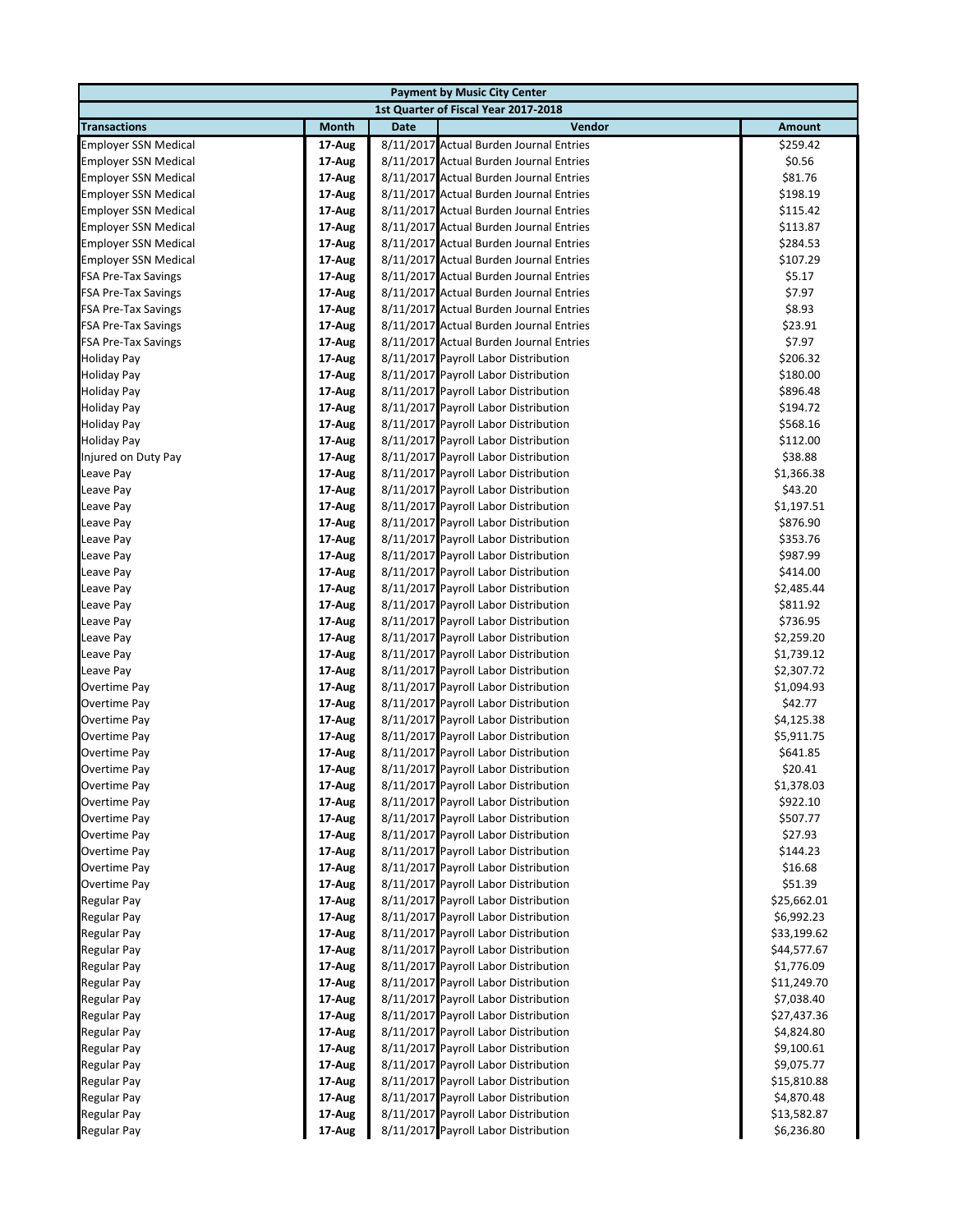| <b>Payment by Music City Center</b>        |                  |                                                                         |                         |  |  |
|--------------------------------------------|------------------|-------------------------------------------------------------------------|-------------------------|--|--|
| 1st Quarter of Fiscal Year 2017-2018       |                  |                                                                         |                         |  |  |
| <b>Transactions</b>                        | <b>Month</b>     | Vendor<br><b>Date</b>                                                   | <b>Amount</b>           |  |  |
| <b>Regular Pay</b>                         | 17-Aug           | 8/11/2017 Payroll Labor Distribution                                    | \$6,208.50              |  |  |
| <b>Regular Pay</b>                         | 17-Aug           | 8/11/2017 Payroll Labor Distribution                                    | \$19,984.77             |  |  |
| <b>Regular Pay</b>                         | 17-Aug           | 8/11/2017 Payroll Labor Distribution                                    | \$5,665.91              |  |  |
| <b>Building Maintenance Srvc</b>           | 17-Aug           | 8/14/2017 CRAWFORD DOOR SALES (ACH)                                     | \$1,680.00              |  |  |
| Host & Hostess                             | 17-Aug           | 8/14/2017 OMNI NASHVILLE LLC (ACH)                                      | \$37.76                 |  |  |
| Landscaping Srvc-Indoor                    | 17-Aug           | 8/14/2017 PLANTS ALIVE (ACH)                                            | \$510.00                |  |  |
| <b>Medical Services</b>                    | 17-Aug           | 8/14/2017 MED STAR MEDICAL STAFFING INC                                 | \$1,155.00              |  |  |
| <b>Medical Services</b>                    | 17-Aug           | 8/14/2017 MED STAR MEDICAL STAFFING INC                                 | \$902.00                |  |  |
| Rent Storage/Safety Box                    | 17-Aug           | 8/14/2017 CONTRACT CARPETS SALES CO                                     | \$1,590.00              |  |  |
| <b>Temporary Service</b>                   | 17-Aug           | 8/14/2017 LOOMIS FARGO & CO                                             | \$1,173.48              |  |  |
| Advertising & Promot'n                     | 17-Aug           | 8/16/2017 BLINK MARKETING INC (ACH)                                     | \$925.00                |  |  |
| <b>Medical Services</b>                    | 17-Aug           | 8/16/2017 MED STAR MEDICAL STAFFING INC                                 | \$517.00                |  |  |
| Postage & Delivery Srvc                    | 17-Aug           | 8/16/2017 BLINK MARKETING INC (ACH)                                     | \$13.81                 |  |  |
| <b>Uniform Cleaning Service</b>            | 17-Aug           | 8/16/2017 CINTAS CORP #051 MATS & RUGS(A                                | \$816.71                |  |  |
| <b>Elevator Permit</b>                     | 17-Aug           | 8/17/2017 TN DEPT OF LABOR DIV BOIL & EL                                | \$60.00                 |  |  |
| <b>Elevator Permit</b>                     | 17-Aug           | 8/17/2017 TN DEPT OF LABOR DIV BOIL & EL                                | \$60.00                 |  |  |
| <b>Elevator Permit</b>                     | 17-Aug           | 8/17/2017 TN DEPT OF LABOR DIV BOIL & EL                                | \$60.00                 |  |  |
| <b>Elevator Permit</b>                     | 17-Aug           | 8/17/2017 TN DEPT OF LABOR DIV BOIL & EL                                | \$60.00                 |  |  |
| <b>Elevator Permit</b>                     | 17-Aug           | 8/17/2017 TN DEPT OF LABOR DIV BOIL & EL                                | \$600.00                |  |  |
| <b>Elevator Permit</b>                     | 17-Aug           | 8/17/2017 TN DEPT OF LABOR DIV BOIL & EL                                | \$60.00                 |  |  |
| Food & Ice                                 | 17-Aug           | 8/17/2017 CENTERPLATE MCC (ACH)                                         | \$92.47                 |  |  |
| Food & Ice                                 | 17-Aug           | 8/17/2017 CENTERPLATE MCC (ACH)                                         | \$46.14                 |  |  |
| Food & Ice                                 | 17-Aug           | 8/17/2017 CENTERPLATE MCC (ACH)                                         | \$19.62                 |  |  |
| Food & Ice                                 | 17-Aug           | 8/17/2017 CENTERPLATE MCC (ACH)                                         | \$570.40                |  |  |
| Food & Ice                                 | 17-Aug           | 8/17/2017 CENTERPLATE MCC (ACH)                                         | \$28.75                 |  |  |
| Food & Ice                                 | 17-Aug           | 8/17/2017 CENTERPLATE MCC (ACH)                                         | \$69.20                 |  |  |
| Food & Ice                                 | 17-Aug           | 8/17/2017 CENTERPLATE MCC (ACH)                                         | \$127.42                |  |  |
| <b>Laundry Services</b>                    | 17-Aug           | 8/17/2017 ALSCO                                                         | \$120.80                |  |  |
| <b>Laundry Services</b>                    | 17-Aug           | 8/17/2017 ALSCO                                                         | \$262.17                |  |  |
| <b>Laundry Services</b>                    | 17-Aug           | 8/17/2017 ALSCO                                                         | \$1,252.86              |  |  |
| <b>Security Services</b>                   | 17-Aug           | 8/17/2017 ELITE SHOW SERVICES INC (ACH)                                 | \$4,900.48              |  |  |
| <b>Security Services</b>                   | 17-Aug           | 8/17/2017 ELITE SHOW SERVICES INC (ACH)                                 | \$1,134.61              |  |  |
| <b>Security Services</b>                   | 17-Aug           | 8/17/2017 ELITE SHOW SERVICES INC (ACH)                                 | \$29,199.21             |  |  |
| <b>Temporary Service</b>                   | 17-Aug           | 8/17/2017 ELITE SHOW SERVICES INC (ACH)                                 | \$1,862.54              |  |  |
| <b>Temporary Service</b>                   | 17-Aug           | 8/17/2017 ELITE SHOW SERVICES INC (ACH)                                 | \$5,935.46              |  |  |
| <b>Temporary Service</b>                   | 17-Aug           | 8/17/2017 ELITE SHOW SERVICES INC (ACH)                                 | \$2,059.62              |  |  |
| <b>Temporary Service</b>                   | 17-Aug           | 8/17/2017 ELITE SHOW SERVICES INC (ACH)                                 | \$2,621.50              |  |  |
| Tuition                                    | 17-Aug           | 8/17/2017 AMERICAN NATL RED CROSS (ACH)                                 | \$108.00                |  |  |
| <b>Elevator Permit</b>                     | 17-Aug           | 8/18/2017 TN DEPT OF LABOR DIV BOIL & EL                                | \$120.00                |  |  |
| Food & Ice                                 | 17-Aug           | 8/18/2017 MCC 08/17 AR Entry                                            | -\$2,754.11             |  |  |
| <b>Medical Services</b>                    | 17-Aug           | 8/18/2017 MED STAR MEDICAL STAFFING INC                                 | \$1,045.00              |  |  |
| <b>Merchant Fees</b>                       | 17-Aug           | 8/18/2017 7100 MCC CC Receipts                                          | $-$ \$598.00            |  |  |
| Other Rpr & Maint Srvc                     | 17-Aug           | 8/18/2017 KELSAN INC (ACH)                                              | \$75.00                 |  |  |
| Rent Equipment<br><b>Security Services</b> | 17-Aug<br>17-Aug | 8/18/2017 MCC 08/17 AR Entry<br>8/18/2017 ELITE SHOW SERVICES INC (ACH) | -\$1,263.00<br>\$351.32 |  |  |
| Software License                           | 17-Aug           | 8/18/2017 PRESIDIO NETWORKED SOLUTIONS I                                | \$63,984.94             |  |  |
| <b>Temporary Service</b>                   | 17-Aug           | 8/18/2017 ELITE SHOW SERVICES INC (ACH)                                 | \$432.63                |  |  |
| <b>Electrical Supply</b>                   | 17-Aug           | 8/21/2017 MCC PCC MUSIC CITY CENTER                                     | \$36.62                 |  |  |
| <b>Electrical Supply</b>                   | 17-Aug           | 8/21/2017 MCC PCC MUSIC CITY CENTER                                     | \$26.31                 |  |  |
| Employee Local Travel/Park                 | 17-Aug           | 8/21/2017 MCC PCC MUSIC CITY CENTER                                     | \$12.00                 |  |  |
| Employee Local Travel/Park                 | 17-Aug           | 8/21/2017 MCC PCC MUSIC CITY CENTER                                     | \$20.00                 |  |  |
| Employee Local Travel/Park                 | 17-Aug           | 8/21/2017 MCC PCC MUSIC CITY CENTER                                     | \$16.00                 |  |  |
| Host & Hostess                             | 17-Aug           | 8/21/2017 MCC PCC MUSIC CITY CENTER                                     | \$180.00                |  |  |
| <b>Imprest Shortages</b>                   | 17-Aug           | 8/21/2017 MCC PCC MUSIC CITY CENTER                                     | $-$1.00$                |  |  |
| Janitorial Srvc                            | 17-Aug           | 8/21/2017 INDUSTRIAL STAFFING OF TN (ACH                                | \$7,674.12              |  |  |
| Other Rpr & Maint Srvc                     | 17-Aug           | 8/21/2017 KELSAN INC (ACH)                                              | \$150.00                |  |  |
| Other Rpr & Maint Srvc                     | 17-Aug           | 8/21/2017 FOOD EQUIPMENT SERVICES CO LLC                                | \$271.98                |  |  |
| Other Rpr & Maint Srvc                     | 17-Aug           | 8/21/2017 GCS SERV INC DBA ECOLAB EQUIP                                 | \$1,521.47              |  |  |
| <b>Rent Equipment</b>                      | 17-Aug           | 8/21/2017 LMG INC (ACH)                                                 | \$913.00                |  |  |
| <b>Rent Equipment</b>                      | 17-Aug           | 8/21/2017 LMG INC (ACH)                                                 | \$350.00                |  |  |
| <b>Security Services</b>                   | 17-Aug           | 8/21/2017 ELITE SHOW SERVICES INC (ACH)                                 | \$7,995.54              |  |  |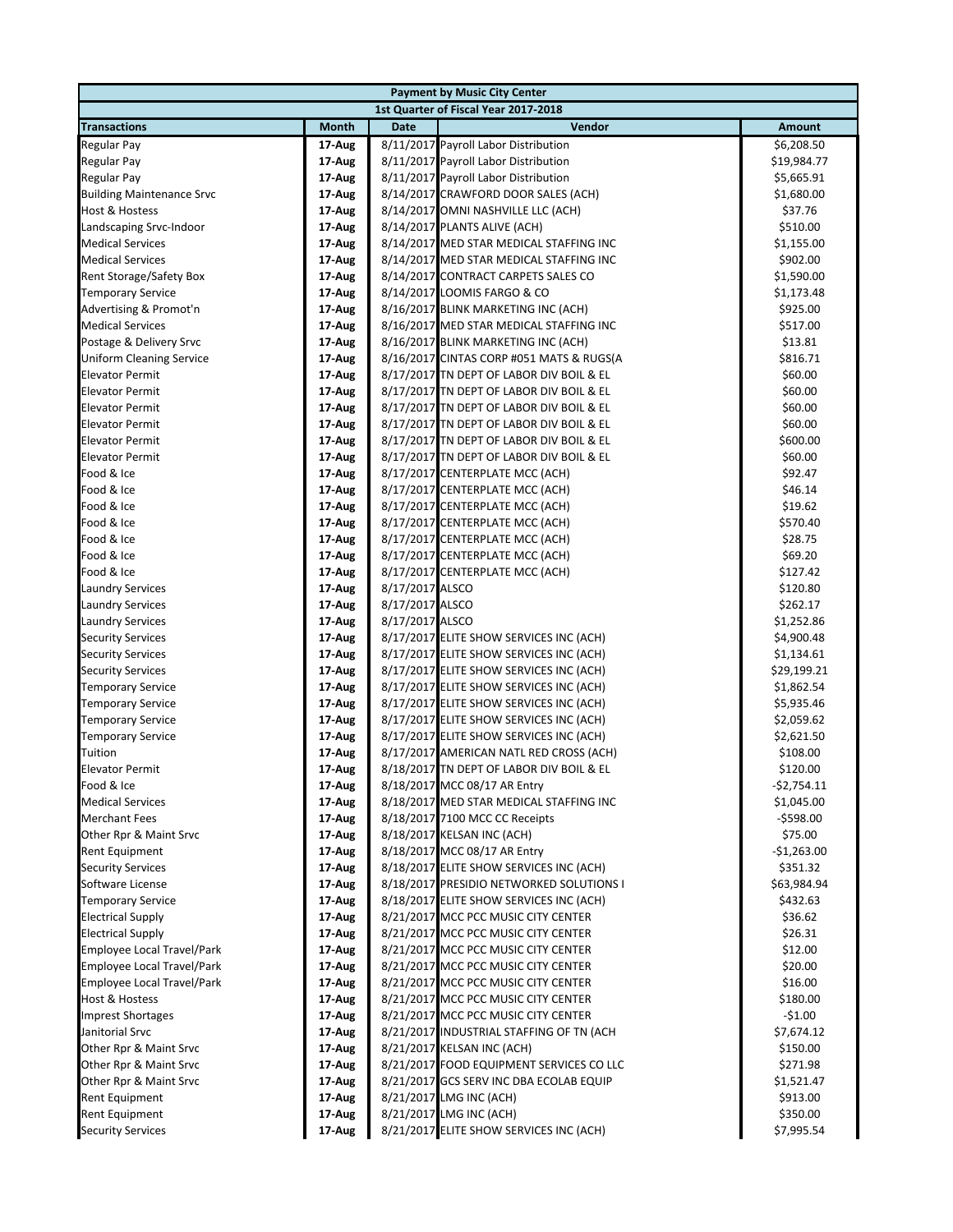| <b>Payment by Music City Center</b>                          |                  |               |                                                                                    |                    |  |
|--------------------------------------------------------------|------------------|---------------|------------------------------------------------------------------------------------|--------------------|--|
| 1st Quarter of Fiscal Year 2017-2018                         |                  |               |                                                                                    |                    |  |
| <b>Transactions</b>                                          | Month            | Date          | Vendor                                                                             | Amount             |  |
| <b>Uniform Cleaning Service</b>                              | 17-Aug           |               | 8/21/2017 CINTAS CORP #051 MATS & RUGS(A                                           | \$1,182.54         |  |
| <b>Auto Supply</b>                                           | 17-Aug           |               | 8/22/2017 AMERICAS MOTOR SPORTS                                                    | \$99.99            |  |
| <b>Auto Supply</b>                                           | 17-Aug           |               | 8/22/2017 AMERICAS MOTOR SPORTS                                                    | \$99.00            |  |
| Janitorial Srvc                                              | 17-Aug           |               | 8/22/2017 INDUSTRIAL STAFFING OF TN (ACH                                           | \$7,153.14         |  |
| <b>Security Services</b>                                     | 17-Aug           |               | 8/22/2017 ELITE SHOW SERVICES INC (ACH)                                            | \$1,144.61         |  |
| <b>Security Services</b>                                     | 17-Aug           |               | 8/22/2017 ELITE SHOW SERVICES INC (ACH)                                            | \$437.25           |  |
| Telephone & Telegraph                                        | 17-Aug           |               | 8/22/2017 AT&T CIRCUITS                                                            | \$384.35           |  |
| Auto Fuel                                                    | 17-Aug           |               | 8/23/2017 WEX (WRIGHT EXPRESS FINANCIAL)                                           | \$231.84           |  |
| <b>Medical Services</b>                                      | 17-Aug           |               | 8/23/2017 MED STAR MEDICAL STAFFING INC                                            | \$770.00           |  |
| <b>Merchant Fees</b>                                         | 17-Aug           | 8/23/2017 FIS |                                                                                    | \$15,095.27        |  |
| <b>Mngt Cnsltnt Srvc</b>                                     | 17-Aug           |               | 8/23/2017 CUSHION EMPLOYER SER (ACH)                                               | \$11,725.00        |  |
| Other Rpr & Maint Srvc                                       | 17-Aug           |               | 8/23/2017 GCS SERV INC DBA ECOLAB EQUIP                                            | \$338.95           |  |
| Plumbing/HVAC Maintain Srvc                                  | 17-Aug           |               | 8/23/2017 SM LAWRENCE / DILLINGHAM & SMI                                           | \$1,725.00         |  |
| <b>Rent Equipment</b>                                        | 17-Aug           |               | 8/23/2017 AT&T MOBILITY II LLC                                                     | \$2,000.00         |  |
| <b>Security Services</b>                                     | 17-Aug           |               | 8/23/2017 ELITE SHOW SERVICES INC (ACH)                                            | \$1,634.10         |  |
| <b>Temporary Service</b>                                     | 17-Aug           |               | 8/23/2017 INDUSTRIAL STAFFING OF TN (ACH                                           | \$5,605.95         |  |
| <b>Valet Services</b>                                        | 17-Aug           |               | 8/23/2017 TOWNE HOLDINGS LLC (ACH)                                                 | \$6,997.14         |  |
| <b>Cable Television</b>                                      | 17-Aug           |               | 8/25/2017 COMCAST (ACH)                                                            | \$411.84           |  |
| Cafe Plan Pre-Tax Savings                                    | 17-Aug           |               | 8/25/2017 Actual Burden Journal Entries                                            | \$109.63           |  |
| Cafe Plan Pre-Tax Savings                                    | 17-Aug           |               | 8/25/2017 Actual Burden Journal Entries                                            | \$43.54            |  |
| Cafe Plan Pre-Tax Savings                                    | 17-Aug           |               | 8/25/2017 Actual Burden Journal Entries                                            | \$165.43           |  |
| Cafe Plan Pre-Tax Savings                                    | 17-Aug           |               | 8/25/2017 Actual Burden Journal Entries                                            | \$320.15           |  |
| Cafe Plan Pre-Tax Savings                                    | 17-Aug           |               | 8/25/2017 Actual Burden Journal Entries                                            | \$18.12            |  |
| Cafe Plan Pre-Tax Savings                                    | 17-Aug           |               | 8/25/2017 Actual Burden Journal Entries<br>8/25/2017 Actual Burden Journal Entries | \$64.57<br>\$25.86 |  |
| Cafe Plan Pre-Tax Savings<br>Cafe Plan Pre-Tax Savings       | 17-Aug<br>17-Aug |               | 8/25/2017 Actual Burden Journal Entries                                            | \$196.92           |  |
| Cafe Plan Pre-Tax Savings                                    | 17-Aug           |               | 8/25/2017 Actual Burden Journal Entries                                            | \$43.10            |  |
| Cafe Plan Pre-Tax Savings                                    | 17-Aug           |               | 8/25/2017 Actual Burden Journal Entries                                            | \$47.87            |  |
| Cafe Plan Pre-Tax Savings                                    | 17-Aug           |               | 8/25/2017 Actual Burden Journal Entries                                            | \$16.80            |  |
| Cafe Plan Pre-Tax Savings                                    | 17-Aug           |               | 8/25/2017 Actual Burden Journal Entries                                            | \$39.72            |  |
| Cafe Plan Pre-Tax Savings                                    | 17-Aug           |               | 8/25/2017 Actual Burden Journal Entries                                            | \$13.91            |  |
| Cafe Plan Pre-Tax Savings                                    | 17-Aug           |               | 8/25/2017 Actual Burden Journal Entries                                            | \$67.92            |  |
| Cafe Plan Pre-Tax Savings                                    | 17-Aug           |               | 8/25/2017 Actual Burden Journal Entries                                            | \$25.47            |  |
| Cafe Plan Pre-Tax Savings                                    | 17-Aug           |               | 8/25/2017 Actual Burden Journal Entries                                            | \$14.30            |  |
| Cafe Plan Pre-Tax Savings                                    | 17-Aug           |               | 8/25/2017 Actual Burden Journal Entries                                            | \$30.62            |  |
| Cafe Plan Pre-Tax Savings                                    | 17-Aug           |               | 8/25/2017 Actual Burden Journal Entries                                            | \$50.94            |  |
| CCA Employer 401K Plan                                       | 17-Aug           |               | 8/25/2017 Actual Burden Journal Entries                                            | \$700.21           |  |
| CCA Employer 401K Plan                                       | 17-Aug           |               | 8/25/2017 Actual Burden Journal Entries                                            | \$781.13           |  |
| CCA Employer 401K Plan                                       | 17-Aug           |               | 8/25/2017 Actual Burden Journal Entries                                            | \$962.47           |  |
| CCA Employer 401K Plan                                       | 17-Aug           |               | 8/25/2017 Actual Burden Journal Entries                                            | \$333.77           |  |
| CCA Employer 401K Plan                                       | 17-Aug           |               | 8/25/2017 Actual Burden Journal Entries                                            | \$660.89           |  |
| CCA Employer 401K Plan                                       | 17-Aug           |               | 8/25/2017 Actual Burden Journal Entries                                            | \$217.18           |  |
| CCA Employer 401K Plan                                       | 17-Aug           |               | 8/25/2017 Actual Burden Journal Entries                                            | \$364.35           |  |
| CCA Employer 401K Plan                                       | 17-Aug           |               | 8/25/2017 Actual Burden Journal Entries                                            | \$227.30           |  |
| CCA Employer 401K Plan                                       | 17-Aug           |               | 8/25/2017 Actual Burden Journal Entries                                            | \$387.88           |  |
| CCA Employer 401K Plan                                       | 17-Aug           |               | 8/25/2017 Actual Burden Journal Entries                                            | \$233.44           |  |
| CCA Employer 401K Plan                                       | 17-Aug           |               | 8/25/2017 Actual Burden Journal Entries                                            | \$144.51           |  |
| <b>Employer Dental Group</b>                                 | 17-Aug           |               | 8/25/2017 Actual Burden Journal Entries                                            | \$169.68           |  |
| <b>Employer Dental Group</b>                                 | 17-Aug           |               | 8/25/2017 Actual Burden Journal Entries                                            | \$42.42            |  |
| <b>Employer Dental Group</b>                                 | 17-Aug           |               | 8/25/2017 Actual Burden Journal Entries                                            | \$245.09           |  |
| <b>Employer Dental Group</b>                                 | 17-Aug           |               | 8/25/2017 Actual Burden Journal Entries                                            | \$438.34           |  |
| <b>Employer Dental Group</b>                                 | 17-Aug           |               | 8/25/2017 Actual Burden Journal Entries                                            | \$14.14            |  |
| <b>Employer Dental Group</b><br><b>Employer Dental Group</b> | 17-Aug           |               | 8/25/2017 Actual Burden Journal Entries<br>8/25/2017 Actual Burden Journal Entries | \$98.98<br>\$28.28 |  |
| <b>Employer Dental Group</b>                                 | 17-Aug<br>17-Aug |               | 8/25/2017 Actual Burden Journal Entries                                            | \$259.23           |  |
| <b>Employer Dental Group</b>                                 |                  |               | 8/25/2017 Actual Burden Journal Entries                                            | \$42.42            |  |
| <b>Employer Dental Group</b>                                 | 17-Aug<br>17-Aug |               | 8/25/2017 Actual Burden Journal Entries                                            | \$75.42            |  |
| <b>Employer Dental Group</b>                                 | 17-Aug           |               | 8/25/2017 Actual Burden Journal Entries                                            | \$42.42            |  |
| <b>Employer Dental Group</b>                                 | 17-Aug           |               | 8/25/2017 Actual Burden Journal Entries                                            | \$70.70            |  |
| <b>Employer Dental Group</b>                                 | 17-Aug           |               | 8/25/2017 Actual Burden Journal Entries                                            | \$28.28            |  |
| <b>Employer Dental Group</b>                                 | 17-Aug           |               | 8/25/2017 Actual Burden Journal Entries                                            | \$84.84            |  |
|                                                              |                  |               |                                                                                    |                    |  |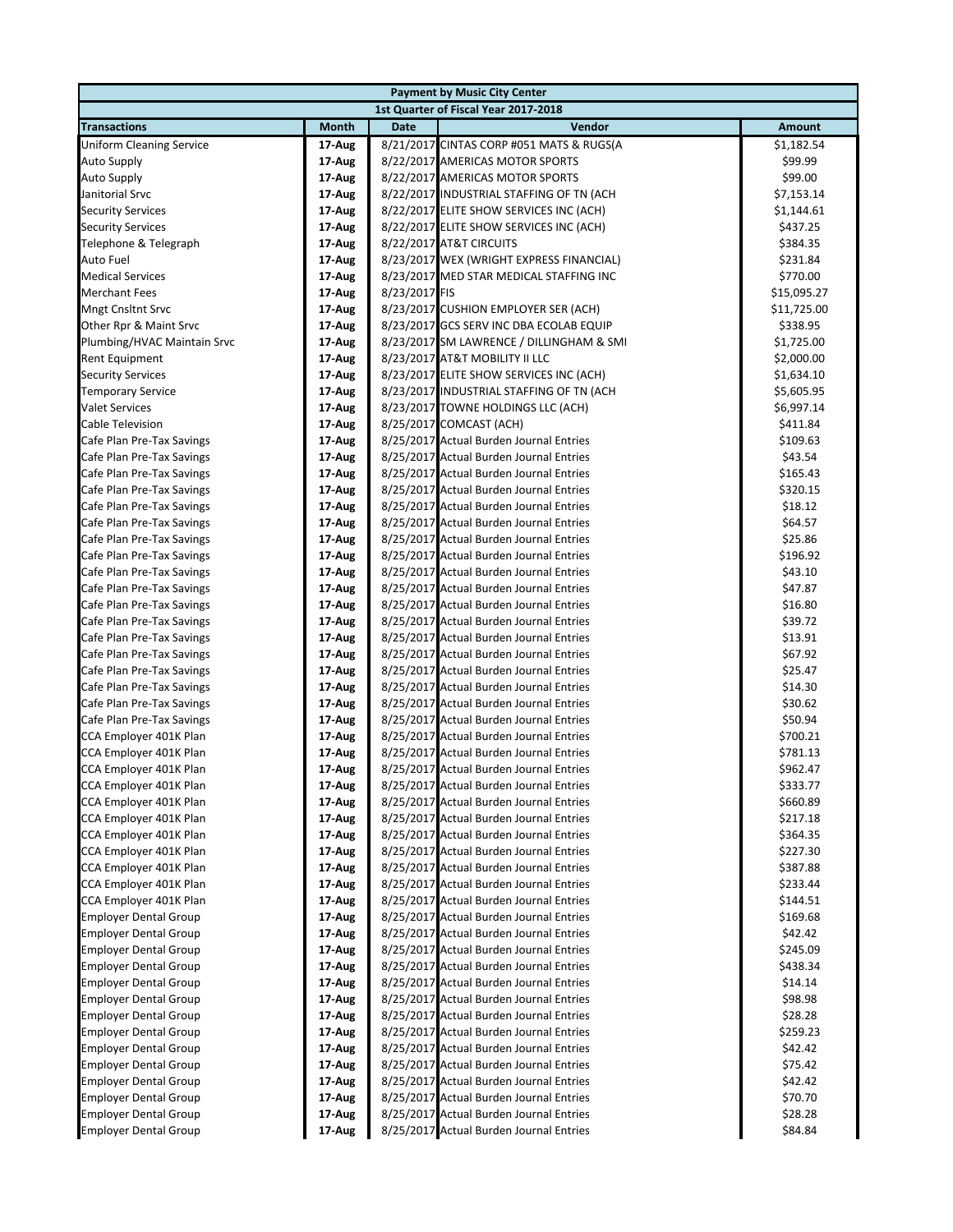| <b>Payment by Music City Center</b>                      |                  |                                                                                    |                    |  |  |
|----------------------------------------------------------|------------------|------------------------------------------------------------------------------------|--------------------|--|--|
| 1st Quarter of Fiscal Year 2017-2018                     |                  |                                                                                    |                    |  |  |
| <b>Transactions</b>                                      | <b>Month</b>     | <b>Date</b><br>Vendor                                                              | <b>Amount</b>      |  |  |
| <b>Employer Dental Group</b>                             | 17-Aug           | 8/25/2017 Actual Burden Journal Entries                                            | \$28.28            |  |  |
| <b>Employer Dental Group</b>                             | 17-Aug           | 8/25/2017 Actual Burden Journal Entries                                            | \$42.42            |  |  |
| <b>Employer Dental Group</b>                             | 17-Aug           | 8/25/2017 Actual Burden Journal Entries                                            | \$42.42            |  |  |
| <b>Employer Dental Group</b>                             | 17-Aug           | 8/25/2017 Actual Burden Journal Entries                                            | \$56.56            |  |  |
| <b>Employer Group Health</b>                             | 17-Aug           | 8/25/2017 Actual Burden Journal Entries                                            | \$4,020.00         |  |  |
| <b>Employer Group Health</b>                             | 17-Aug           | 8/25/2017 Actual Burden Journal Entries                                            | \$1,548.00         |  |  |
| <b>Employer Group Health</b>                             | 17-Aug           | 8/25/2017 Actual Burden Journal Entries                                            | \$6,079.99         |  |  |
| <b>Employer Group Health</b>                             | 17-Aug           | 8/25/2017 Actual Burden Journal Entries                                            | \$11,847.00        |  |  |
| <b>Employer Group Health</b>                             | 17-Aug           | 8/25/2017 Actual Burden Journal Entries                                            | \$654.00           |  |  |
| <b>Employer Group Health</b>                             | 17-Aug           | 8/25/2017 Actual Burden Journal Entries                                            | \$2,988.00         |  |  |
| <b>Employer Group Health</b>                             | 17-Aug           | 8/25/2017 Actual Burden Journal Entries                                            | \$927.00           |  |  |
| <b>Employer Group Health</b>                             | 17-Aug           | 8/25/2017 Actual Burden Journal Entries                                            | \$7,114.99         |  |  |
| <b>Employer Group Health</b>                             | 17-Aug           | 8/25/2017 Actual Burden Journal Entries                                            | \$1,533.00         |  |  |
| <b>Employer Group Health</b>                             | 17-Aug           | 8/25/2017 Actual Burden Journal Entries                                            | \$2,165.02         |  |  |
| <b>Employer Group Health</b>                             | 17-Aug           | 8/25/2017 Actual Burden Journal Entries                                            | \$654.00           |  |  |
| <b>Employer Group Health</b>                             | 17-Aug           | 8/25/2017 Actual Burden Journal Entries                                            | \$1,425.00         |  |  |
| <b>Employer Group Health</b>                             | 17-Aug           | 8/25/2017 Actual Burden Journal Entries                                            | \$531.00           |  |  |
| <b>Employer Group Health</b>                             | 17-Aug           | 8/25/2017 Actual Burden Journal Entries                                            | \$2,445.00         |  |  |
| <b>Employer Group Health</b>                             | 17-Aug           | 8/25/2017 Actual Burden Journal Entries                                            | \$912.00           |  |  |
| <b>Employer Group Health</b>                             | 17-Aug           | 8/25/2017 Actual Burden Journal Entries                                            | \$546.00           |  |  |
| <b>Employer Group Health</b>                             | 17-Aug           | 8/25/2017 Actual Burden Journal Entries                                            | \$1,137.00         |  |  |
| <b>Employer Group Health</b>                             | 17-Aug           | 8/25/2017 Actual Burden Journal Entries                                            | \$1,824.00         |  |  |
| <b>Employer Group Life</b>                               | 17-Aug           | 8/25/2017 Actual Burden Journal Entries                                            | \$198.80           |  |  |
| <b>Employer Group Life</b>                               | 17-Aug           | 8/25/2017 Actual Burden Journal Entries                                            | \$42.60            |  |  |
| <b>Employer Group Life</b>                               | 17-Aug           | 8/25/2017 Actual Burden Journal Entries                                            | \$260.34           |  |  |
| <b>Employer Group Life</b>                               | 17-Aug           | 8/25/2017 Actual Burden Journal Entries                                            | \$468.60           |  |  |
| <b>Employer Group Life</b>                               | 17-Aug           | 8/25/2017 Actual Burden Journal Entries                                            | \$14.20            |  |  |
| <b>Employer Group Life</b>                               | 17-Aug           | 8/25/2017 Actual Burden Journal Entries                                            | \$99.40            |  |  |
| <b>Employer Group Life</b>                               | 17-Aug           | 8/25/2017 Actual Burden Journal Entries                                            | \$28.40            |  |  |
| <b>Employer Group Life</b>                               | 17-Aug           | 8/25/2017 Actual Burden Journal Entries                                            | \$278.80           |  |  |
| <b>Employer Group Life</b><br><b>Employer Group Life</b> | 17-Aug<br>17-Aug | 8/25/2017 Actual Burden Journal Entries<br>8/25/2017 Actual Burden Journal Entries | \$42.60<br>\$75.72 |  |  |
| <b>Employer Group Life</b>                               | 17-Aug           | 8/25/2017 Actual Burden Journal Entries                                            | \$56.80            |  |  |
| <b>Employer Group Life</b>                               | 17-Aug           | 8/25/2017 Actual Burden Journal Entries                                            | \$71.00            |  |  |
| <b>Employer Group Life</b>                               | 17-Aug           | 8/25/2017 Actual Burden Journal Entries                                            | \$42.60            |  |  |
| <b>Employer Group Life</b>                               | 17-Aug           | 8/25/2017 Actual Burden Journal Entries                                            | \$113.60           |  |  |
| <b>Employer Group Life</b>                               | 17-Aug           | 8/25/2017 Actual Burden Journal Entries                                            | \$42.60            |  |  |
| <b>Employer Group Life</b>                               | 17-Aug           | 8/25/2017 Actual Burden Journal Entries                                            | \$42.60            |  |  |
| <b>Employer Group Life</b>                               | 17-Aug           | 8/25/2017 Actual Burden Journal Entries                                            | \$42.60            |  |  |
| Employer Group Life                                      | 17-Aug           | 8/25/2017 Actual Burden Journal Entries                                            | \$56.80            |  |  |
| <b>Employer OASDI</b>                                    | 17-Aug           | 8/25/2017 Actual Burden Journal Entries                                            | \$1,611.87         |  |  |
| <b>Employer OASDI</b>                                    | 17-Aug           | 8/25/2017 Actual Burden Journal Entries                                            | \$398.95           |  |  |
| <b>Employer OASDI</b>                                    | 17-Aug           | 8/25/2017 Actual Burden Journal Entries                                            | \$2,038.04         |  |  |
| <b>Employer OASDI</b>                                    | 17-Aug           | 8/25/2017 Actual Burden Journal Entries                                            | \$2,746.39         |  |  |
| <b>Employer OASDI</b>                                    | 17-Aug           | 8/25/2017 Actual Burden Journal Entries                                            | \$115.60           |  |  |
| <b>Employer OASDI</b>                                    | 17-Aug           | 8/25/2017 Actual Burden Journal Entries                                            | \$667.58           |  |  |
| <b>Employer OASDI</b>                                    | 17-Aug           | 8/25/2017 Actual Burden Journal Entries                                            | \$408.97           |  |  |
| <b>Employer OASDI</b>                                    | 17-Aug           | 8/25/2017 Actual Burden Journal Entries                                            | \$1,883.95         |  |  |
| <b>Employer OASDI</b>                                    | 17-Aug           | 8/25/2017 Actual Burden Journal Entries                                            | \$289.42           |  |  |
| <b>Employer OASDI</b>                                    | 17-Aug           | 8/25/2017 Actual Burden Journal Entries                                            | \$575.60           |  |  |
| <b>Employer OASDI</b>                                    | 17-Aug           | 8/25/2017 Actual Burden Journal Entries                                            | \$590.38           |  |  |
| <b>Employer OASDI</b>                                    | 17-Aug           | 8/25/2017 Actual Burden Journal Entries                                            | \$1,097.38         |  |  |
| <b>Employer OASDI</b>                                    | 17-Aug           | 8/25/2017 Actual Burden Journal Entries                                            | \$341.05           |  |  |
| <b>Employer OASDI</b>                                    | 17-Aug           | 8/25/2017 Actual Burden Journal Entries                                            | \$865.20           |  |  |
| <b>Employer OASDI</b>                                    | 17-Aug           | 8/25/2017 Actual Burden Journal Entries                                            | \$487.19           |  |  |
| <b>Employer OASDI</b>                                    | 17-Aug           | 8/25/2017 Actual Burden Journal Entries                                            | \$482.06           |  |  |
| <b>Employer OASDI</b>                                    | 17-Aug           | 8/25/2017 Actual Burden Journal Entries                                            | \$546.84           |  |  |
| <b>Employer OASDI</b>                                    | 17-Aug           | 8/25/2017 Actual Burden Journal Entries                                            | \$456.54           |  |  |
| <b>Employer Pension</b>                                  | 17-Aug           | 8/25/2017 Actual Burden Journal Entries                                            | \$872.57           |  |  |
| <b>Employer Pension</b>                                  | 17-Aug           | 8/25/2017 Actual Burden Journal Entries                                            | \$259.30           |  |  |
| <b>Employer Pension</b>                                  | 17-Aug           | 8/25/2017 Actual Burden Journal Entries                                            | \$868.54           |  |  |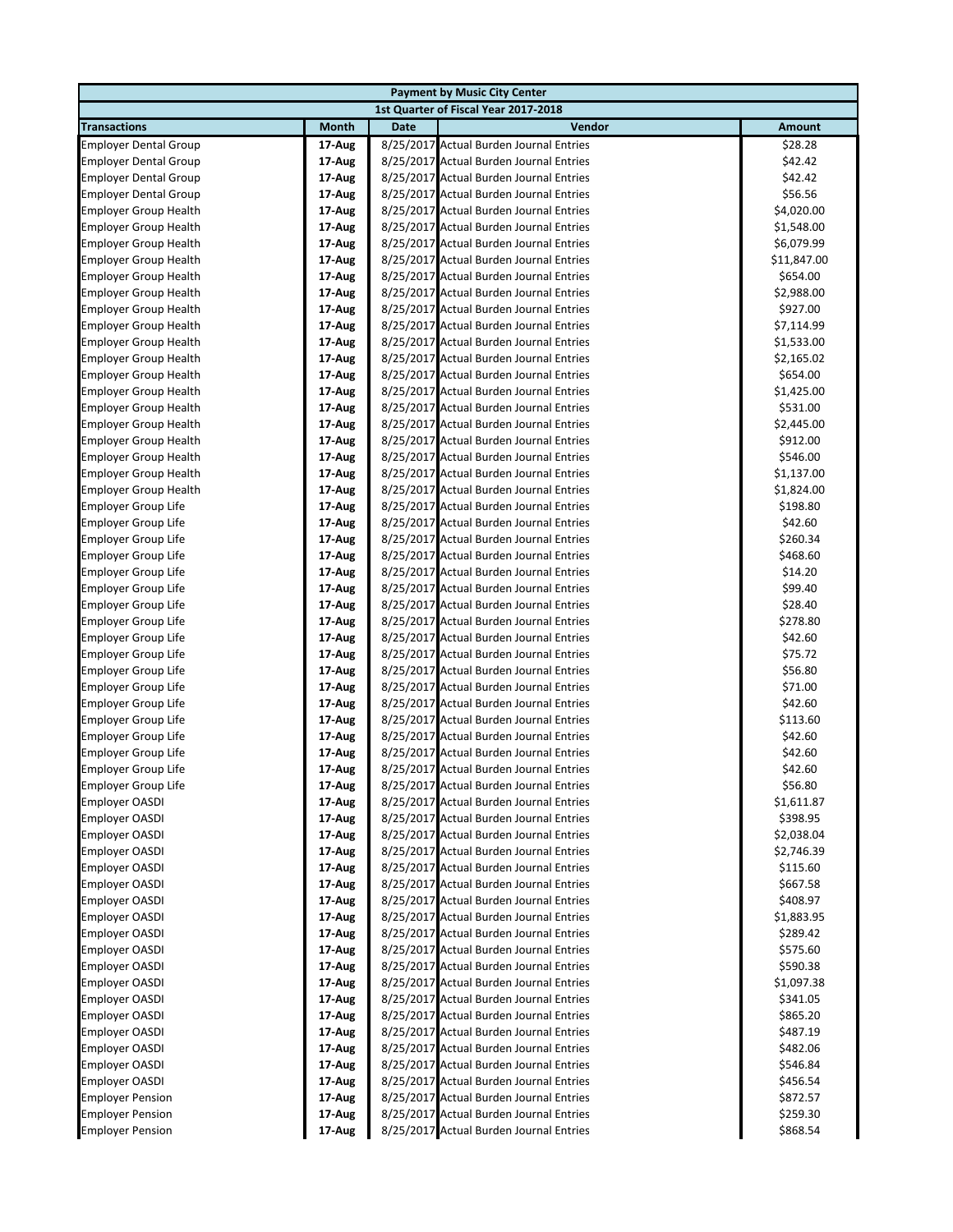| <b>Payment by Music City Center</b>  |                  |                                                                              |                        |  |  |
|--------------------------------------|------------------|------------------------------------------------------------------------------|------------------------|--|--|
| 1st Quarter of Fiscal Year 2017-2018 |                  |                                                                              |                        |  |  |
| <b>Transactions</b>                  | <b>Month</b>     | Vendor<br><b>Date</b>                                                        | Amount                 |  |  |
| <b>Employer Pension</b>              | 17-Aug           | 8/25/2017 Actual Burden Journal Entries                                      | \$645.58               |  |  |
| <b>Employer Pension</b>              | 17-Aug           | 8/25/2017 Actual Burden Journal Entries                                      | \$2,262.55             |  |  |
| <b>Employer Pension</b>              | 17-Aug           | 8/25/2017 Actual Burden Journal Entries                                      | \$1,049.31             |  |  |
| <b>Employer Pension</b>              | 17-Aug           | 8/25/2017 Actual Burden Journal Entries                                      | \$2,429.35             |  |  |
| <b>Employer SSN Medical</b>          | 17-Aug           | 8/25/2017 Actual Burden Journal Entries                                      | \$376.98               |  |  |
| <b>Employer SSN Medical</b>          | 17 Aug           | 8/25/2017 Actual Burden Journal Entries                                      | \$93.30                |  |  |
| <b>Employer SSN Medical</b>          | 17-Aug           | 8/25/2017 Actual Burden Journal Entries                                      | \$476.65               |  |  |
| <b>Employer SSN Medical</b>          | 17-Aug           | 8/25/2017 Actual Burden Journal Entries                                      | \$642.31               |  |  |
| <b>Employer SSN Medical</b>          | 17-Aug           | 8/25/2017 Actual Burden Journal Entries                                      | \$27.03                |  |  |
| <b>Employer SSN Medical</b>          | 17-Aug           | 8/25/2017 Actual Burden Journal Entries                                      | \$156.12               |  |  |
| <b>Employer SSN Medical</b>          | 17-Aug           | 8/25/2017 Actual Burden Journal Entries                                      | \$95.65                |  |  |
| <b>Employer SSN Medical</b>          | 17-Aug           | 8/25/2017 Actual Burden Journal Entries                                      | \$440.63               |  |  |
| <b>Employer SSN Medical</b>          | 17-Aug           | 8/25/2017 Actual Burden Journal Entries                                      | \$67.68                |  |  |
| <b>Employer SSN Medical</b>          | 17-Aug           | 8/25/2017 Actual Burden Journal Entries                                      | \$134.61               |  |  |
| <b>Employer SSN Medical</b>          | 17-Aug           | 8/25/2017 Actual Burden Journal Entries                                      | \$138.07               |  |  |
| <b>Employer SSN Medical</b>          | 17-Aug           | 8/25/2017 Actual Burden Journal Entries                                      | \$256.64               |  |  |
| <b>Employer SSN Medical</b>          | 17-Aug           | 8/25/2017 Actual Burden Journal Entries                                      | \$79.75                |  |  |
| <b>Employer SSN Medical</b>          | 17-Aug           | 8/25/2017 Actual Burden Journal Entries                                      | \$202.34               |  |  |
| <b>Employer SSN Medical</b>          | 17-Aug           | 8/25/2017 Actual Burden Journal Entries                                      | \$113.93               |  |  |
| <b>Employer SSN Medical</b>          | 17-Aug           | 8/25/2017 Actual Burden Journal Entries                                      | \$112.74               |  |  |
| <b>Employer SSN Medical</b>          | 17-Aug           | 8/25/2017 Actual Burden Journal Entries                                      | \$278.15               |  |  |
| <b>Employer SSN Medical</b>          | 17-Aug           | 8/25/2017 Actual Burden Journal Entries                                      | \$106.77               |  |  |
| Food & Bev-Inhouse                   | 17-Aug           | 8/25/2017 CENTERPLATE MCC (ACH)                                              | \$213.75               |  |  |
| Food & Bev-Inhouse                   | 17-Aug           | 8/25/2017 CENTERPLATE MCC (ACH)                                              | \$464.06               |  |  |
| Food & Ice                           | 17-Aug           | 8/25/2017 CENTERPLATE MCC (ACH)                                              | \$40.70                |  |  |
| Food & Ice                           | 17-Aug           | 8/25/2017 CENTERPLATE MCC (ACH)                                              | \$37.00                |  |  |
| Food & Ice                           | 17-Aug           | 8/25/2017 CENTERPLATE MCC (ACH)                                              | \$71.64                |  |  |
| Food & Ice                           | 17-Aug           | 8/25/2017 CENTERPLATE MCC (ACH)                                              | \$528.34               |  |  |
| <b>FSA Pre-Tax Savings</b>           | 17-Aug           | 8/25/2017 Actual Burden Journal Entries                                      | \$5.17                 |  |  |
| <b>FSA Pre-Tax Savings</b>           | 17-Aug           | 8/25/2017 Actual Burden Journal Entries                                      | \$7.97                 |  |  |
| <b>FSA Pre-Tax Savings</b>           | 17-Aug           | 8/25/2017 Actual Burden Journal Entries                                      | \$8.93                 |  |  |
| <b>FSA Pre-Tax Savings</b>           | 17-Aug           | 8/25/2017 Actual Burden Journal Entries                                      | \$23.91                |  |  |
| <b>FSA Pre-Tax Savings</b>           | 17-Aug           | 8/25/2017 Actual Burden Journal Entries                                      | \$7.97                 |  |  |
| Holiday Pay                          | 17-Aug           | 8/25/2017 Payroll Labor Distribution                                         | \$336.00               |  |  |
| <b>Holiday Pay</b>                   | 17-Aug           | 8/25/2017 Payroll Labor Distribution                                         | \$179.44               |  |  |
| <b>Internet Services</b>             | 17-Aug           | 8/25/2017 COMCAST (ACH)                                                      | \$254.85               |  |  |
| <b>Laundry Services</b>              | 17-Aug           | 8/25/2017 ALSCO                                                              | \$710.84               |  |  |
| <b>Laundry Services</b>              | 17-Aug           | 8/25/2017 ALSCO                                                              | \$120.80               |  |  |
| Leave Pay                            | 17-Aug           | 8/25/2017 Payroll Labor Distribution                                         | \$3,397.92             |  |  |
| Leave Pay                            | 17-Aug           | 8/25/2017 Payroll Labor Distribution                                         | \$2,588.60             |  |  |
| Leave Pay                            | 17-Aug           | 8/25/2017 Payroll Labor Distribution<br>8/25/2017 Payroll Labor Distribution | \$2,312.70<br>\$358.22 |  |  |
| Leave Pay<br>Leave Pay               | 17-Aug<br>17-Aug | 8/25/2017 Payroll Labor Distribution                                         | \$268.96               |  |  |
| Leave Pay                            | 17-Aug           | 8/25/2017 Payroll Labor Distribution                                         | \$953.18               |  |  |
| Leave Pay                            | 17-Aug           | 8/25/2017 Payroll Labor Distribution                                         | \$415.09               |  |  |
| Leave Pay                            | 17-Aug           | 8/25/2017 Payroll Labor Distribution                                         | \$486.63               |  |  |
| Leave Pay                            | 17-Aug           | 8/25/2017 Payroll Labor Distribution                                         | \$997.70               |  |  |
| Leave Pay                            | 17-Aug           | 8/25/2017 Payroll Labor Distribution                                         | \$3,084.00             |  |  |
| Leave Pay                            | 17-Aug           | 8/25/2017 Payroll Labor Distribution                                         | \$615.68               |  |  |
| Leave Pay                            | 17-Aug           | 8/25/2017 Payroll Labor Distribution                                         | \$1,860.75             |  |  |
| Leave Pay                            | 17-Aug           | 8/25/2017 Payroll Labor Distribution                                         | \$162.95               |  |  |
| Leave Pay                            | 17-Aug           | 8/25/2017 Payroll Labor Distribution                                         | \$857.84               |  |  |
| Leave Pay                            | 17-Aug           | 8/25/2017 Payroll Labor Distribution                                         | \$1,173.88             |  |  |
| <b>Merchant Fees</b>                 | 17-Aug           | 8/25/2017 7100 MCC CC Receipts                                               | $-5518.00$             |  |  |
| <b>Merchant Fees</b>                 | 17 Aug           | 8/25/2017 7100 MCC CC Receipts                                               | $-5517.00$             |  |  |
| <b>Merchant Fees</b>                 | 17 Aug           | 8/25/2017 7100 MCC CC Receipts                                               | -\$34.27               |  |  |
| <b>Merchant Fees</b>                 | 17-Aug           | 8/25/2017 7100 MCC CC Receipts                                               | $-54.83$               |  |  |
| <b>Merchant Fees</b>                 | 17 Aug           | 8/25/2017 7100 MCC CC Receipts                                               | $-55.80$               |  |  |
| <b>Mngt Cnsltnt Srvc</b>             | 17-Aug           | 8/25/2017 CUSHION EMPLOYER SER (ACH)                                         | \$1,267.00             |  |  |
| <b>NSF Checks</b>                    | 17 Aug           | 8/25/2017 FIN 8/23/17-8/25/17 NSF Checks                                     | \$18,711.46            |  |  |
| Overtime Pay                         | 17 Aug           | 8/25/2017 Payroll Labor Distribution                                         | \$345.01               |  |  |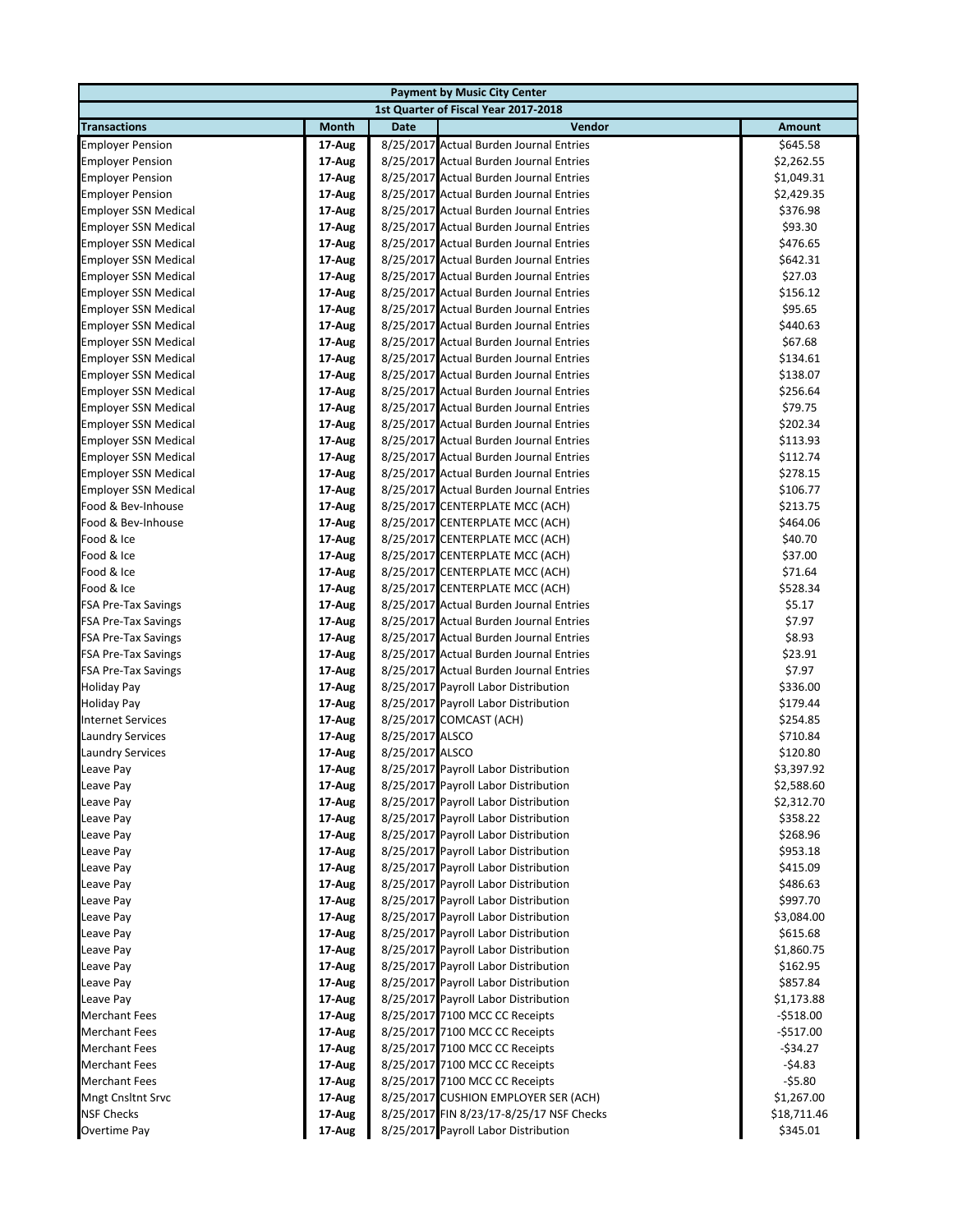| <b>Payment by Music City Center</b>  |              |                                          |             |  |  |
|--------------------------------------|--------------|------------------------------------------|-------------|--|--|
| 1st Quarter of Fiscal Year 2017-2018 |              |                                          |             |  |  |
| <b>Transactions</b>                  | <b>Month</b> | <b>Date</b><br>Vendor                    | Amount      |  |  |
| Overtime Pay                         | 17-Aug       | 8/25/2017 Payroll Labor Distribution     | \$41.47     |  |  |
| Overtime Pay                         | 17-Aug       | 8/25/2017 Payroll Labor Distribution     | \$492.08    |  |  |
| Overtime Pay                         | 17-Aug       | 8/25/2017 Payroll Labor Distribution     | \$348.94    |  |  |
| Overtime Pay                         | 17-Aug       | 8/25/2017 Payroll Labor Distribution     | \$154.07    |  |  |
| Overtime Pay                         | 17-Aug       | 8/25/2017 Payroll Labor Distribution     | \$8.82      |  |  |
| Overtime Pay                         | 17-Aug       | 8/25/2017 Payroll Labor Distribution     | \$872.67    |  |  |
| Overtime Pay                         | 17-Aug       | 8/25/2017 Payroll Labor Distribution     | \$366.07    |  |  |
| Overtime Pay                         | 17-Aug       | 8/25/2017 Payroll Labor Distribution     | \$141.37    |  |  |
| Overtime Pay                         | 17-Aug       | 8/25/2017 Payroll Labor Distribution     | \$123.84    |  |  |
| Overtime Pay                         | 17-Aug       | 8/25/2017 Payroll Labor Distribution     | \$14.37     |  |  |
| Overtime Pay                         | 17-Aug       | 8/25/2017 Payroll Labor Distribution     | \$45.68     |  |  |
| Overtime Pay                         | 17-Aug       | 8/25/2017 Payroll Labor Distribution     | \$38.92     |  |  |
| Regular Pay                          | 17-Aug       | 8/25/2017 Payroll Labor Distribution     | \$23,687.96 |  |  |
| Regular Pay                          | 17-Aug       | 8/25/2017 Payroll Labor Distribution     | \$7,029.60  |  |  |
| Regular Pay                          | 17-Aug       | 8/25/2017 Payroll Labor Distribution     | \$31,952.87 |  |  |
| Regular Pay                          | 17-Aug       | 8/25/2017 Payroll Labor Distribution     | \$45,820.06 |  |  |
| Regular Pay                          | 17-Aug       | 8/25/2017 Payroll Labor Distribution     | \$1,947.20  |  |  |
| Regular Pay                          | 17-Aug       | 8/25/2017 Payroll Labor Distribution     | \$11,244.18 |  |  |
| Regular Pay                          | 17-Aug       | 8/25/2017 Payroll Labor Distribution     | \$6,769.44  |  |  |
| <b>Regular Pay</b>                   | 17-Aug       | 8/25/2017 Payroll Labor Distribution     | \$30,797.80 |  |  |
| Regular Pay                          | 17-Aug       | 8/25/2017 Payroll Labor Distribution     | \$4,450.44  |  |  |
| <b>Regular Pay</b>                   | 17-Aug       | 8/25/2017 Payroll Labor Distribution     | \$8,721.55  |  |  |
| Regular Pay                          | 17-Aug       | 8/25/2017 Payroll Labor Distribution     | \$8,744.03  |  |  |
| Regular Pay                          | 17-Aug       | 8/25/2017 Payroll Labor Distribution     | \$15,251.20 |  |  |
| Regular Pay                          | 17-Aug       | 8/25/2017 Payroll Labor Distribution     | \$5,066.72  |  |  |
| Regular Pay                          | 17-Aug       | 8/25/2017 Payroll Labor Distribution     | \$12,857.69 |  |  |
| Regular Pay                          | 17-Aug       | 8/25/2017 Payroll Labor Distribution     | \$8,340.34  |  |  |
| <b>Regular Pay</b>                   | 17-Aug       | 8/25/2017 Payroll Labor Distribution     | \$7,089.78  |  |  |
| Regular Pay                          | 17-Aug       | 8/25/2017 Payroll Labor Distribution     | \$19,641.11 |  |  |
| Regular Pay                          | 17-Aug       | 8/25/2017 Payroll Labor Distribution     | \$6,816.54  |  |  |
| <b>Security Services</b>             | 17-Aug       | 8/25/2017 ELITE SHOW SERVICES INC (ACH)  | \$1,881.60  |  |  |
| <b>Security Services</b>             | 17-Aug       | 8/25/2017 ELITE SHOW SERVICES INC (ACH)  | \$271.10    |  |  |
| <b>Temporary Service</b>             | 17-Aug       | 8/25/2017 INDUSTRIAL STAFFING OF TN (ACH | \$7,952.34  |  |  |
| <b>Temporary Service</b>             | 17-Aug       | 8/25/2017 ELITE SHOW SERVICES INC (ACH)  | \$3,440.06  |  |  |
| <b>Temporary Service</b>             | 17-Aug       | 8/25/2017 ELITE SHOW SERVICES INC (ACH)  | \$1,825.77  |  |  |
| <b>Temporary Service</b>             | 17-Aug       | 8/25/2017 ELITE SHOW SERVICES INC (ACH)  | $-$ \$42.00 |  |  |
| <b>Temporary Service</b>             | 17-Aug       | 8/25/2017 ELITE SHOW SERVICES INC (ACH)  | \$1,373.38  |  |  |
| <b>Uniform Cleaning Service</b>      | 17-Aug       | 8/25/2017 CINTAS CORP #051 MATS & RUGS(A | \$1,252.44  |  |  |
| <b>Building Maintenance Srvc</b>     | 17-Aug       | 8/28/2017 ALLEY-CASSETTY TRUCK CENTER (A | \$57.00     |  |  |
| <b>Building Maintenance Srvc</b>     | 17-Aug       | 8/28/2017 ALLEY-CASSETTY TRUCK CENTER (A | \$2,250.00  |  |  |
| <b>Building Maintenance Srvc</b>     | 17-Aug       | 8/28/2017 ALLEY-CASSETTY TRUCK CENTER (A | \$1,080.00  |  |  |
| <b>Building Maintenance Srvc</b>     | 17-Aug       | 8/28/2017 ALLEY-CASSETTY TRUCK CENTER (A | \$1,080.00  |  |  |
| <b>Building Maintenance Srvc</b>     | 17-Aug       | 8/28/2017 ALLEY-CASSETTY TRUCK CENTER (A | \$877.50    |  |  |
| Postage & Delivery Srvc              | 17-Aug       | 8/28/2017 RED CROSS STORE (ACH)          | \$25.13     |  |  |
| <b>Laundry Services</b>              | 17-Aug       | 8/29/2017 ALSCO                          | \$542.02    |  |  |
| <b>Laundry Services</b>              | 17-Aug       | 8/29/2017 ALSCO                          | \$568.67    |  |  |
| <b>Laundry Services</b>              | 17-Aug       | 8/29/2017 ALSCO                          | \$120.80    |  |  |
| <b>Medical Services</b>              | 17-Aug       | 8/29/2017 MED STAR MEDICAL STAFFING INC  | \$588.50    |  |  |
| <b>Medical Services</b>              | 17-Aug       | 8/29/2017 MED STAR MEDICAL STAFFING INC  | \$847.00    |  |  |
| <b>Medical Services</b>              | 17-Aug       | 8/29/2017 MED STAR MEDICAL STAFFING INC  | \$770.00    |  |  |
| <b>Building Maintenance Srvc</b>     | 17-Aug       | 8/30/2017 BAKER ROOFING CO (ACH)         | \$1,311.28  |  |  |
| Furniture/Fixtures<\$10K             | 17-Aug       | 8/30/2017 GUY BROWN INTERIORS LLC (ACH)  | \$87.50     |  |  |
| Furniture/Fixtures<\$10K             | 17-Aug       | 8/30/2017 GUY BROWN INTERIORS LLC (ACH)  | \$304.00    |  |  |
| Postage & Delivery Srvc              | 17-Aug       | 8/30/2017 GUY BROWN INTERIORS LLC (ACH)  | \$54.73     |  |  |
| <b>Security Services</b>             | 17-Aug       | 8/30/2017 ELITE SHOW SERVICES INC (ACH)  | \$5,241.29  |  |  |
| Advertising & Promot'n               | 17-Aug       | 8/31/2017 PINNACLE NATIONAL BANK (MCC CC | \$250.00    |  |  |
| <b>Building Maintenance Srvc</b>     | 17-Aug       | 8/31/2017 JOHN BOUCHARD & SONS CO (ACH)  | \$3,943.00  |  |  |
| <b>Building Maintenance Srvc</b>     | 17-Aug       | 8/31/2017 ISENHOUR DOOR PRODUCTS INC (AC | \$175.00    |  |  |
| <b>Building Maintenance Srvc</b>     | 17-Aug       | 8/31/2017 REED LANDSCAPING INC (ACH)     | \$437.96    |  |  |
| <b>Building Maintenance Srvc</b>     | 17-Aug       | 8/31/2017 ISENHOUR DOOR PRODUCTS INC (AC | \$300.00    |  |  |
| Cable Television                     | 17-Aug       | 8/31/2017 AT&T (MCC)                     | \$112.42    |  |  |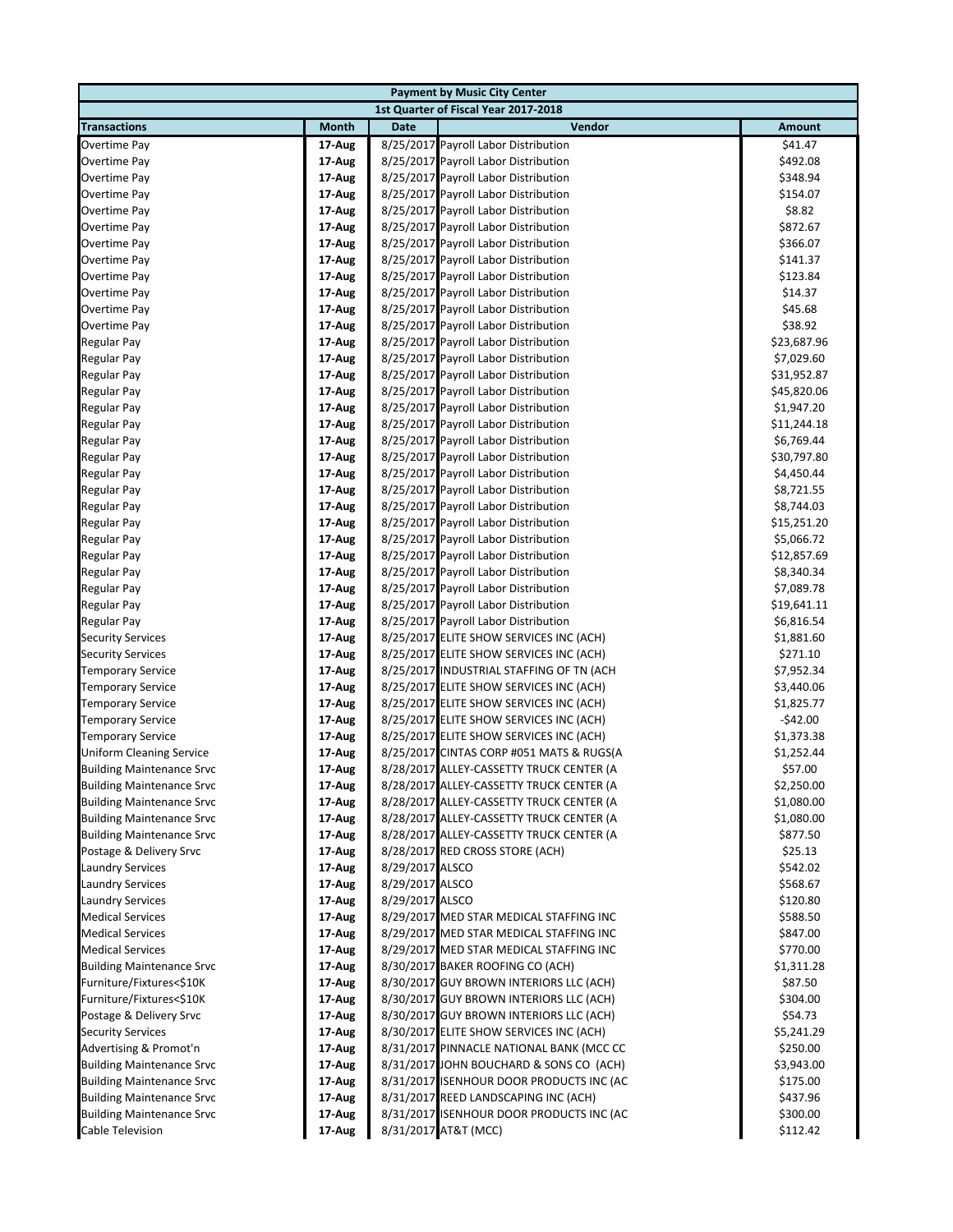| <b>Payment by Music City Center</b>                  |                  |                                                                                    |               |  |  |
|------------------------------------------------------|------------------|------------------------------------------------------------------------------------|---------------|--|--|
| 1st Quarter of Fiscal Year 2017-2018                 |                  |                                                                                    |               |  |  |
| <b>Transactions</b>                                  | Month            | Vendor<br>Date                                                                     | Amount        |  |  |
| <b>Computer Software</b>                             | 17-Aug           | 8/31/2017 NET TANGO INC (ACH)                                                      | \$900.00      |  |  |
| Electric                                             | 17-Aug           | 8/31/2017 NASHVILLE ELECTRIC SERVICE CO                                            | \$128,905.38  |  |  |
| Employee Air Travel                                  | 17-Aug           | 8/31/2017 PINNACLE NATIONAL BANK (MCC CC                                           | \$1,002.61    |  |  |
| <b>Employee Air Travel</b>                           | 17-Aug           | 8/31/2017 PINNACLE NATIONAL BANK (MCC CC                                           | \$341.91      |  |  |
| Employee Local Travel/Park                           | 17-Aug           | 8/31/2017 MCC PCC MUSIC CITY CENTER                                                | \$15.00       |  |  |
| Employee Local Travel/Park                           | 17-Aug           | 8/31/2017 MCC PCC MUSIC CITY CENTER                                                | \$10.00       |  |  |
| Employee Out-of-town Travel                          | 17-Aug           | 8/31/2017 PINNACLE NATIONAL BANK (MCC CC                                           | \$566.32      |  |  |
| Employee Out-of-town Travel                          | 17-Aug           | 8/31/2017 STARKS, CHARLES L                                                        | \$1,403.96    |  |  |
| Employee Out-of-town Travel                          | 17-Aug           | 8/31/2017 STARKS, CHARLES L                                                        | \$590.86      |  |  |
| Employee Out-of-town Travel                          | 17-Aug           | 8/31/2017 PINNACLE NATIONAL BANK (MCC CC                                           | \$990.17      |  |  |
| Food & Bev-Inhouse                                   | 17-Aug           | 8/31/2017 CENTERPLATE MCC (ACH)                                                    | \$310.80      |  |  |
| Food & Ice                                           | 17-Aug           | 8/31/2017 CENTERPLATE MCC (ACH)                                                    | \$76.63       |  |  |
| Food & Ice                                           | 17-Aug           | 8/31/2017 CENTERPLATE MCC (ACH)                                                    | \$115.58      |  |  |
| Food & Ice                                           | 17-Aug           | 8/31/2017 CENTERPLATE MCC (ACH)                                                    | \$15.16       |  |  |
| Food & Ice                                           | 17-Aug           | 8/31/2017 CENTERPLATE MCC (ACH)                                                    | \$109.98      |  |  |
| Gas                                                  | 17-Aug           | 8/31/2017 PIEDMONT NATURAL GAS CO (METRO                                           | \$2,914.69    |  |  |
| <b>Host &amp; Hostess</b>                            | 17-Aug           | 8/31/2017 PINNACLE NATIONAL BANK (MCC CC                                           | \$421.35      |  |  |
| <b>Host &amp; Hostess</b>                            | 17-Aug           | 8/31/2017 OMNI NASHVILLE LLC (ACH)                                                 | \$157.07      |  |  |
| <b>Host &amp; Hostess</b>                            | 17-Aug           | 8/31/2017 PINNACLE NATIONAL BANK (MCC CC                                           | \$54.99       |  |  |
| <b>Internet Services</b>                             | 17-Aug           | 8/31/2017 PINNACLE NATIONAL BANK (MCC CC                                           | \$32.95       |  |  |
| <b>Internet Services</b>                             | 17-Aug           | 8/31/2017 PINNACLE NATIONAL BANK (MCC CC                                           | \$30.00       |  |  |
| Janitorial Srvc                                      | 17-Aug           | 8/31/2017 INDUSTRIAL STAFFING OF TN (ACH                                           | \$6,916.00    |  |  |
| Janitorial Srvc                                      | 17-Aug           | 8/31/2017 INDUSTRIAL STAFFING OF TN (ACH                                           | \$9,091.63    |  |  |
| Janitorial Srvc                                      | 17-Aug           | 8/31/2017 INDUSTRIAL STAFFING OF TN (ACH                                           | \$3,564.41    |  |  |
| Landscaping Srvc                                     | 17-Aug           | 8/31/2017 REED LANDSCAPING INC (ACH)                                               | \$105.60      |  |  |
| Landscaping Srvc                                     | 17-Aug           | 8/31/2017 REED LANDSCAPING INC (ACH)                                               | \$186.00      |  |  |
| <b>Medical Services</b>                              | 17-Aug           | 8/31/2017 MED STAR MEDICAL STAFFING INC                                            | \$759.00      |  |  |
| <b>Membership Dues</b>                               | 17-Aug           | 8/31/2017 PINNACLE NATIONAL BANK (MCC CC                                           | \$100.00      |  |  |
| <b>Membership Dues</b>                               | 17-Aug           | 8/31/2017 PINNACLE NATIONAL BANK (MCC CC                                           | \$25.00       |  |  |
| <b>Membership Dues</b>                               | 17-Aug           | 8/31/2017 MCC PCC MUSIC CITY CENTER                                                | \$25.00       |  |  |
| <b>Membership Dues</b>                               | 17-Aug           | 8/31/2017 MCC PCC MUSIC CITY CENTER                                                | \$30.00       |  |  |
| <b>Membership Dues</b>                               | 17-Aug           | 8/31/2017 MCC PCC MUSIC CITY CENTER                                                | \$20.00       |  |  |
| <b>Membership Dues</b>                               | 17-Aug           | 8/31/2017 MCC PCC MUSIC CITY CENTER                                                | \$53.42       |  |  |
| <b>Mngt Cnsltnt Srvc</b>                             | 17-Aug           | 8/31/2017 PINNACLE NATIONAL BANK (MCC CC                                           | \$45.00       |  |  |
| <b>Mngt Cnsltnt Srvc</b>                             | 17-Aug           | 8/31/2017 EMPL & ASSESSMENT SOL INC (E&A                                           | \$210.10      |  |  |
| <b>NSF Checks</b>                                    | 17-Aug           | 8/31/2017 MCC Hilton Rtn Ck RCLS                                                   | $-$18,711.46$ |  |  |
| Offc & Admin Supply                                  | 17-Aug           | 8/31/2017 MCC PCC MUSIC CITY CENTER                                                | \$2.00        |  |  |
| Other Rpr & Maint Srvc                               | 17-Aug           | 8/31/2017 NASHVILLE MACHINE CO INC                                                 | \$495.00      |  |  |
| Other Rpr & Maint Srvc                               | 17-Aug           | 8/31/2017 PROCTOR & GRAVES SERVICE CO (A                                           | \$1,116.02    |  |  |
| Other Rpr & Maint Srvc                               | 17-Aug           | 8/31/2017 FIRE PRO LLC (ACH)                                                       | \$330.00      |  |  |
| Other Rpr & Maint Srvc                               | 17-Aug           | 8/31/2017 GCS SERV INC DBA ECOLAB EQUIP                                            | \$223.95      |  |  |
| <b>Pest Control Srvc</b>                             | 17-Aug           | 8/31/2017 MIDDLE TN EXTERMINATING (ACH)                                            | \$1,407.00    |  |  |
| Registration                                         | 17-Aug           | 8/31/2017 PINNACLE NATIONAL BANK (MCC CC                                           | \$606.24      |  |  |
| Registration                                         | 17-Aug           | 8/31/2017 PINNACLE NATIONAL BANK (MCC CC                                           | \$5,033.50    |  |  |
| Registration                                         | 17-Aug           | 8/31/2017 PINNACLE NATIONAL BANK (MCC CC                                           | \$305.00      |  |  |
| Registration                                         | 17-Aug           | 8/31/2017 PINNACLE NATIONAL BANK (MCC CC                                           | \$125.00      |  |  |
| Rent Tradeshow Booth Expenses                        | 17-Aug           | 8/31/2017 PINNACLE NATIONAL BANK (MCC CC                                           | $-$965.99$    |  |  |
| Repair & Maint Supply                                | 17-Aug           | 8/31/2017 MCC PCC MUSIC CITY CENTER                                                | \$16.17       |  |  |
| Repair & Maint Supply                                | 17-Aug           | 8/31/2017 MCC PCC MUSIC CITY CENTER                                                | \$5.48        |  |  |
| Rpr & Maint Srvc Bld Auto                            | 17-Aug           | 8/31/2017 MCC 8/17 SRVC Contract Accrual                                           | \$3,445.83    |  |  |
| Rpr & Maint Srvc Elev/Escel                          | 17-Aug           | 8/31/2017 NASHVILLE MACHINE ELEVATOR CO                                            | \$13,865.25   |  |  |
| Rpr & Maint Srvc Green Roof                          | 17-Aug           | 8/31/2017 GREENRISE TECHNOLOGIES (ACH)                                             | \$5,775.51    |  |  |
| Rpr & Maint Srvc HVAC                                | 17-Aug           | 8/31/2017 JOHNSON CONTROLS INC/CARDKEY (                                           | \$3,445.83    |  |  |
| <b>Security Services</b>                             | 17-Aug           | 8/31/2017 ELITE SHOW SERVICES INC (ACH)                                            | \$1,620.30    |  |  |
| <b>Security Services</b>                             | 17-Aug           | 8/31/2017 ELITE SHOW SERVICES INC (ACH)<br>8/31/2017 ELITE SHOW SERVICES INC (ACH) | \$1,422.46    |  |  |
| <b>Security Services</b><br><b>Security Services</b> | 17-Aug<br>17-Aug |                                                                                    | \$3,891.71    |  |  |
|                                                      |                  | 8/31/2017 ELITE SHOW SERVICES INC (ACH)<br>8/31/2017 ELITE SHOW SERVICES INC (ACH) | \$1,097.26    |  |  |
| <b>Security Services</b>                             | 17-Aug           |                                                                                    | \$235.20      |  |  |
| <b>Small Equipment Supply</b>                        | 17-Aug           | 8/31/2017 PINNACLE NATIONAL BANK (MCC CC                                           | \$21.00       |  |  |
| <b>Small Equipment Supply</b>                        | 17-Aug           | 8/31/2017 PINNACLE NATIONAL BANK (MCC CC                                           | \$51.71       |  |  |
| Telephone & Telegraph                                | 17-Aug           | 8/31/2017 AT&T (PO BOX 105320)(105262)(7                                           | \$300.00      |  |  |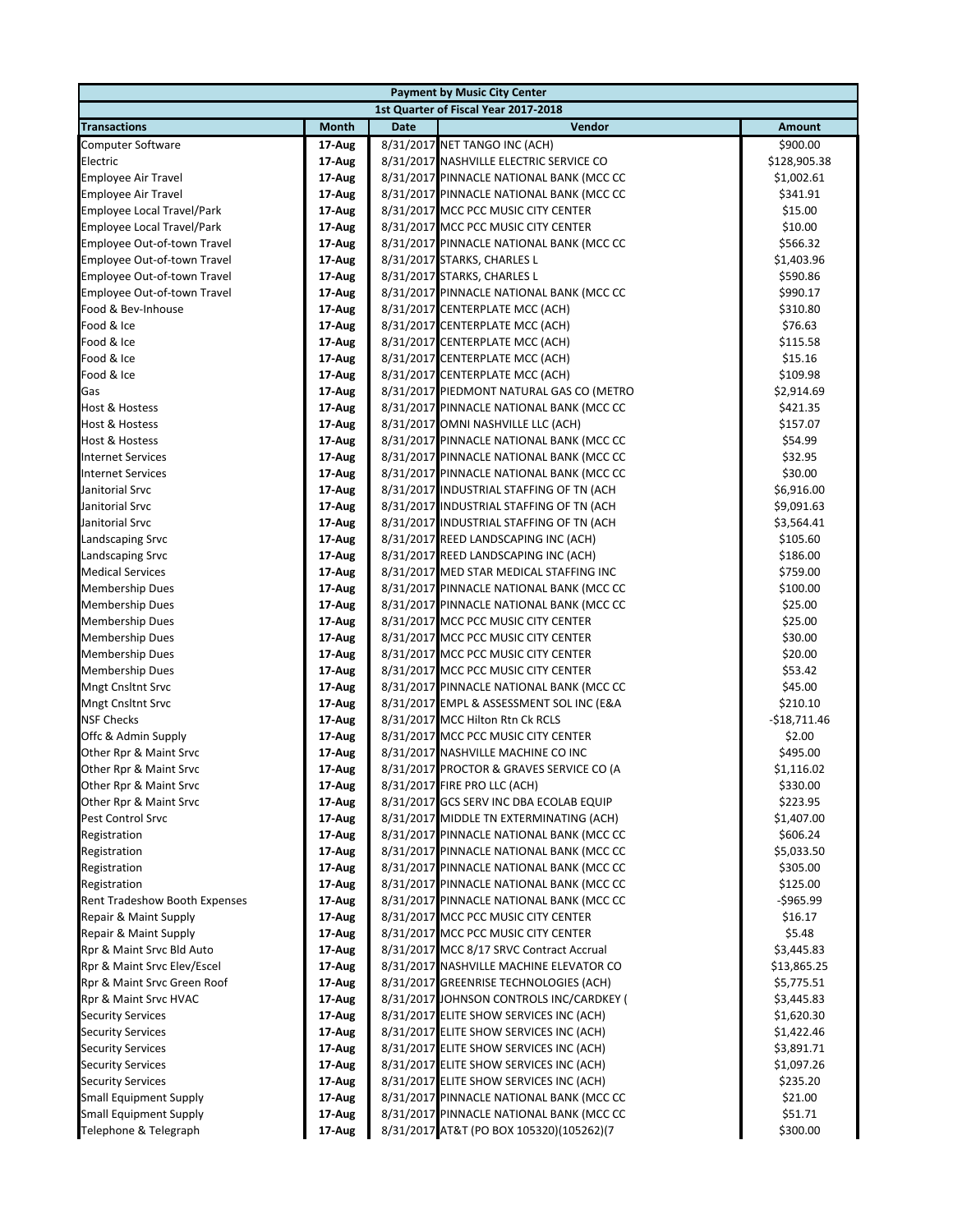| <b>Payment by Music City Center</b>  |              |             |                                                                            |                |
|--------------------------------------|--------------|-------------|----------------------------------------------------------------------------|----------------|
| 1st Quarter of Fiscal Year 2017-2018 |              |             |                                                                            |                |
| <b>Transactions</b>                  | <b>Month</b> | <b>Date</b> | Vendor                                                                     | Amount         |
| Temporary Service                    | 17-Aug       |             | 8/31/2017 August Temp Labor RCLS 08/17                                     | $-52,180.22$   |
| <b>Temporary Service</b>             | 17-Aug       |             | 8/31/2017 INDUSTRIAL STAFFING OF TN (ACH                                   | \$5,577.23     |
| Temporary Service                    | 17-Aug       |             | 8/31/2017 INDUSTRIAL STAFFING OF TN (ACH                                   | \$5,264.41     |
| <b>Temporary Service</b>             | 17-Aug       |             | 8/31/2017 INDUSTRIAL STAFFING OF TN (ACH                                   | \$1,695.75     |
| Temporary Service                    | 17-Aug       |             | 8/31/2017 ELITE SHOW SERVICES INC (ACH)                                    | \$1,507.30     |
| <b>Temporary Service</b>             | 17-Aug       |             | 8/31/2017 ELITE SHOW SERVICES INC (ACH)                                    | \$2,693.34     |
| <b>Temporary Service</b>             | 17-Aug       |             | 8/31/2017 ELITE SHOW SERVICES INC (ACH)                                    | \$892.16       |
| <b>Temporary Service</b>             | 17-Aug       |             | 8/31/2017 ELITE SHOW SERVICES INC (ACH)                                    | \$558.21       |
| Temporary Service                    | 17-Aug       |             | 8/31/2017 ELITE SHOW SERVICES INC (ACH)                                    | $-510.00$      |
| <b>Temporary Service</b>             | 17-Aug       |             | 8/31/2017 ELITE SHOW SERVICES INC (ACH)                                    | \$1,934.73     |
| <b>Temporary Service-Reimb</b>       | 17-Aug       |             | 8/31/2017 August Temp Labor RCLS 08/17                                     | \$2,180.22     |
| <b>Towing Service</b>                | 17-Aug       |             | 8/31/2017 MCC PCC MUSIC CITY CENTER                                        | \$85.00        |
| <b>Uniform Cleaning Service</b>      | 17-Aug       |             | 8/31/2017 CINTAS CORP #051 MATS & RUGS(A                                   | \$645.56       |
| Vehicle Washing                      | 17-Aug       |             | 8/31/2017 MCC PCC MUSIC CITY CENTER                                        | \$20.00        |
| Water                                | 17-Aug       |             | 8/31/2017 W&S/08 17/WATER IDB                                              | \$2,484.70     |
| Water                                | 17-Aug       |             | 8/31/2017 W&S/08/17/ SEWER IDB                                             | \$4,612.75     |
| <b>Total</b>                         | 17-Aug       |             |                                                                            | \$1,364,975.85 |
| <b>Convention Center Authority</b>   | $17-$ Sep    |             | 9/1/2017 ADM FY18 9/17 LOCAP BILLING                                       | \$36,800.00    |
| Info Systems Charge                  | 17-Sep       |             | 9/1/2017 ITS 09/17 FY 18 ISF BILLING                                       | \$21,266.00    |
| Insurance-Liability/PropDmg          | 17-Sep       |             | 9/1/2017 MCC 9/17 INSURANCE RCLS                                           | \$11,287.50    |
| Insurance-Liability/PropDmg          | 17-Sep       |             | 9/1/2017 MCC 9/17 INSURANCE RCLS                                           | \$251.58       |
| Insurance-Liability/PropDmg          | 17-Sep       |             | 9/1/2017 MCC 9/17 INSURANCE RCLS                                           | \$3,305.42     |
| Insurance-Liability/PropDmg          | 17-Sep       |             | 9/1/2017 MCC 9/17 INSURANCE RCLS                                           | \$2,766.00     |
| Insurance-Liability/PropDmg          | 17-Sep       |             | 9/1/2017 MCC 9/17 INSURANCE RCLS                                           | \$2,550.00     |
| Insurance-Liability/PropDmg          | 17-Sep       |             | 9/1/2017 MCC 9/17 INSURANCE RCLS                                           | \$2,104.17     |
| Insurance-Liability/PropDmg          | 17-Sep       |             | 9/1/2017 MCC 9/17 INSURANCE RCLS                                           | \$7,415.25     |
| Insurance-Liability/PropDmg          | 17-Sep       |             | 9/1/2017 MCC 9/17 INSURANCE RCLS                                           | \$589.58       |
| Insurance-Liability/PropDmg          | 17-Sep       |             | 9/1/2017 MCC 9/17 INSURANCE RCLS                                           | \$397.17       |
| Insurance-Liability/PropDmg          | 17-Sep       |             | 9/1/2017 MCC 9/17 INSURANCE RCLS                                           | \$3,408.75     |
| Insurance-Liability/PropDmg          | 17-Sep       |             | 9/1/2017 MCC 9/17 INSURANCE RCLS                                           | \$2,228.58     |
| Insurance-Liability/PropDmg          | 17-Sep       |             | 9/1/2017 MCC 9/17 INSURANCE RCLS                                           | \$978.67       |
| Insurance-Liability/PropDmg          | 17-Sep       |             | 9/1/2017 MCC 9/17 INSURANCE RCLS                                           | \$300.00       |
| Insurance-Vehicles                   | 17-Sep       |             | 9/1/2017 MCC 9/17 INSURANCE RCLS                                           | \$1,230.17     |
| Insurance-Workman's Comp             | 17-Sep       |             | 9/1/2017 MCC 9/17 INSURANCE RCLS                                           | \$8,938.00     |
| Landscaping Srvc                     | 17-Sep       |             | 9/1/2017 REED LANDSCAPING INC (ACH)                                        | \$2,800.00     |
| MIS Tech Revolving Charge            | 17-Sep       |             | 9/1/2017 ITS PC REVOLVING FD 09/17                                         | \$2,205.49     |
| Repair & Maint Supply                | 17-Sep       |             | 9/1/2017 KENNY PIPE & SUPPLY INC (ACH)                                     | \$184.00       |
| Repair & Maint Supply                | 17-Sep       |             | 9/1/2017 KENNY PIPE & SUPPLY INC (ACH)                                     | \$67.25        |
| Rpr & Maint Srvc Access Ctrl         | 17-Sep       |             | 9/1/2017 MCC 9/17 SRVC CONTRACT RCLS                                       | \$3,166.67     |
| Rpr & Maint Srvc Air Walls           | 17-Sep       |             | 9/1/2017 MCC 9/17 SRVC CONTRACT RCLS                                       | \$3,550.00     |
| Rpr & Maint Srvc Air Walls           | 17-Sep       |             | 9/1/2017 MCC 9/17 SRVC CONTRACT RCLS                                       | \$3,000.00     |
| Rpr & Maint Srvc Bld Auto            | 17-Sep       |             | 9/1/2017 MCC 8/17 SRVC Contract Accrual                                    | -\$3,445.83    |
| Rpr & Maint Srvc CCTV                | 17-Sep       |             | 9/1/2017 MCC 9/17 SRVC CONTRACT RCLS                                       | \$4,250.00     |
| Rpr & Maint Srvc Crestron            | 17-Sep       |             | 9/1/2017 MCC 9/17 SRVC CONTRACT RCLS                                       | \$2,066.66     |
| Rpr & Maint Srvc Solar Panel         | 17-Sep       |             | 9/1/2017 MCC 9/17 SRVC CONTRACT RCLS                                       | \$450.00       |
| <b>Building Maintenance Srvc</b>     | 17-Sep       |             | 9/5/2017 ISENHOUR DOOR PRODUCTS INC (AC                                    | \$913.08       |
| <b>Merchant Fees</b>                 | 17-Sep       |             | 9/5/2017 7100 MCC CC Receipts                                              | $-526.91$      |
| Postage & Delivery Srvc              | 17-Sep       |             | 9/5/2017 JOHNSON CNTRLS INC(TN/NC)(P#)(                                    | \$13.48        |
| Postage & Delivery Srvc              | 17-Sep       |             | 9/5/2017 ISENHOUR DOOR PRODUCTS INC (AC                                    | \$12.00        |
| Rpr & Maint Srvc Access Ctrl         | 17-Sep       |             | 9/5/2017 JOHNSON CNTRLS INC(TN/NC)(P#)(                                    | \$226.52       |
| Rpr & Maint Srvc Park Equip          | 17-Sep       |             | 9/5/2017 MCGANN, AMANO (ACH)                                               | \$7,750.00     |
| Allowance-Cell/Mobile Devices        | 17-Sep       |             | 9/8/2017 Payroll Labor Distribution                                        | \$276.00       |
| Allowance-Cell/Mobile Devices        | 17-Sep       |             | 9/8/2017 Payroll Labor Distribution                                        | \$92.00        |
| Allowance-Cell/Mobile Devices        | 17-Sep       |             | 9/8/2017 Payroll Labor Distribution                                        | \$92.00        |
| Allowance-Cell/Mobile Devices        | 17-Sep       |             | 9/8/2017 Payroll Labor Distribution                                        | \$138.00       |
| Allowance-Cell/Mobile Devices        | 17-Sep       |             | 9/8/2017 Payroll Labor Distribution                                        | \$46.00        |
| Allowance-Cell/Mobile Devices        | 17-Sep       |             | 9/8/2017 Payroll Labor Distribution                                        | \$92.00        |
| Allowance-Cell/Mobile Devices        | 17-Sep       |             | 9/8/2017 Payroll Labor Distribution                                        | \$230.00       |
| Allowance-Cell/Mobile Devices        | 17-Sep       |             | 9/8/2017 Payroll Labor Distribution<br>9/8/2017 Payroll Labor Distribution | \$46.00        |
| Allowance-Cell/Mobile Devices        | 17-Sep       |             |                                                                            | \$46.00        |
| Allowance-Cell/Mobile Devices        | 17-Sep       |             | 9/8/2017 Payroll Labor Distribution                                        | \$230.00       |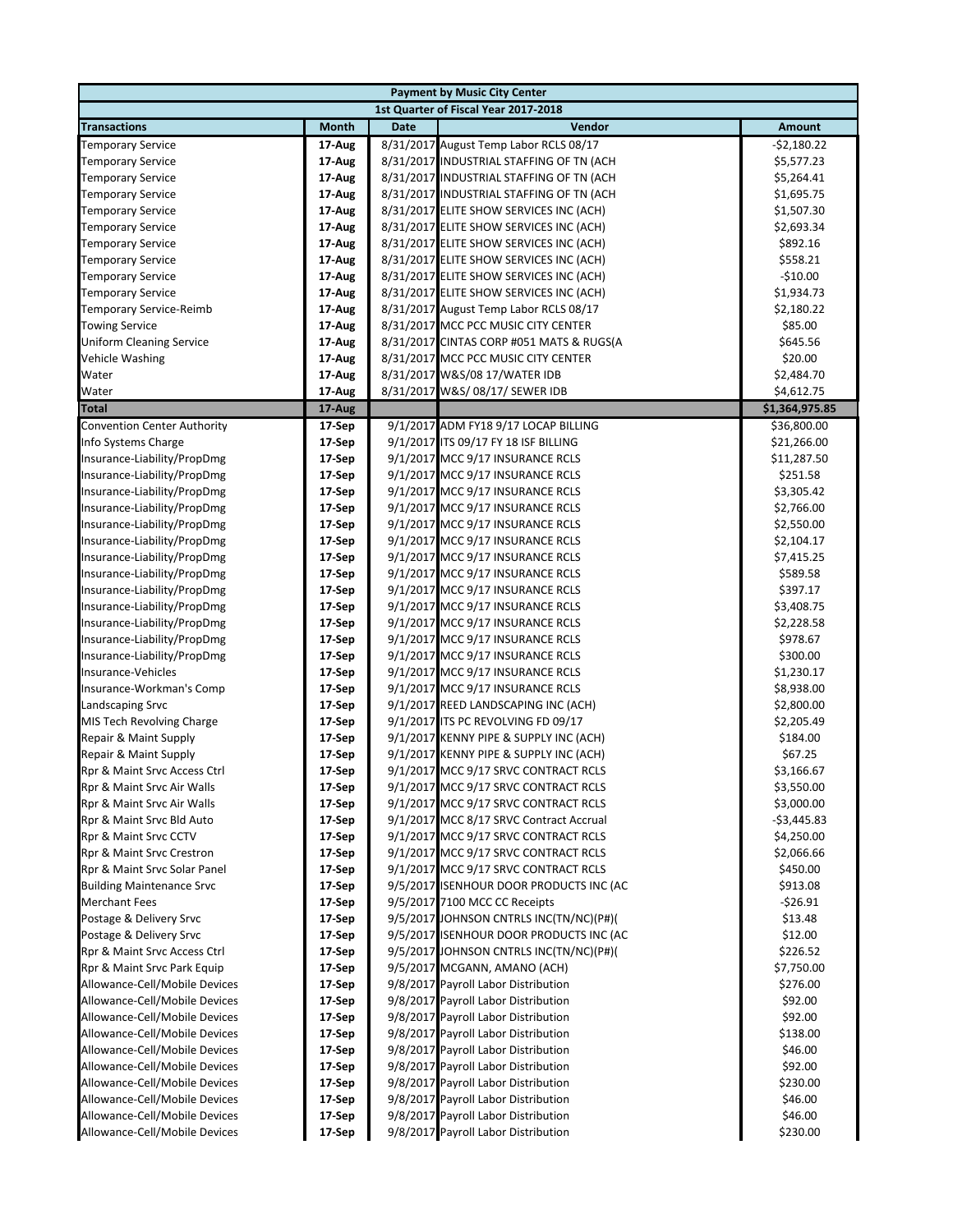| <b>Payment by Music City Center</b>                          |                  |                                                                                  |                    |  |
|--------------------------------------------------------------|------------------|----------------------------------------------------------------------------------|--------------------|--|
| 1st Quarter of Fiscal Year 2017-2018                         |                  |                                                                                  |                    |  |
| <b>Transactions</b>                                          | Month            | <b>Date</b><br>Vendor                                                            | <b>Amount</b>      |  |
| Allowance-Cell/Mobile Devices                                | 17-Sep           | 9/8/2017 Payroll Labor Distribution                                              | \$138.00           |  |
| Allowance-Cell/Mobile Devices                                | 17-Sep           | 9/8/2017 Payroll Labor Distribution                                              | \$92.00            |  |
| Allowance-Cell/Mobile Devices                                | 17-Sep           | 9/8/2017 Payroll Labor Distribution                                              | \$92.00            |  |
| Allowance-Cell/Mobile Devices                                | 17-Sep           | 9/8/2017 Payroll Labor Distribution                                              | \$92.00            |  |
| Allowance-Cell/Mobile Devices                                | 17-Sep           | 9/8/2017 Payroll Labor Distribution                                              | \$92.00            |  |
| Allowance-Cell/Mobile Devices                                | 17-Sep           | 9/8/2017 Payroll Labor Distribution                                              | \$92.00            |  |
| Cafe Plan Pre-Tax Savings                                    | 17-Sep           | 9/8/2017 Actual Burden Journal Entries                                           | \$109.63           |  |
| Cafe Plan Pre-Tax Savings                                    | 17-Sep           | 9/8/2017 Actual Burden Journal Entries                                           | \$43.54            |  |
| Cafe Plan Pre-Tax Savings                                    | 17-Sep           | 9/8/2017 Actual Burden Journal Entries                                           | \$165.43           |  |
| Cafe Plan Pre-Tax Savings                                    | 17-Sep           | 9/8/2017 Actual Burden Journal Entries                                           | \$326.85           |  |
| Cafe Plan Pre-Tax Savings                                    | 17-Sep           | 9/8/2017 Actual Burden Journal Entries                                           | \$18.12            |  |
| Cafe Plan Pre-Tax Savings                                    | 17-Sep           | 9/8/2017 Actual Burden Journal Entries                                           | \$64.57            |  |
| Cafe Plan Pre-Tax Savings                                    | 17-Sep           | 9/8/2017 Actual Burden Journal Entries                                           | \$25.86            |  |
| Cafe Plan Pre-Tax Savings                                    | 17-Sep           | 9/8/2017 Actual Burden Journal Entries                                           | \$214.79           |  |
| Cafe Plan Pre-Tax Savings                                    | 17-Sep           | 9/8/2017 Actual Burden Journal Entries                                           | \$43.10            |  |
| Cafe Plan Pre-Tax Savings                                    | 17-Sep           | 9/8/2017 Actual Burden Journal Entries                                           | \$47.87            |  |
| Cafe Plan Pre-Tax Savings                                    | 17-Sep           | 9/8/2017 Actual Burden Journal Entries                                           | \$0.12             |  |
| Cafe Plan Pre-Tax Savings                                    | 17-Sep           | 9/8/2017 Actual Burden Journal Entries                                           | \$39.72            |  |
| Cafe Plan Pre-Tax Savings                                    | 17-Sep           | 9/8/2017 Actual Burden Journal Entries<br>9/8/2017 Actual Burden Journal Entries | \$13.91<br>\$75.07 |  |
| Cafe Plan Pre-Tax Savings                                    | 17-Sep<br>17-Sep |                                                                                  | \$25.47            |  |
| Cafe Plan Pre-Tax Savings<br>Cafe Plan Pre-Tax Savings       | 17-Sep           | 9/8/2017 Actual Burden Journal Entries<br>9/8/2017 Actual Burden Journal Entries | \$14.30            |  |
| Cafe Plan Pre-Tax Savings                                    | 17-Sep           | 9/8/2017 Actual Burden Journal Entries                                           | \$30.62            |  |
| Cafe Plan Pre-Tax Savings                                    | 17-Sep           | 9/8/2017 Actual Burden Journal Entries                                           | \$50.94            |  |
| CCA Employer 401K Plan                                       | 17-Sep           | 9/8/2017 Actual Burden Journal Entries                                           | \$712.49           |  |
| CCA Employer 401K Plan                                       | 17-Sep           | 9/8/2017 Actual Burden Journal Entries                                           | \$780.28           |  |
| CCA Employer 401K Plan                                       | 17-Sep           | 9/8/2017 Actual Burden Journal Entries                                           | \$975.87           |  |
| CCA Employer 401K Plan                                       | 17-Sep           | 9/8/2017 Actual Burden Journal Entries                                           | \$336.50           |  |
| CCA Employer 401K Plan                                       | 17-Sep           | 9/8/2017 Actual Burden Journal Entries                                           | \$700.13           |  |
| CCA Employer 401K Plan                                       | 17-Sep           | 9/8/2017 Actual Burden Journal Entries                                           | \$227.24           |  |
| CCA Employer 401K Plan                                       | 17-Sep           | 9/8/2017 Actual Burden Journal Entries                                           | \$243.45           |  |
| CCA Employer 401K Plan                                       | 17-Sep           | 9/8/2017 Actual Burden Journal Entries                                           | \$227.30           |  |
| CCA Employer 401K Plan                                       | 17-Sep           | 9/8/2017 Actual Burden Journal Entries                                           | \$343.96           |  |
| CCA Employer 401K Plan                                       | 17-Sep           | 9/8/2017 Actual Burden Journal Entries                                           | \$233.59           |  |
| CCA Employer 401K Plan                                       | 17-Sep           | 9/8/2017 Actual Burden Journal Entries                                           | \$143.56           |  |
| <b>Employer Dental Group</b>                                 | 17-Sep           | 9/8/2017 Actual Burden Journal Entries                                           | \$169.68           |  |
| <b>Employer Dental Group</b>                                 | 17-Sep           | 9/8/2017 Actual Burden Journal Entries                                           | \$42.42            |  |
| <b>Employer Dental Group</b>                                 | 17-Sep           | 9/8/2017 Actual Burden Journal Entries                                           | \$245.10           |  |
| <b>Employer Dental Group</b>                                 | 17-Sep           | 9/8/2017 Actual Burden Journal Entries                                           | \$466.62           |  |
| <b>Employer Dental Group</b>                                 | 17-Sep           | 9/8/2017 Actual Burden Journal Entries                                           | \$14.14            |  |
| <b>Employer Dental Group</b>                                 | 17-Sep           | 9/8/2017 Actual Burden Journal Entries                                           | \$98.98            |  |
| <b>Employer Dental Group</b>                                 | 17-Sep           | 9/8/2017 Actual Burden Journal Entries                                           | \$28.28            |  |
| <b>Employer Dental Group</b>                                 | 17-Sep           | 9/8/2017 Actual Burden Journal Entries                                           | \$273.38           |  |
| <b>Employer Dental Group</b>                                 | 17-Sep           | 9/8/2017 Actual Burden Journal Entries                                           | \$42.42            |  |
| <b>Employer Dental Group</b>                                 | 17-Sep           | 9/8/2017 Actual Burden Journal Entries                                           | \$75.40<br>\$28.28 |  |
| <b>Employer Dental Group</b><br><b>Employer Dental Group</b> | 17-Sep           | 9/8/2017 Actual Burden Journal Entries<br>9/8/2017 Actual Burden Journal Entries | \$70.70            |  |
| <b>Employer Dental Group</b>                                 | 17-Sep<br>17-Sep | 9/8/2017 Actual Burden Journal Entries                                           | \$28.28            |  |
| <b>Employer Dental Group</b>                                 | 17-Sep           | 9/8/2017 Actual Burden Journal Entries                                           | \$98.98            |  |
| <b>Employer Dental Group</b>                                 | 17-Sep           | 9/8/2017 Actual Burden Journal Entries                                           | \$28.28            |  |
| <b>Employer Dental Group</b>                                 | 17-Sep           | 9/8/2017 Actual Burden Journal Entries                                           | \$42.42            |  |
| <b>Employer Dental Group</b>                                 | 17-Sep           | 9/8/2017 Actual Burden Journal Entries                                           | \$42.42            |  |
| <b>Employer Dental Group</b>                                 | 17-Sep           | 9/8/2017 Actual Burden Journal Entries                                           | \$56.56            |  |
| <b>Employer Group Health</b>                                 | 17-Sep           | 9/8/2017 Actual Burden Journal Entries                                           | \$4,020.00         |  |
| <b>Employer Group Health</b>                                 | 17-Sep           | 9/8/2017 Actual Burden Journal Entries                                           | \$1,548.00         |  |
| <b>Employer Group Health</b>                                 | 17-Sep           | 9/8/2017 Actual Burden Journal Entries                                           | \$6,080.01         |  |
| <b>Employer Group Health</b>                                 | 17-Sep           | 9/8/2017 Actual Burden Journal Entries                                           | \$12,726.00        |  |
| <b>Employer Group Health</b>                                 | 17-Sep           | 9/8/2017 Actual Burden Journal Entries                                           | \$654.00           |  |
| <b>Employer Group Health</b>                                 | 17-Sep           | 9/8/2017 Actual Burden Journal Entries                                           | \$2,988.00         |  |
| <b>Employer Group Health</b>                                 | 17-Sep           | 9/8/2017 Actual Burden Journal Entries                                           | \$927.00           |  |
| <b>Employer Group Health</b>                                 | 17-Sep           | 9/8/2017 Actual Burden Journal Entries                                           | \$7,736.01         |  |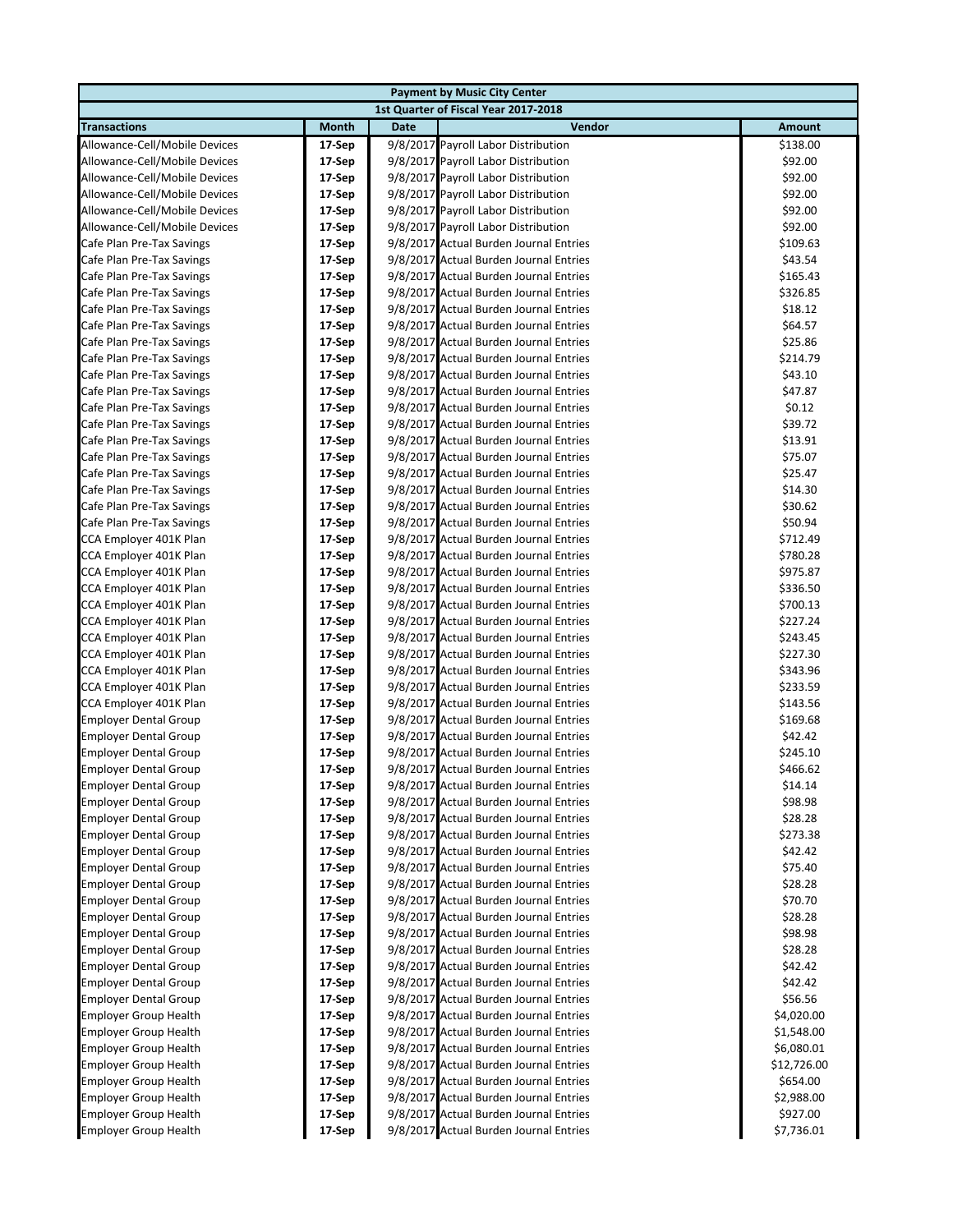| <b>Payment by Music City Center</b>                        |                  |                                                                                  |                      |  |
|------------------------------------------------------------|------------------|----------------------------------------------------------------------------------|----------------------|--|
| 1st Quarter of Fiscal Year 2017-2018                       |                  |                                                                                  |                      |  |
| <b>Transactions</b>                                        | Month            | <b>Date</b><br>Vendor                                                            | Amount               |  |
| <b>Employer Group Health</b>                               | 17-Sep           | 9/8/2017 Actual Burden Journal Entries                                           | \$1,533.00           |  |
| <b>Employer Group Health</b>                               | 17-Sep           | 9/8/2017 Actual Burden Journal Entries                                           | \$2,164.98           |  |
| <b>Employer Group Health</b>                               | 17-Sep           | 9/8/2017 Actual Burden Journal Entries                                           | \$1,425.00           |  |
| <b>Employer Group Health</b>                               | 17-Sep           | 9/8/2017 Actual Burden Journal Entries                                           | \$531.00             |  |
| <b>Employer Group Health</b>                               | 17-Sep           | 9/8/2017 Actual Burden Journal Entries                                           | \$2,718.00           |  |
| <b>Employer Group Health</b>                               | 17-Sep           | 9/8/2017 Actual Burden Journal Entries                                           | \$912.00             |  |
| <b>Employer Group Health</b>                               | 17-Sep           | 9/8/2017 Actual Burden Journal Entries                                           | \$546.00             |  |
| <b>Employer Group Health</b>                               | 17-Sep           | 9/8/2017 Actual Burden Journal Entries                                           | \$1,137.00           |  |
| <b>Employer Group Health</b>                               | 17-Sep           | 9/8/2017 Actual Burden Journal Entries                                           | \$1,824.00           |  |
| <b>Employer OASDI</b>                                      | 17-Sep           | 9/8/2017 Actual Burden Journal Entries                                           | \$1,435.81           |  |
| <b>Employer OASDI</b>                                      | 17-Sep           | 9/8/2017 Actual Burden Journal Entries                                           | \$402.23             |  |
| <b>Employer OASDI</b>                                      | 17-Sep           | 9/8/2017 Actual Burden Journal Entries                                           | \$2,044.18           |  |
| <b>Employer OASDI</b>                                      | 17-Sep           | 9/8/2017 Actual Burden Journal Entries                                           | \$2,788.55           |  |
| <b>Employer OASDI</b>                                      | 17-Sep           | 9/8/2017 Actual Burden Journal Entries                                           | \$108.45             |  |
| <b>Employer OASDI</b>                                      | 17-Sep           | 9/8/2017 Actual Burden Journal Entries                                           | \$674.71             |  |
| <b>Employer OASDI</b>                                      | 17-Sep           | 9/8/2017 Actual Burden Journal Entries                                           | \$414.68             |  |
| <b>Employer OASDI</b>                                      | 17-Sep           | 9/8/2017 Actual Burden Journal Entries                                           | \$1,835.30           |  |
| <b>Employer OASDI</b>                                      | 17-Sep           | 9/8/2017 Actual Burden Journal Entries                                           | \$351.76             |  |
| <b>Employer OASDI</b>                                      | 17-Sep           | 9/8/2017 Actual Burden Journal Entries                                           | \$589.73             |  |
| <b>Employer OASDI</b>                                      | 17-Sep           | 9/8/2017 Actual Burden Journal Entries                                           | \$418.71             |  |
| <b>Employer OASDI</b>                                      | 17-Sep           | 9/8/2017 Actual Burden Journal Entries                                           | \$1,111.63           |  |
| <b>Employer OASDI</b>                                      | 17-Sep           | 9/8/2017 Actual Burden Journal Entries                                           | \$349.59             |  |
| <b>Employer OASDI</b>                                      | 17-Sep           | 9/8/2017 Actual Burden Journal Entries                                           | \$898.09             |  |
| <b>Employer OASDI</b>                                      | 17-Sep           | 9/8/2017 Actual Burden Journal Entries                                           | \$498.70             |  |
| <b>Employer OASDI</b>                                      | 17-Sep           | 9/8/2017 Actual Burden Journal Entries                                           | \$488.01             |  |
| <b>Employer OASDI</b>                                      | 17-Sep           | 9/8/2017 Actual Burden Journal Entries                                           | \$548.05             |  |
| <b>Employer OASDI</b>                                      | 17-Sep           | 9/8/2017 Actual Burden Journal Entries                                           | \$459.70             |  |
| <b>Employer Pension</b>                                    | 17-Sep           | 9/8/2017 Actual Burden Journal Entries                                           | \$867.80             |  |
| <b>Employer Pension</b>                                    | 17-Sep           | 9/8/2017 Actual Burden Journal Entries                                           | \$245.09             |  |
| <b>Employer Pension</b>                                    | 17-Sep           | 9/8/2017 Actual Burden Journal Entries                                           | \$868.54             |  |
| <b>Employer Pension</b>                                    | 17-Sep           | 9/8/2017 Actual Burden Journal Entries                                           | \$769.65             |  |
| <b>Employer Pension</b>                                    | 17-Sep           | 9/8/2017 Actual Burden Journal Entries                                           | \$2,262.55           |  |
| <b>Employer Pension</b>                                    | 17-Sep           | 9/8/2017 Actual Burden Journal Entries                                           | \$1,060.87           |  |
| <b>Employer Pension</b>                                    | 17-Sep           | 9/8/2017 Actual Burden Journal Entries                                           | \$2,469.25           |  |
| <b>Employer SSN Medical</b>                                | 17-Sep           | 9/8/2017 Actual Burden Journal Entries                                           | \$335.81             |  |
| <b>Employer SSN Medical</b>                                | 17-Sep           | 9/8/2017 Actual Burden Journal Entries                                           | \$94.08              |  |
| <b>Employer SSN Medical</b>                                | 17-Sep           | 9/8/2017 Actual Burden Journal Entries                                           | \$478.07             |  |
| <b>Employer SSN Medical</b>                                | 17-Sep           | 9/8/2017 Actual Burden Journal Entries                                           | \$652.14             |  |
| <b>Employer SSN Medical</b>                                | 17-Sep           | 9/8/2017 Actual Burden Journal Entries                                           | \$25.37              |  |
| Employer SSN Medical                                       | 17-Sep           | 9/8/2017 Actual Burden Journal Entries                                           | \$157.81             |  |
| <b>Employer SSN Medical</b>                                | 17-Sep           | 9/8/2017 Actual Burden Journal Entries                                           | \$96.98              |  |
| <b>Employer SSN Medical</b>                                | 17-Sep           | 9/8/2017 Actual Burden Journal Entries                                           | \$429.21             |  |
| <b>Employer SSN Medical</b>                                | 17-Sep           | 9/8/2017 Actual Burden Journal Entries                                           | \$82.28              |  |
| <b>Employer SSN Medical</b>                                | 17-Sep           | 9/8/2017 Actual Burden Journal Entries                                           | \$137.96             |  |
| <b>Employer SSN Medical</b>                                | 17-Sep           | 9/8/2017 Actual Burden Journal Entries                                           | \$97.93              |  |
| <b>Employer SSN Medical</b>                                | 17-Sep           | 9/8/2017 Actual Burden Journal Entries                                           | \$259.98             |  |
| <b>Employer SSN Medical</b>                                | 17-Sep           | 9/8/2017 Actual Burden Journal Entries                                           | \$81.76              |  |
| <b>Employer SSN Medical</b>                                | 17-Sep           | 9/8/2017 Actual Burden Journal Entries                                           | \$210.04             |  |
| <b>Employer SSN Medical</b><br><b>Employer SSN Medical</b> | 17-Sep<br>17-Sep | 9/8/2017 Actual Burden Journal Entries<br>9/8/2017 Actual Burden Journal Entries | \$116.63<br>\$114.13 |  |
|                                                            |                  |                                                                                  |                      |  |
| <b>Employer SSN Medical</b>                                | 17-Sep           | 9/8/2017 Actual Burden Journal Entries<br>9/8/2017 Actual Burden Journal Entries | \$284.17<br>\$107.52 |  |
| <b>Employer SSN Medical</b><br><b>FSA Pre-Tax Savings</b>  | 17-Sep           | 9/8/2017 Actual Burden Journal Entries                                           | \$5.17               |  |
|                                                            | 17-Sep<br>17-Sep | 9/8/2017 Actual Burden Journal Entries                                           | \$7.97               |  |
| <b>FSA Pre-Tax Savings</b><br><b>FSA Pre-Tax Savings</b>   | 17-Sep           | 9/8/2017 Actual Burden Journal Entries                                           | \$8.93               |  |
| <b>FSA Pre-Tax Savings</b>                                 |                  | 9/8/2017 Actual Burden Journal Entries                                           | \$23.91              |  |
| <b>FSA Pre-Tax Savings</b>                                 | 17-Sep           | 9/8/2017 Actual Burden Journal Entries                                           | \$7.97               |  |
| <b>Holiday Pay</b>                                         | 17-Sep           | 9/8/2017 Payroll Labor Distribution                                              | \$2,646.96           |  |
| <b>Holiday Pay</b>                                         | 17-Sep<br>17-Sep | 9/8/2017 Payroll Labor Distribution                                              | \$702.96             |  |
| <b>Holiday Pay</b>                                         | 17-Sep           | 9/8/2017 Payroll Labor Distribution                                              | \$3,451.74           |  |
| <b>Holiday Pay</b>                                         | 17-Sep           | 9/8/2017 Payroll Labor Distribution                                              |                      |  |
|                                                            |                  |                                                                                  | \$5,148.24           |  |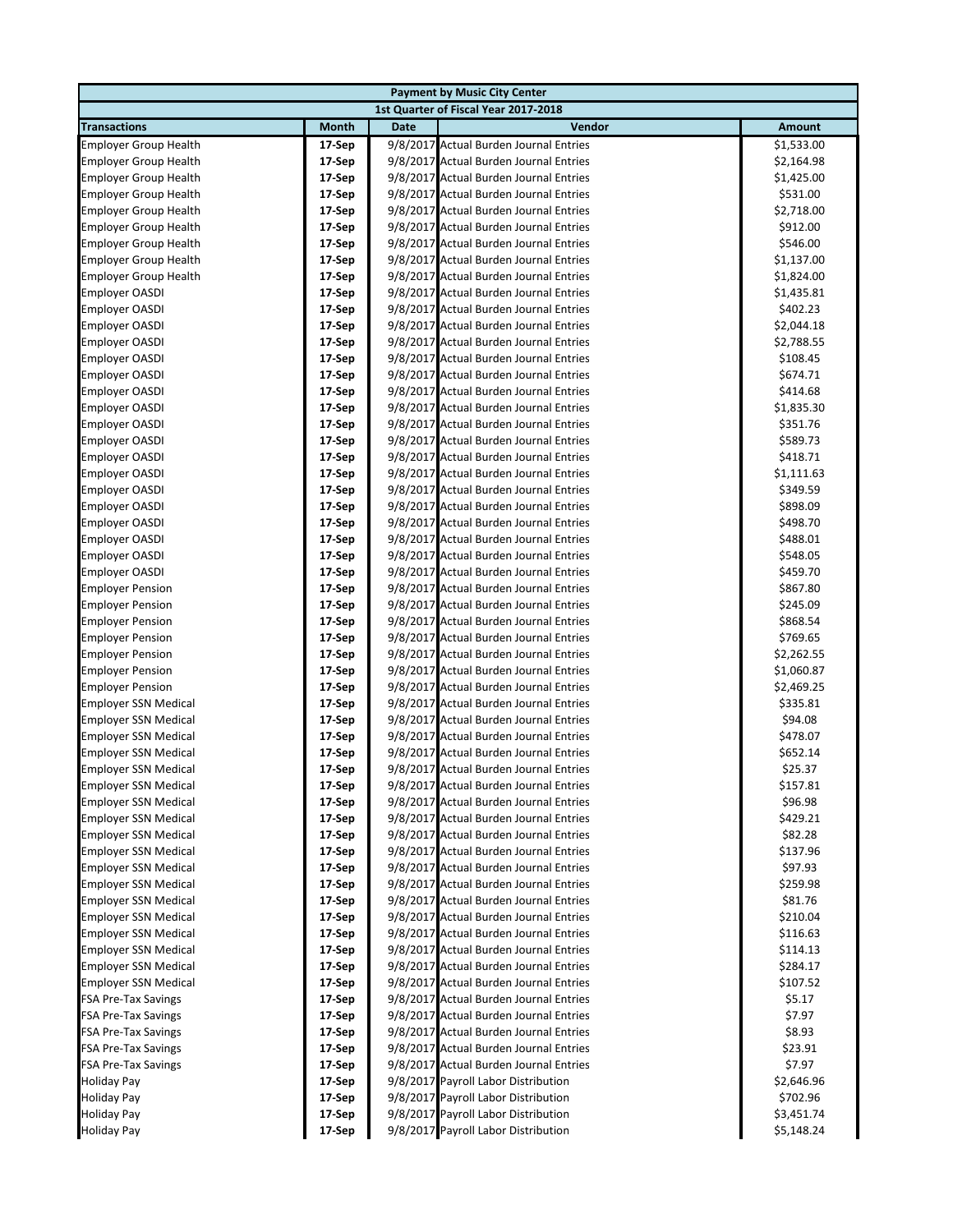| <b>Payment by Music City Center</b>         |                  |                                                                  |                           |  |
|---------------------------------------------|------------------|------------------------------------------------------------------|---------------------------|--|
| 1st Quarter of Fiscal Year 2017-2018        |                  |                                                                  |                           |  |
| <b>Transactions</b>                         | Month            | <b>Date</b><br>Vendor                                            | Amount                    |  |
| Holiday Pay                                 | 17-Sep           | 9/8/2017 Payroll Labor Distribution                              | \$194.72                  |  |
| <b>Holiday Pay</b>                          | 17-Sep           | 9/8/2017 Payroll Labor Distribution                              | \$1,016.16                |  |
| Holiday Pay                                 | 17-Sep           | 9/8/2017 Payroll Labor Distribution                              | \$1,138.72                |  |
| Holiday Pay                                 | 17-Sep           | 9/8/2017 Payroll Labor Distribution                              | \$2,087.30                |  |
| <b>Holiday Pay</b>                          | 17-Sep           | 9/8/2017 Payroll Labor Distribution                              | \$528.12                  |  |
| <b>Holiday Pay</b>                          | 17-Sep           | 9/8/2017 Payroll Labor Distribution                              | \$676.40                  |  |
| Holiday Pay                                 | 17-Sep           | 9/8/2017 Payroll Labor Distribution                              | \$1,833.52                |  |
| Holiday Pay                                 | 17-Sep           | 9/8/2017 Payroll Labor Distribution                              | \$568.24                  |  |
| <b>Holiday Pay</b>                          | 17-Sep           | 9/8/2017 Payroll Labor Distribution                              | \$1,418.16                |  |
| Holiday Pay                                 | 17-Sep           | 9/8/2017 Payroll Labor Distribution                              | \$849.60                  |  |
| <b>Holiday Pay</b>                          | 17-Sep           | 9/8/2017 Payroll Labor Distribution                              | \$794.80                  |  |
| <b>Holiday Pay</b>                          | 17-Sep           | 9/8/2017 Payroll Labor Distribution                              | \$3,033.34                |  |
| Holiday Pay                                 | 17-Sep           | 9/8/2017 Payroll Labor Distribution                              | \$792.00                  |  |
| Landscaping Srvc-Indoor                     | 17-Sep           | 9/8/2017 PLANTS ALIVE (ACH)                                      | \$510.00                  |  |
| <b>Laundry Services</b>                     | 17-Sep           | 9/8/2017 ALSCO                                                   | \$120.80                  |  |
| Leave Pay                                   | 17-Sep           | 9/8/2017 Payroll Labor Distribution                              | \$1,749.88                |  |
| Leave Pay                                   | 17-Sep           | 9/8/2017 Payroll Labor Distribution                              | \$145.44                  |  |
| Leave Pay                                   | 17-Sep           | 9/8/2017 Payroll Labor Distribution                              | \$4,513.32                |  |
| Leave Pay                                   | 17-Sep           | 9/8/2017 Payroll Labor Distribution                              | \$7,997.53                |  |
| Leave Pay                                   | 17-Sep           | 9/8/2017 Payroll Labor Distribution                              | \$389.44                  |  |
| Leave Pay                                   | 17-Sep           | 9/8/2017 Payroll Labor Distribution                              | \$759.88                  |  |
| Leave Pay                                   | 17-Sep           | 9/8/2017 Payroll Labor Distribution                              | \$869.76                  |  |
| Leave Pay                                   | 17-Sep           | 9/8/2017 Payroll Labor Distribution                              | \$2,145.17                |  |
| Leave Pay                                   | 17-Sep           | 9/8/2017 Payroll Labor Distribution                              | \$1,422.78                |  |
| Leave Pay                                   | 17-Sep           | 9/8/2017 Payroll Labor Distribution                              | \$453.75                  |  |
| Leave Pay                                   | 17-Sep           | 9/8/2017 Payroll Labor Distribution                              | \$1,589.68                |  |
| Leave Pay                                   | 17-Sep           | 9/8/2017 Payroll Labor Distribution                              | \$1,433.95                |  |
| Leave Pay                                   | 17-Sep           | 9/8/2017 Payroll Labor Distribution                              | \$796.60                  |  |
| Leave Pay                                   | 17-Sep           | 9/8/2017 Payroll Labor Distribution                              | \$1,234.88                |  |
| Leave Pay                                   | 17-Sep           | 9/8/2017 Payroll Labor Distribution                              | \$507.60                  |  |
| Legal Services                              | 17-Sep           | 9/8/2017 BONE MCALLESTER NORTON PLLC                             | \$10,000.00               |  |
| Other Rpr & Maint Srvc                      | 17-Sep           | 9/8/2017 NASHVILLE MACHINE ELEVATOR CO                           | \$2,868.00                |  |
| Overtime Pay                                | 17-Sep           | 9/8/2017 Payroll Labor Distribution                              | \$5.63                    |  |
| Overtime Pay                                | 17-Sep           | 9/8/2017 Payroll Labor Distribution                              | \$142.65                  |  |
| Overtime Pay                                | 17-Sep           | 9/8/2017 Payroll Labor Distribution                              | \$302.47                  |  |
| Overtime Pay                                | 17-Sep           | 9/8/2017 Payroll Labor Distribution                              | \$75.65                   |  |
| Overtime Pay                                | 17-Sep           | 9/8/2017 Payroll Labor Distribution                              | \$1,019.30                |  |
| Overtime Pay                                | 17-Sep           | 9/8/2017 Payroll Labor Distribution                              | \$1,412.21                |  |
| Overtime Pay                                | 17-Sep           | 9/8/2017 Payroll Labor Distribution                              | \$365.85                  |  |
| Overtime Pay                                | 17-Sep           | 9/8/2017 Payroll Labor Distribution                              | \$426.54                  |  |
| Overtime Pay                                | 17-Sep           | 9/8/2017 Payroll Labor Distribution                              | \$6.32                    |  |
| Overtime Pay                                | 17-Sep<br>17-Sep | 9/8/2017 Payroll Labor Distribution                              | \$49.72                   |  |
| Refuse Disposal-Reimb<br><b>Regular Pay</b> | 17-Sep           | 9/8/2017 COMPOST CO (ACH)<br>9/8/2017 Payroll Labor Distribution | \$2,140.00<br>\$19,913.20 |  |
| <b>Regular Pay</b>                          | 17-Sep           | 9/8/2017 Payroll Labor Distribution                              | \$6,184.01                |  |
| Regular Pay                                 | 17-Sep           | 9/8/2017 Payroll Labor Distribution                              | \$26,932.98               |  |
| <b>Regular Pay</b>                          | 17-Sep           | 9/8/2017 Payroll Labor Distribution                              | \$35,662.27               |  |
| <b>Regular Pay</b>                          | 17-Sep           | 9/8/2017 Payroll Labor Distribution                              | \$1,401.98                |  |
| <b>Regular Pay</b>                          | 17-Sep           | 9/8/2017 Payroll Labor Distribution                              | \$9,828.65                |  |
| Regular Pay                                 | 17-Sep           | 9/8/2017 Payroll Labor Distribution                              | \$5,029.92                |  |
| <b>Regular Pay</b>                          | 17-Sep           | 9/8/2017 Payroll Labor Distribution                              | \$26,926.67               |  |
| <b>Regular Pay</b>                          | 17-Sep           | 9/8/2017 Payroll Labor Distribution                              | \$4,824.80                |  |
| Regular Pay                                 | 17-Sep           | 9/8/2017 Payroll Labor Distribution                              | \$7,394.20                |  |
| <b>Regular Pay</b>                          | 17-Sep           | 9/8/2017 Payroll Labor Distribution                              | \$5,578.78                |  |
| <b>Regular Pay</b>                          | 17-Sep           | 9/8/2017 Payroll Labor Distribution                              | \$14,912.00               |  |
| <b>Regular Pay</b>                          | 17-Sep           | 9/8/2017 Payroll Labor Distribution                              | \$5,114.16                |  |
| <b>Regular Pay</b>                          | 17-Sep           | 9/8/2017 Payroll Labor Distribution                              | \$12,095.94               |  |
| <b>Regular Pay</b>                          | 17-Sep           | 9/8/2017 Payroll Labor Distribution                              | \$6,950.83                |  |
| <b>Regular Pay</b>                          | 17-Sep           | 9/8/2017 Payroll Labor Distribution                              | \$5,929.82                |  |
| <b>Regular Pay</b>                          | 17-Sep           | 9/8/2017 Payroll Labor Distribution                              | \$16,469.21               |  |
| <b>Regular Pay</b>                          | 17-Sep           | 9/8/2017 Payroll Labor Distribution                              | \$7,146.77                |  |
|                                             |                  |                                                                  |                           |  |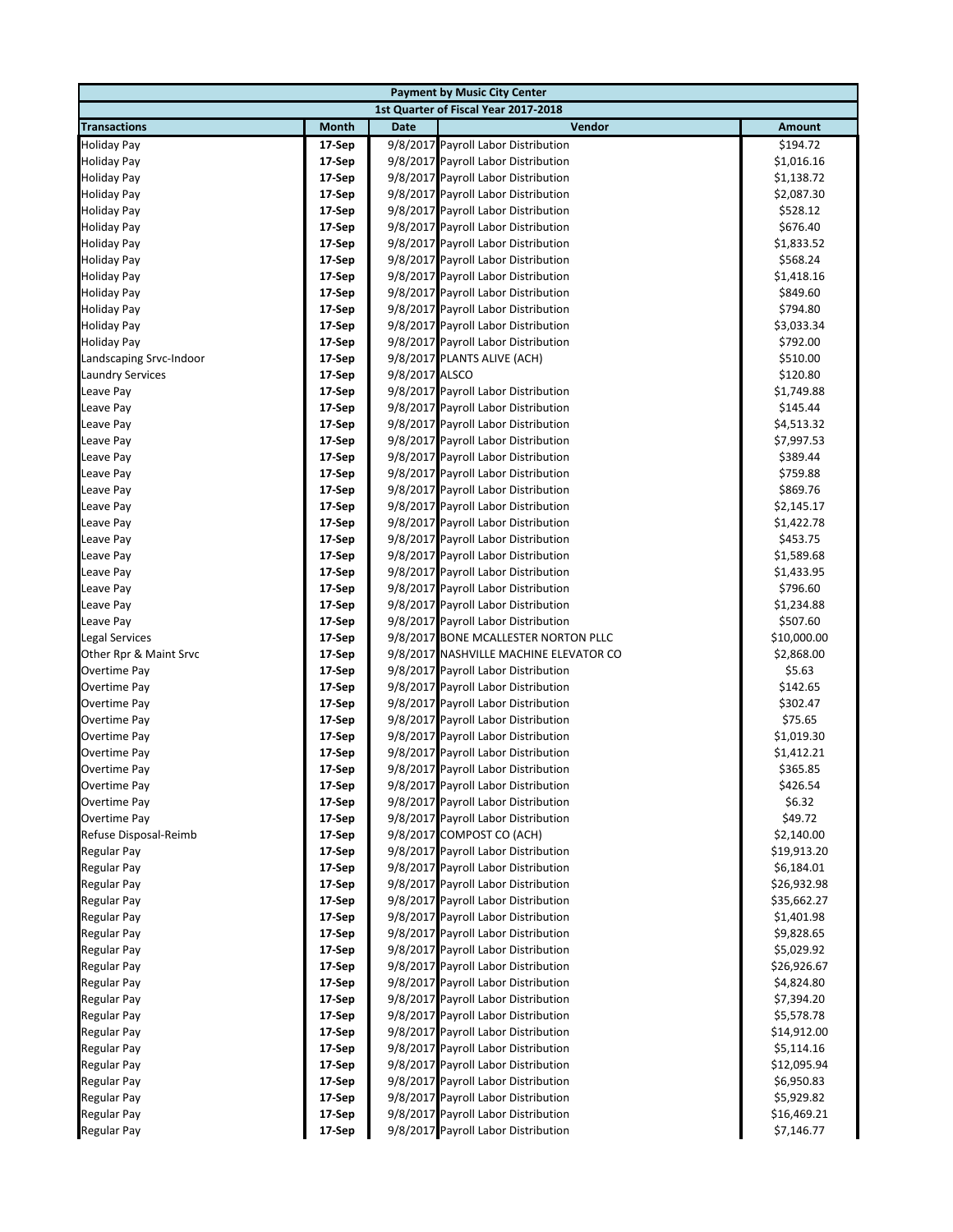| <b>Payment by Music City Center</b>                   |                  |                                                                            |                          |  |
|-------------------------------------------------------|------------------|----------------------------------------------------------------------------|--------------------------|--|
| 1st Quarter of Fiscal Year 2017-2018                  |                  |                                                                            |                          |  |
| <b>Transactions</b>                                   | Month            | Vendor<br><b>Date</b>                                                      | Amount                   |  |
| Subscriptions                                         | 17-Sep           | 9/8/2017 TENNESSEAN, THE (CIRCULATION O                                    | \$432.27                 |  |
| <b>Merchant Fees</b>                                  | 17-Sep           | 9/11/2017 7100 MCC CC Receipts                                             | $-555.20$                |  |
| <b>Merchant Fees</b>                                  | 17-Sep           | 9/12/2017 7100 MCC CC Receipts                                             | $-$ \$8.28               |  |
| <b>Merchant Fees</b>                                  | 17-Sep           | 9/12/2017 7100 MCC CC Recipts                                              | $-52.07$                 |  |
| Printing/Binding                                      | 17-Sep           | 9/13/2017 RICOH USA INC (ACH)                                              | \$46.00                  |  |
| <b>Medical Services</b>                               | 17-Sep           | 9/15/2017 MED STAR MEDICAL STAFFING INC                                    | \$2,299.00               |  |
| <b>Medical Services</b>                               | 17-Sep           | 9/15/2017 MED STAR MEDICAL STAFFING INC                                    | \$2,134.00               |  |
| <b>Medical Services</b>                               | 17-Sep           | 9/15/2017 MED STAR MEDICAL STAFFING INC                                    | \$1,199.00               |  |
| <b>Mngt Cnsltnt Srvc</b>                              | 17-Sep           | 9/15/2017 INQUIRIES INC (ACH)                                              | \$659.50                 |  |
| Refuse Disposal-Reimb                                 | 17-Sep           | 9/15/2017 REPUBLIC SVCS NASH /ALLIED WAS                                   | \$9,254.29               |  |
| <b>Rent Equipment</b>                                 | 17-Sep           | 9/15/2017 AT&T MOBILITY II LLC                                             | \$2,000.00               |  |
| <b>Security Services</b>                              | 17-Sep           | 9/15/2017 ELITE SHOW SERVICES INC (ACH)                                    | \$488.50                 |  |
| <b>Security Services</b>                              | 17-Sep           | 9/15/2017 ELITE SHOW SERVICES INC (ACH)                                    | \$7,596.84               |  |
| <b>Security Services</b>                              | 17-Sep           | 9/15/2017 ELITE SHOW SERVICES INC (ACH)                                    | \$8,513.82               |  |
| <b>Temporary Service</b>                              | 17-Sep           | 9/15/2017 ELITE SHOW SERVICES INC (ACH)                                    | \$9,071.10               |  |
| <b>Temporary Service</b>                              | 17-Sep           | 9/15/2017 ELITE SHOW SERVICES INC (ACH)                                    | \$1,870.31               |  |
| <b>Temporary Service</b>                              | 17-Sep           | 9/15/2017 LOOMIS FARGO & CO                                                | \$1,173.48               |  |
| <b>Uniform Cleaning Service</b>                       | 17-Sep           | 9/15/2017 CINTAS CORP #051 MATS & RUGS(A                                   | \$1,215.78               |  |
| <b>Valet Services</b>                                 | 17-Sep           | 9/15/2017 TOWNE HOLDINGS LLC (ACH)                                         | \$494.70                 |  |
| Host & Hostess                                        | 17-Sep           | 9/18/2017 OMNI NASHVILLE LLC (ACH)                                         | \$51.80                  |  |
| Host & Hostess                                        | 17-Sep           | 9/18/2017 OMNI NASHVILLE LLC (ACH)                                         | \$184.59                 |  |
| <b>Laundry Services</b>                               | 17-Sep           | 9/18/2017 ALSCO                                                            | \$120.80                 |  |
| <b>Laundry Services</b>                               | 17-Sep           | 9/18/2017 ALSCO                                                            | \$571.15                 |  |
| <b>Laundry Services</b>                               | 17-Sep           | 9/18/2017 ALSCO                                                            | \$568.67                 |  |
| <b>Merchant Fees</b>                                  | 17-Sep           | 9/18/2017 7100 MCC CC Receipts                                             | $-519.78$                |  |
| Other Rpr & Maint Srvc                                | 17-Sep           | 9/18/2017 GCS SERV INC DBA ECOLAB EQUIP                                    | \$482.70                 |  |
| Other Rpr & Maint Srvc                                | 17-Sep           | 9/18/2017 GCS SERV INC DBA ECOLAB EQUIP                                    | \$991.45                 |  |
| Other Rpr & Maint Srvc                                | 17-Sep           | 9/18/2017 GCS SERV INC DBA ECOLAB EQUIP                                    | \$631.45                 |  |
| Tuition                                               | 17-Sep           | 9/18/2017 RUNION, HEIDI L                                                  | \$344.86                 |  |
| <b>Uniform Cleaning Service</b>                       | 17-Sep           | 9/18/2017 CINTAS CORP #051 MATS & RUGS(A                                   | \$1,288.01               |  |
| <b>Laundry Services</b>                               | 17-Sep           | 9/19/2017 ALSCO                                                            | \$568.67                 |  |
| Other Rpr & Maint Srvc                                | 17-Sep           | 9/19/2017 AVERUS INC (ACH)                                                 | \$2,282.15               |  |
| Other Rpr & Maint Srvc                                | 17-Sep           | 9/19/2017 FOOD EQUIPMENT SERVICES CO LLC                                   | \$341.06                 |  |
| Other Rpr & Maint Srvc                                | 17-Sep           | 9/19/2017 FOOD EQUIPMENT SERVICES CO LLC                                   | \$1,011.80               |  |
| <b>Security Services</b>                              | 17-Sep           | 9/19/2017 ELITE SHOW SERVICES INC (ACH)                                    | \$463.75                 |  |
| <b>Merchant Fees</b>                                  | 17-Sep           | 9/20/2017 7100 MCC CC Receipts                                             | $-55.98$                 |  |
| Other Rpr & Maint Srvc                                | 17-Sep           | 9/20/2017 SIMPLEX GRINNELL LP (ACH)                                        | \$356.85                 |  |
| <b>Building Maintenance Srvc</b>                      | 17-Sep           | 9/21/2017 ISENHOUR DOOR PRODUCTS INC (AC                                   | \$481.94                 |  |
| <b>Building Maintenance Srvc</b>                      | 17-Sep           | 9/21/2017 ISENHOUR DOOR PRODUCTS INC (AC                                   | \$320.00                 |  |
| <b>Merchant Fees</b>                                  | 17-Sep           | 9/21/2017 FIS                                                              | \$16,636.13              |  |
| <b>Merchant Fees</b>                                  | 17-Sep           | 9/21/2017 7100 MCC CC Receipts                                             | $-$14.95$                |  |
| Rpr & Maint Srvc Access Ctrl<br>Rpr & Maint Srvc CCTV | 17-Sep           | 9/21/2017 SIMPLEX GRINNELL LP (ACH)<br>9/21/2017 SIMPLEX GRINNELL LP (ACH) | \$3,166.67<br>\$4,250.00 |  |
| Rpr & Maint Srvc Elev/Escel                           | 17-Sep<br>17-Sep | 9/21/2017 NASHVILLE MACHINE ELEVATOR CO                                    | \$13,865.25              |  |
| Allowance-Cell/Mobile Devices                         | 17-Sep           | 9/22/2017 Payroll Labor Distribution                                       | \$276.00                 |  |
| Allowance-Cell/Mobile Devices                         | 17-Sep           | 9/22/2017 Payroll Labor Distribution                                       | \$92.00                  |  |
| Allowance-Cell/Mobile Devices                         | 17-Sep           | 9/22/2017 Payroll Labor Distribution                                       | \$92.00                  |  |
| Allowance-Cell/Mobile Devices                         | 17-Sep           | 9/22/2017 Payroll Labor Distribution                                       | \$138.00                 |  |
| Allowance-Cell/Mobile Devices                         | 17-Sep           | 9/22/2017 Payroll Labor Distribution                                       | \$46.00                  |  |
| Allowance-Cell/Mobile Devices                         | 17-Sep           | 9/22/2017 Payroll Labor Distribution                                       | \$92.00                  |  |
| Allowance-Cell/Mobile Devices                         | 17-Sep           | 9/22/2017 Payroll Labor Distribution                                       | \$230.00                 |  |
| Allowance-Cell/Mobile Devices                         | 17-Sep           | 9/22/2017 Payroll Labor Distribution                                       | \$46.00                  |  |
| Allowance-Cell/Mobile Devices                         | 17-Sep           | 9/22/2017 Payroll Labor Distribution                                       | \$46.00                  |  |
| Allowance-Cell/Mobile Devices                         | 17-Sep           | 9/22/2017 Payroll Labor Distribution                                       | \$230.00                 |  |
| Allowance-Cell/Mobile Devices                         | 17-Sep           | 9/22/2017 Payroll Labor Distribution                                       | \$138.00                 |  |
| Allowance-Cell/Mobile Devices                         | 17-Sep           | 9/22/2017 Payroll Labor Distribution                                       | \$92.00                  |  |
| Allowance-Cell/Mobile Devices                         | 17-Sep           | 9/22/2017 Payroll Labor Distribution                                       | \$92.00                  |  |
| Allowance-Cell/Mobile Devices                         | 17-Sep           | 9/22/2017 Payroll Labor Distribution                                       | \$92.00                  |  |
| Allowance-Cell/Mobile Devices                         | 17-Sep           | 9/22/2017 Payroll Labor Distribution                                       | \$92.00                  |  |
| Allowance-Cell/Mobile Devices                         | 17-Sep           | 9/22/2017 Payroll Labor Distribution                                       | \$92.00                  |  |
| CCA Employer 401K Plan                                | 17-Sep           | 9/22/2017 Actual Burden Journal Entries                                    | \$727.46                 |  |
|                                                       |                  |                                                                            |                          |  |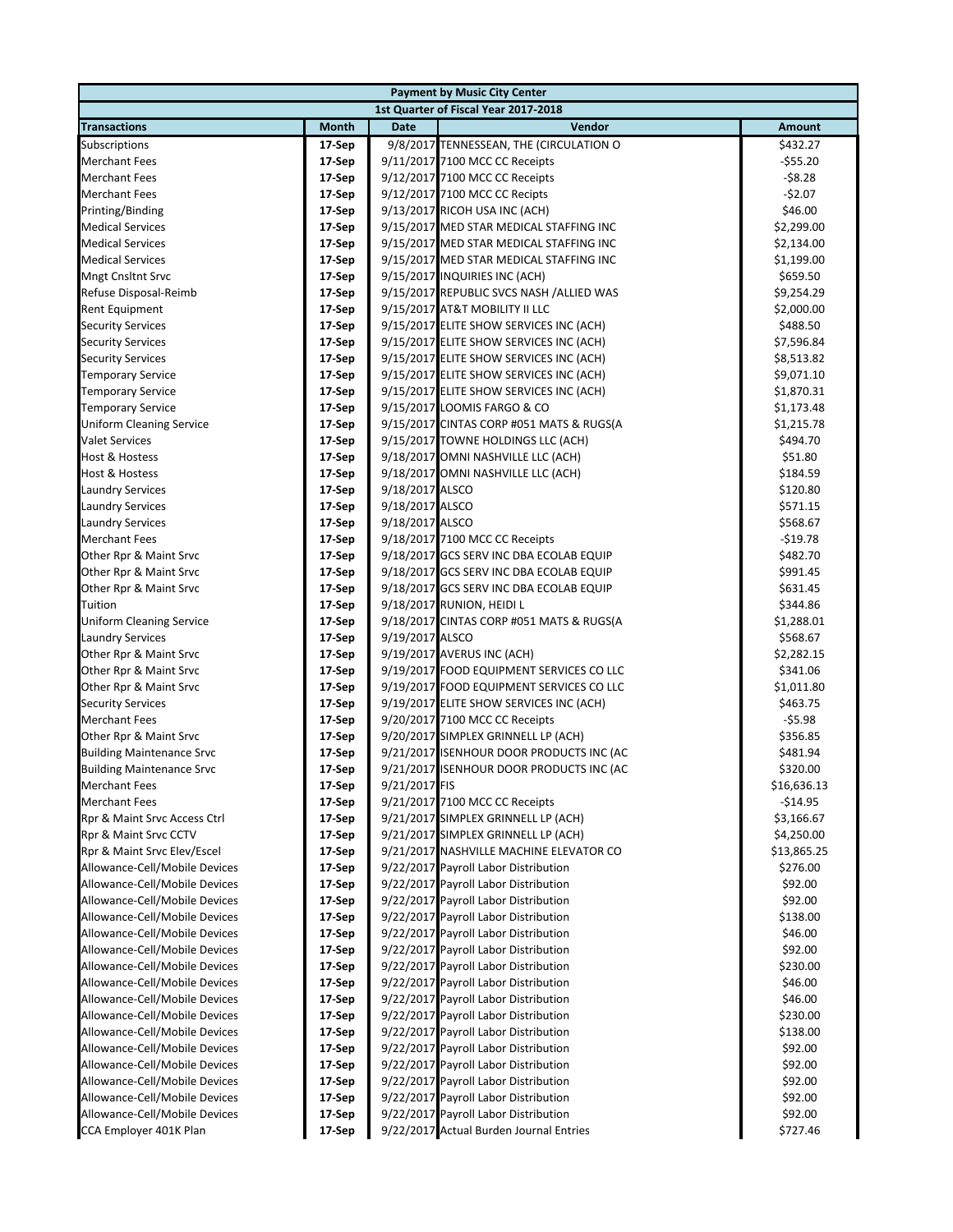| <b>Payment by Music City Center</b>                        |                  |                                                                                    |                      |  |
|------------------------------------------------------------|------------------|------------------------------------------------------------------------------------|----------------------|--|
| 1st Quarter of Fiscal Year 2017-2018                       |                  |                                                                                    |                      |  |
| <b>Transactions</b>                                        | <b>Month</b>     | <b>Date</b><br>Vendor                                                              | <b>Amount</b>        |  |
| CCA Employer 401K Plan                                     | 17-Sep           | 9/22/2017 Actual Burden Journal Entries                                            | \$780.24             |  |
| CCA Employer 401K Plan                                     | 17-Sep           | 9/22/2017 Actual Burden Journal Entries                                            | \$1,073.30           |  |
| CCA Employer 401K Plan                                     | 17-Sep           | 9/22/2017 Actual Burden Journal Entries                                            | \$333.79             |  |
| CCA Employer 401K Plan                                     | 17-Sep           | 9/22/2017 Actual Burden Journal Entries                                            | \$687.76             |  |
| CCA Employer 401K Plan                                     | 17-Sep           | 9/22/2017 Actual Burden Journal Entries                                            | \$224.43             |  |
| CCA Employer 401K Plan                                     | 17-Sep           | 9/22/2017 Actual Burden Journal Entries                                            | \$244.19             |  |
| CCA Employer 401K Plan                                     | 17-Sep           | 9/22/2017 Actual Burden Journal Entries                                            | \$227.30             |  |
| CCA Employer 401K Plan                                     | 17-Sep           | 9/22/2017 Actual Burden Journal Entries                                            | \$461.08             |  |
| CCA Employer 401K Plan                                     | 17-Sep           | 9/22/2017 Actual Burden Journal Entries                                            | \$233.39             |  |
| CCA Employer 401K Plan                                     | 17-Sep           | 9/22/2017 Actual Burden Journal Entries                                            | \$143.02             |  |
| <b>Employer OASDI</b>                                      | 17-Sep           | 9/22/2017 Actual Burden Journal Entries                                            | \$3,493.71           |  |
| <b>Employer OASDI</b>                                      | 17-Sep           | 9/22/2017 Actual Burden Journal Entries                                            | \$1,351.62           |  |
| <b>Employer OASDI</b>                                      | 17-Sep           | 9/22/2017 Actual Burden Journal Entries                                            | \$4,920.61           |  |
| <b>Employer OASDI</b>                                      | 17-Sep           | 9/22/2017 Actual Burden Journal Entries                                            | \$6,247.42           |  |
| <b>Employer OASDI</b>                                      | 17-Sep           | 9/22/2017 Actual Burden Journal Entries                                            | \$388.69             |  |
| <b>Employer OASDI</b>                                      | 17-Sep           | 9/22/2017 Actual Burden Journal Entries                                            | \$1,558.40           |  |
| <b>Employer OASDI</b>                                      | 17-Sep           | 9/22/2017 Actual Burden Journal Entries                                            | \$1,384.40           |  |
| <b>Employer OASDI</b>                                      | 17-Sep           | 9/22/2017 Actual Burden Journal Entries                                            | \$4,134.29           |  |
| <b>Employer OASDI</b>                                      | 17-Sep           | 9/22/2017 Actual Burden Journal Entries                                            | \$1,009.47           |  |
| <b>Employer OASDI</b>                                      | 17-Sep           | 9/22/2017 Actual Burden Journal Entries                                            | \$1,182.51           |  |
| <b>Employer OASDI</b>                                      | 17-Sep           | 9/22/2017 Actual Burden Journal Entries                                            | \$626.02             |  |
| <b>Employer OASDI</b>                                      | 17-Sep           | 9/22/2017 Actual Burden Journal Entries                                            | \$2,899.67           |  |
| <b>Employer OASDI</b>                                      | 17-Sep           | 9/22/2017 Actual Burden Journal Entries                                            | \$837.40             |  |
| <b>Employer OASDI</b>                                      | 17-Sep           | 9/22/2017 Actual Burden Journal Entries                                            | \$2,162.05           |  |
| <b>Employer OASDI</b>                                      | 17-Sep           | 9/22/2017 Actual Burden Journal Entries                                            | \$1,618.82           |  |
| <b>Employer OASDI</b>                                      | 17-Sep           | 9/22/2017 Actual Burden Journal Entries                                            | \$1,354.11           |  |
| <b>Employer OASDI</b>                                      | 17-Sep           | 9/22/2017 Actual Burden Journal Entries                                            | \$546.95             |  |
| <b>Employer OASDI</b>                                      | 17-Sep           | 9/22/2017 Actual Burden Journal Entries                                            | \$1,271.73           |  |
| <b>Employer Pension</b>                                    | 17-Sep           | 9/22/2017 Actual Burden Journal Entries                                            | \$2,678.78           |  |
| <b>Employer Pension</b>                                    | 17-Sep           | 9/22/2017 Actual Burden Journal Entries                                            | \$773.62             |  |
| <b>Employer Pension</b>                                    | 17-Sep           | 9/22/2017 Actual Burden Journal Entries                                            | \$2,744.07           |  |
| <b>Employer Pension</b>                                    | 17-Sep           | 9/22/2017 Actual Burden Journal Entries                                            | \$2,009.16           |  |
| <b>Employer Pension</b>                                    | 17-Sep           | 9/22/2017 Actual Burden Journal Entries                                            | \$5,742.91           |  |
| <b>Employer Pension</b>                                    | 17-Sep           | 9/22/2017 Actual Burden Journal Entries                                            | \$3,210.62           |  |
| <b>Employer Pension</b>                                    | 17-Sep           | 9/22/2017 Actual Burden Journal Entries                                            | \$5,084.82           |  |
| <b>Employer SSN Medical</b>                                | 17-Sep           | 9/22/2017 Actual Burden Journal Entries                                            | \$817.09             |  |
| <b>Employer SSN Medical</b>                                | 17-Sep           | 9/22/2017 Actual Burden Journal Entries                                            | \$316.10             |  |
| <b>Employer SSN Medical</b>                                | 17-Sep           | 9/22/2017 Actual Burden Journal Entries                                            | \$1,150.81           |  |
| <b>Employer SSN Medical</b>                                | 17-Sep           | 9/22/2017 Actual Burden Journal Entries                                            | \$1,461.11           |  |
| <b>Employer SSN Medical</b>                                | 17-Sep           | 9/22/2017 Actual Burden Journal Entries                                            | \$90.90              |  |
| <b>Employer SSN Medical</b>                                | 17-Sep           | 9/22/2017 Actual Burden Journal Entries                                            | \$364.46             |  |
| <b>Employer SSN Medical</b>                                | 17-Sep           | 9/22/2017 Actual Burden Journal Entries                                            | \$323.77             |  |
| <b>Employer SSN Medical</b>                                | 17-Sep           | 9/22/2017 Actual Burden Journal Entries                                            | \$966.86             |  |
| <b>Employer SSN Medical</b>                                | 17-Sep           | 9/22/2017 Actual Burden Journal Entries                                            | \$236.07             |  |
| <b>Employer SSN Medical</b>                                | 17-Sep           | 9/22/2017 Actual Burden Journal Entries                                            | \$276.55             |  |
| <b>Employer SSN Medical</b>                                | 17-Sep<br>17-Sep | 9/22/2017 Actual Burden Journal Entries                                            | \$146.40             |  |
| <b>Employer SSN Medical</b>                                |                  | 9/22/2017 Actual Burden Journal Entries                                            | \$678.14             |  |
| <b>Employer SSN Medical</b><br><b>Employer SSN Medical</b> | 17-Sep           | 9/22/2017 Actual Burden Journal Entries<br>9/22/2017 Actual Burden Journal Entries | \$195.85<br>\$505.63 |  |
|                                                            | 17-Sep<br>17-Sep | 9/22/2017 Actual Burden Journal Entries                                            | \$378.60             |  |
| <b>Employer SSN Medical</b><br><b>Employer SSN Medical</b> | 17-Sep           | 9/22/2017 Actual Burden Journal Entries                                            | \$316.69             |  |
| <b>Employer SSN Medical</b>                                | 17-Sep           | 9/22/2017 Actual Burden Journal Entries                                            | \$598.82             |  |
| <b>Employer SSN Medical</b>                                | 17-Sep           | 9/22/2017 Actual Burden Journal Entries                                            | \$297.41             |  |
| Holiday Pay                                                | 17-Sep           | 9/22/2017 Payroll Labor Distribution                                               | \$571.28             |  |
| <b>Holiday Pay</b>                                         | 17-Sep           | 9/22/2017 Payroll Labor Distribution                                               | \$695.44             |  |
| <b>Holiday Pay</b>                                         | 17-Sep           | 9/22/2017 Payroll Labor Distribution                                               | \$303.04             |  |
| <b>Holiday Pay</b>                                         | 17-Sep           | 9/22/2017 Payroll Labor Distribution                                               | \$226.24             |  |
| Holiday Pay                                                | 17-Sep           | 9/22/2017 Payroll Labor Distribution                                               | \$250.72             |  |
| <b>Internet Services</b>                                   | 17-Sep           | 9/22/2017 AT&T DATACOMM                                                            | \$5,001.97           |  |
| Leave Pay                                                  | 17-Sep           | 9/22/2017 Payroll Labor Distribution                                               | \$1,760.64           |  |
| Leave Pay                                                  | 17-Sep           | 9/22/2017 Payroll Labor Distribution                                               | \$108.00             |  |
|                                                            |                  |                                                                                    |                      |  |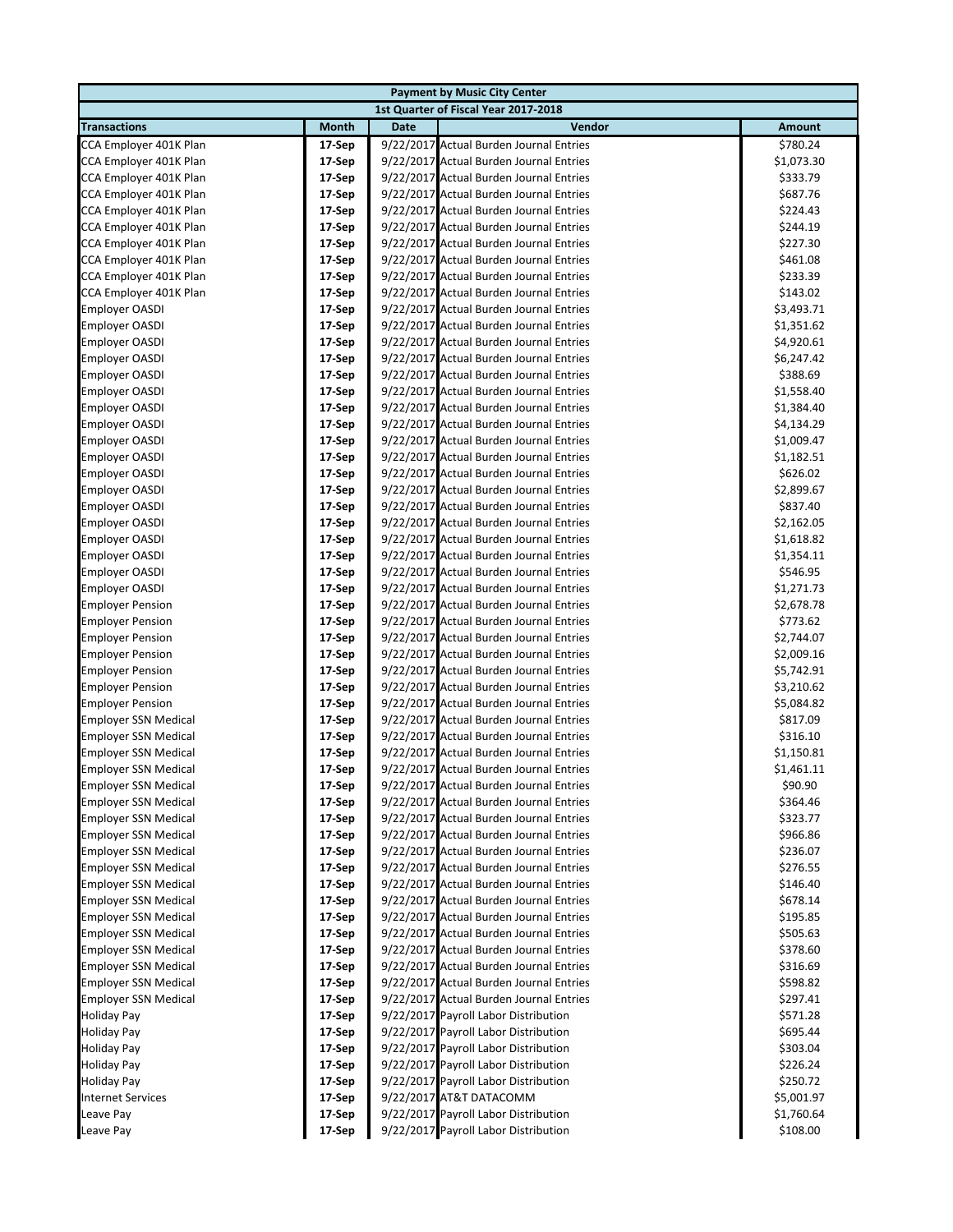| <b>Payment by Music City Center</b>    |                  |                                                                              |                           |  |
|----------------------------------------|------------------|------------------------------------------------------------------------------|---------------------------|--|
| 1st Quarter of Fiscal Year 2017-2018   |                  |                                                                              |                           |  |
| <b>Transactions</b>                    | Month            | <b>Date</b><br>Vendor                                                        | Amount                    |  |
| Leave Pay                              | 17-Sep           | 9/22/2017 Payroll Labor Distribution                                         | \$2,298.85                |  |
| Leave Pay                              | 17-Sep           | 9/22/2017 Payroll Labor Distribution                                         | \$4,210.62                |  |
| Leave Pay                              | 17-Sep           | 9/22/2017 Payroll Labor Distribution                                         | \$584.16                  |  |
| Leave Pay                              | 17-Sep           | 9/22/2017 Payroll Labor Distribution                                         | \$1,078.35                |  |
| Leave Pay                              | 17-Sep           | 9/22/2017 Payroll Labor Distribution                                         | \$564.14                  |  |
| Leave Pay                              | 17-Sep           | 9/22/2017 Payroll Labor Distribution                                         | \$1,061.12                |  |
| Leave Pay                              | 17-Sep           | 9/22/2017 Payroll Labor Distribution                                         | \$735.05                  |  |
| Leave Pay                              | 17-Sep           | 9/22/2017 Payroll Labor Distribution                                         | \$233.28                  |  |
| Leave Pay                              | 17-Sep           | 9/22/2017 Payroll Labor Distribution                                         | \$142.88                  |  |
| Leave Pay                              | 17-Sep           | 9/22/2017 Payroll Labor Distribution                                         | \$431.91                  |  |
| Leave Pay                              | 17-Sep           | 9/22/2017 Payroll Labor Distribution                                         | \$714.72                  |  |
| Leave Pay                              | 17-Sep           | 9/22/2017 Payroll Labor Distribution                                         | \$306.56                  |  |
| Leave Pay                              | 17-Sep           | 9/22/2017 Payroll Labor Distribution                                         | \$206.50                  |  |
| Other Special Pay                      | 17-Sep           | 9/22/2017 Payroll Labor Distribution                                         | \$30,541.33               |  |
| Other Special Pay                      | 17-Sep           | 9/22/2017 Payroll Labor Distribution                                         | \$14,659.16               |  |
| Other Special Pay                      | 17-Sep           | 9/22/2017 Payroll Labor Distribution                                         | \$44,284.86               |  |
| Other Special Pay<br>Other Special Pay | 17-Sep<br>17-Sep | 9/22/2017 Payroll Labor Distribution<br>9/22/2017 Payroll Labor Distribution | \$51,198.61<br>\$4,214.91 |  |
| Other Special Pay                      | 17-Sep           | 9/22/2017 Payroll Labor Distribution                                         | \$13,470.34               |  |
| Other Special Pay                      | 17-Sep           | 9/22/2017 Payroll Labor Distribution                                         | \$15,198.77               |  |
| Other Special Pay                      | 17-Sep           | 9/22/2017 Payroll Labor Distribution                                         | \$33,122.05               |  |
| Other Special Pay                      | 17-Sep           | 9/22/2017 Payroll Labor Distribution                                         | \$10,073.18               |  |
| Other Special Pay                      | 17-Sep           | 9/22/2017 Payroll Labor Distribution                                         | \$9,454.74                |  |
| <b>Other Special Pay</b>               | 17-Sep           | 9/22/2017 Payroll Labor Distribution                                         | \$3,317.18                |  |
| Other Special Pay                      | 17-Sep           | 9/22/2017 Payroll Labor Distribution                                         | \$28,203.80               |  |
| Other Special Pay                      | 17-Sep           | 9/22/2017 Payroll Labor Distribution                                         | \$7,686.12                |  |
| <b>Other Special Pay</b>               | 17-Sep           | 9/22/2017 Payroll Labor Distribution                                         | \$17,630.55               |  |
| Other Special Pay                      | 17-Sep           | 9/22/2017 Payroll Labor Distribution                                         | \$17,472.31               |  |
| Other Special Pay                      | 17-Sep           | 9/22/2017 Payroll Labor Distribution                                         | \$13,787.95               |  |
| <b>Other Special Pay</b>               | 17-Sep           | 9/22/2017 Payroll Labor Distribution                                         | \$21,164.83               |  |
| <b>Other Special Pay</b>               | 17-Sep           | 9/22/2017 Payroll Labor Distribution                                         | \$12,460.60               |  |
| Overtime Pay                           | 17-Sep           | 9/22/2017 Payroll Labor Distribution                                         | \$290.73                  |  |
| Overtime Pay                           | 17-Sep           | 9/22/2017 Payroll Labor Distribution                                         | \$432.43                  |  |
| Overtime Pay                           | 17-Sep           | 9/22/2017 Payroll Labor Distribution                                         | \$545.55                  |  |
| Overtime Pay                           | 17-Sep           | 9/22/2017 Payroll Labor Distribution                                         | \$105.88                  |  |
| Overtime Pay                           | 17-Sep           | 9/22/2017 Payroll Labor Distribution                                         | \$10.38                   |  |
| Overtime Pay                           | 17-Sep           | 9/22/2017 Payroll Labor Distribution                                         | \$568.90                  |  |
| Overtime Pay                           | 17-Sep           | 9/22/2017 Payroll Labor Distribution                                         | \$1,375.00                |  |
| Overtime Pay                           | 17-Sep           | 9/22/2017 Payroll Labor Distribution                                         | \$163.27                  |  |
| Overtime Pay                           | 17-Sep           | 9/22/2017 Payroll Labor Distribution                                         | \$0.77                    |  |
| Overtime Pay                           | 17-Sep           | 9/22/2017 Payroll Labor Distribution                                         | \$274.38                  |  |
| Overtime Pay                           | 17-Sep           | 9/22/2017 Payroll Labor Distribution                                         | \$49.75                   |  |
| Overtime Pay                           | 17-Sep           | 9/22/2017 Payroll Labor Distribution                                         | \$0.57                    |  |
| Overtime Pay<br>Overtime Pay           | 17-Sep<br>17-Sep | 9/22/2017 Payroll Labor Distribution<br>9/22/2017 Payroll Labor Distribution | \$77.28<br>\$46.62        |  |
| Plumbing/HVAC Maintain Srvc            | 17-Sep           | 9/22/2017 AMERICAN MECHANICAL INC (ACH)                                      | \$14,125.00               |  |
| <b>Regular Pay</b>                     | 17-Sep           | 9/22/2017 Payroll Labor Distribution                                         | \$23,481.29               |  |
| <b>Regular Pay</b>                     | 17-Sep           | 9/22/2017 Payroll Labor Distribution                                         | \$6,941.04                |  |
| <b>Regular Pay</b>                     | 17-Sep           | 9/22/2017 Payroll Labor Distribution                                         | \$31,685.11               |  |
| Regular Pay                            | 17-Sep           | 9/22/2017 Payroll Labor Distribution                                         | \$44,671.84               |  |
| <b>Regular Pay</b>                     | 17-Sep           | 9/22/2017 Payroll Labor Distribution                                         | \$1,364.26                |  |
| <b>Regular Pay</b>                     | 17-Sep           | 9/22/2017 Payroll Labor Distribution                                         | \$10,530.35               |  |
| Regular Pay                            | 17-Sep           | 9/22/2017 Payroll Labor Distribution                                         | \$7,038.40                |  |
| Regular Pay                            | 17-Sep           | 9/22/2017 Payroll Labor Distribution                                         | \$31,501.52               |  |
| <b>Regular Pay</b>                     | 17-Sep           | 9/22/2017 Payroll Labor Distribution                                         | \$4,530.47                |  |
| <b>Regular Pay</b>                     | 17-Sep           | 9/22/2017 Payroll Labor Distribution                                         | \$8,121.11                |  |
| <b>Regular Pay</b>                     | 17-Sep           | 9/22/2017 Payroll Labor Distribution                                         | \$5,998.37                |  |
| <b>Regular Pay</b>                     | 17-Sep           | 9/22/2017 Payroll Labor Distribution                                         | \$18,101.92               |  |
| <b>Regular Pay</b>                     | 17-Sep           | 9/22/2017 Payroll Labor Distribution                                         | \$5,539.52                |  |
| <b>Regular Pay</b>                     | 17-Sep           | 9/22/2017 Payroll Labor Distribution                                         | \$16,192.00               |  |
| <b>Regular Pay</b>                     | 17-Sep           | 9/22/2017 Payroll Labor Distribution                                         | \$7,781.28                |  |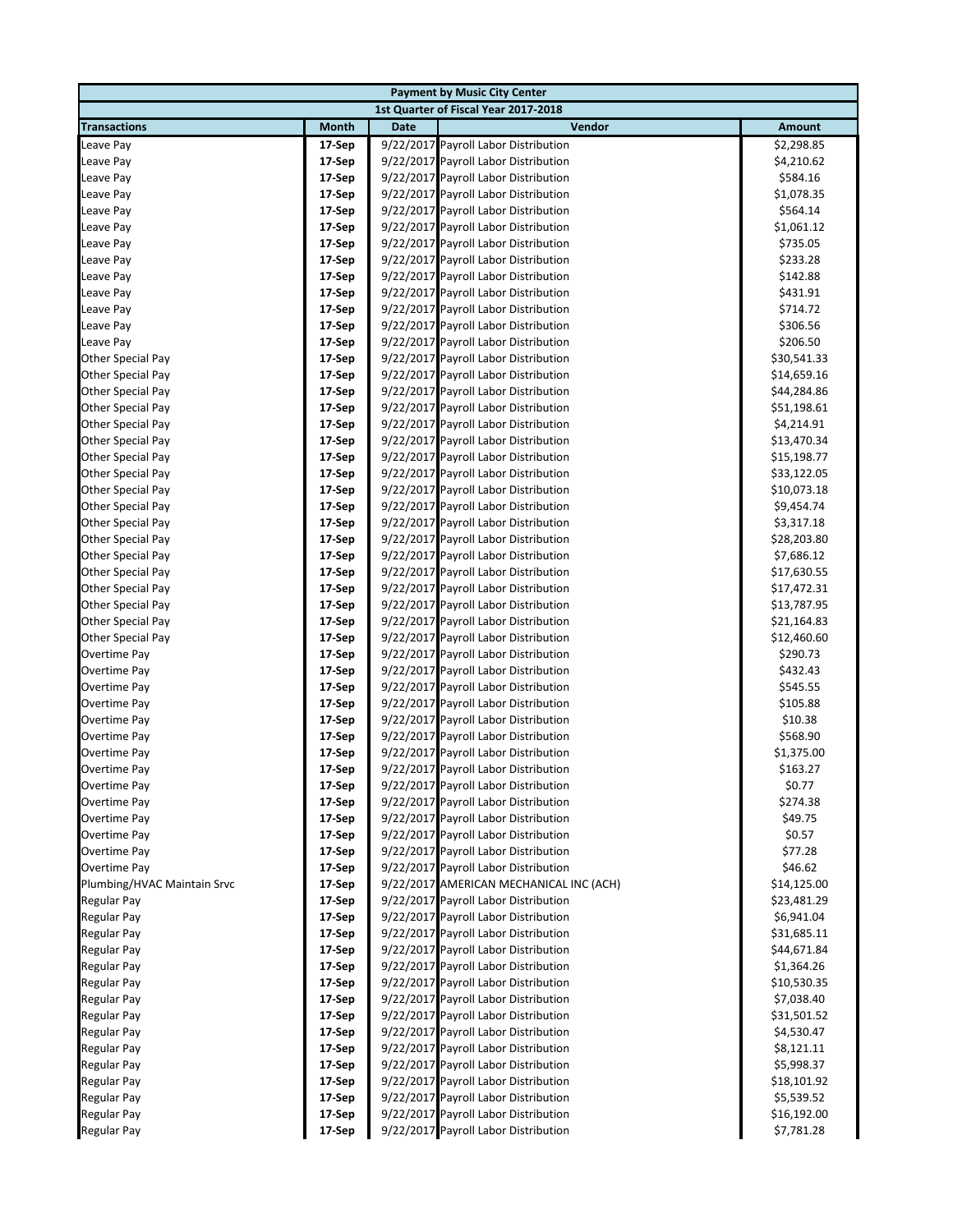| <b>Payment by Music City Center</b>  |              |                 |                                          |              |
|--------------------------------------|--------------|-----------------|------------------------------------------|--------------|
| 1st Quarter of Fiscal Year 2017-2018 |              |                 |                                          |              |
| <b>Transactions</b>                  | <b>Month</b> | <b>Date</b>     | Vendor                                   | Amount       |
| Regular Pay                          | 17-Sep       |                 | 9/22/2017 Payroll Labor Distribution     | \$7,653.51   |
| Regular Pay                          | 17-Sep       |                 | 9/22/2017 Payroll Labor Distribution     | \$19,963.95  |
| <b>Regular Pay</b>                   | 17-Sep       |                 | 9/22/2017 Payroll Labor Distribution     | \$7,706.07   |
| Telephone & Telegraph                | 17-Sep       |                 | 9/22/2017 AT&T CIRCUITS                  | \$304.56     |
| Telephone & Telegraph                | 17-Sep       |                 | 9/22/2017 AT&T DATACOMM                  | \$2,010.40   |
| <b>Merchant Fees</b>                 | 17-Sep       |                 | 9/26/2017 7100 MCC CC Receipts           | $-$ \$8.05   |
| Offc & Admin Supply                  | 17-Sep       |                 | 9/26/2017 MYOFFICE PRODUCTS (ACH)        | \$250.32     |
| Employee Out-of-town Travel          | 17-Sep       |                 | 9/27/2017 IVEY, BRIAN                    | \$1,370.15   |
| Employee Out-of-town Travel          | 17-Sep       |                 | 9/27/2017 STARKS, CHARLES L              | \$446.76     |
| Signs                                | 17-Sep       |                 | 9/27/2017 JARVIS AWARD SIGN & FLAG CO (A | \$318.00     |
| Signs                                | 17-Sep       |                 | 9/27/2017 JARVIS AWARD SIGN & FLAG CO (A | \$106.00     |
| Postage & Delivery Srvc              | 17-Sep       |                 | 9/28/2017 JOHNSON CNTRLS INC(TN/NC)(P#)( | \$168.14     |
| <b>Employer Dental Group</b>         | 17-Sep       |                 | 9/29/2017 Actual Burden Journal Entries  | $-514.14$    |
| <b>Employer Dental Group</b>         | 17-Sep       |                 | 9/29/2017 Actual Burden Journal Entries  | $-514.14$    |
| <b>Employer Group Health</b>         | 17-Sep       |                 | 9/29/2017 Actual Burden Journal Entries  | $-$273.00$   |
| <b>Employer Group Health</b>         | 17-Sep       |                 | 9/29/2017 Actual Burden Journal Entries  | $-$258.00$   |
| <b>Employer OASDI</b>                | 17-Sep       |                 | 9/29/2017 Actual Burden Journal Entries  | \$5.65       |
| <b>Employer OASDI</b>                | 17-Sep       |                 | 9/29/2017 Actual Burden Journal Entries  | \$5.48       |
| <b>Employer SSN Medical</b>          | 17-Sep       |                 | 9/29/2017 Actual Burden Journal Entries  | \$1.32       |
| <b>Employer SSN Medical</b>          | 17-Sep       |                 | 9/29/2017 Actual Burden Journal Entries  | \$1.29       |
| <b>Merchant Fees</b>                 | 17-Sep       |                 | 9/29/2017 7100 MCC CC Receipts           | $-$ \$322.36 |
| Auto Oil/Lubricants                  | 17-Sep       |                 | 9/30/2017 PARMAN ENERGY CORP (ACH)(OFM O | \$416.35     |
| <b>Building Maintenance Srvc</b>     | 17-Sep       |                 | 9/30/2017 MCGANN, AMANO (ACH)            | \$116.00     |
| Cable Television                     | 17-Sep       |                 | 9/30/2017 COMCAST (ACH)                  | \$422.74     |
| Cable Television                     | 17-Sep       |                 | 9/30/2017 AT&T CIRCUITS                  | \$112.42     |
| <b>District Energy System</b>        | 17-Sep       |                 | 9/30/2017 MCC expense reclass 09/17      | \$256,789.68 |
| Employee Out-of-town Travel          | 17-Sep       |                 | 9/30/2017 IVEY, BRIAN                    | \$75.07      |
| Food & Bev-Inhouse                   | 17-Sep       |                 | 9/30/2017 CENTERPLATE MCC (ACH)          | \$371.46     |
| Food & Bev-Inhouse                   | 17-Sep       |                 | 9/30/2017 CENTERPLATE MCC (ACH)          | \$63.08      |
| Food & Bev-Inhouse                   | 17-Sep       |                 | 9/30/2017 CENTERPLATE MCC (ACH)          | \$65.75      |
| Food & Bev-Inhouse                   | 17-Sep       |                 | 9/30/2017 CENTERPLATE MCC (ACH)          | \$459.88     |
| Food & Ice                           | 17-Sep       |                 | 9/30/2017 CENTERPLATE MCC (ACH)          | \$65.29      |
| Food & Ice                           | 17-Sep       |                 | 9/30/2017 CENTERPLATE MCC (ACH)          | \$5,599.43   |
| Food & Ice                           | 17-Sep       |                 | 9/30/2017 CENTERPLATE MCC (ACH)          | \$173.16     |
| Food & Ice                           | 17-Sep       |                 | 9/30/2017 CENTERPLATE MCC (ACH)          | \$122.70     |
| Food & Ice                           | 17-Sep       |                 | 9/30/2017 CENTERPLATE MCC (ACH)          | \$393.05     |
| Food & Ice                           | 17-Sep       |                 | 9/30/2017 CENTERPLATE MCC (ACH)          | \$130.77     |
| Food & Ice                           | 17-Sep       |                 | 9/30/2017 CENTERPLATE MCC (ACH)          | \$44.68      |
| Food & Ice                           | 17-Sep       |                 | 9/30/2017 CENTERPLATE MCC (ACH)          | \$109.32     |
| <b>Food Serving Supply</b>           | 17-Sep       |                 | 9/30/2017 MCC 9/17 CENTERPLATE REIM RCLS | -\$37,806.08 |
| <b>HVAC Supply</b>                   | 17-Sep       |                 | 9/30/2017 JOHNSON CNTRLS INC(TN/NC)(P#)( | $-5258.14$   |
| <b>Internet Services</b>             | 17-Sep       |                 | 9/30/2017 COMCAST (ACH)                  | \$254.85     |
| Janitorial Srvc                      | 17-Sep       |                 | 9/30/2017 INDUSTRIAL STAFFING OF TN (ACH | \$7,221.91   |
| Janitorial Srvc                      | 17-Sep       |                 | 9/30/2017 INDUSTRIAL STAFFING OF TN (ACH | \$4,771.38   |
| Janitorial Srvc                      | 17-Sep       |                 | 9/30/2017 INDUSTRIAL STAFFING OF TN (ACH | \$6,439.33   |
| <b>Laundry Services</b>              | 17-Sep       | 9/30/2017 ALSCO |                                          | \$120.80     |
| <b>Laundry Services</b>              | 17-Sep       | 9/30/2017 ALSCO |                                          | \$568.67     |
| <b>Laundry Services</b>              | 17-Sep       | 9/30/2017 ALSCO |                                          | \$585.08     |
| <b>Laundry Services</b>              | 17-Sep       | 9/30/2017 ALSCO |                                          | \$120.80     |
| <b>Laundry Services</b>              | 17-Sep       | 9/30/2017 ALSCO |                                          | \$582.54     |
| <b>Laundry Services</b>              | 17-Sep       | 9/30/2017 ALSCO |                                          | \$555.24     |
| <b>Merchant Fees</b>                 | 17-Sep       |                 | 9/30/2017 MCC 09/17 RCLS event #1709001  | \$0.41       |
| <b>Mngt Cnsltnt Srvc</b>             | 17-Sep       |                 | 9/30/2017 CUSHION EMPLOYER SER (ACH)     | \$1,267.00   |
| <b>Mngt Cnsltnt Srvc</b>             | 17-Sep       |                 | 9/30/2017 COMMONWEALTH DEVELOPMENT GRP I | \$12,327.50  |
| <b>Mngt Cnsltnt Srvc</b>             | 17-Sep       |                 | 9/30/2017 COMMONWEALTH DEVELOPMENT GRP I | \$5,675.00   |
| <b>Mngt Cnsltnt Srvc</b>             | 17-Sep       |                 | 9/30/2017 COMMONWEALTH DEVELOPMENT GRP I | \$7,757.50   |
| Other Rpr & Maint Srvc               | 17-Sep       |                 | 9/30/2017 EQUIPMENT DEPOT                | \$2,685.92   |
| Other Rpr & Maint Srvc               | 17-Sep       |                 | 9/30/2017 FOOD EQUIPMENT SERVICES CO LLC | \$248.06     |
| Other Rpr & Maint Srvc               | 17-Sep       |                 | 9/30/2017 CENTERPLATE MCC (ACH)          | \$1,422.86   |
| Printing/Binding                     | 17-Sep       |                 | 9/30/2017 MCC Misc Inv A/R entry 09/17   | $-$ \$92.00  |
| Rent Storage/Safety Box              | 17-Sep       |                 | 9/30/2017 CONTRACT CARPETS SALES CO      | \$795.00     |